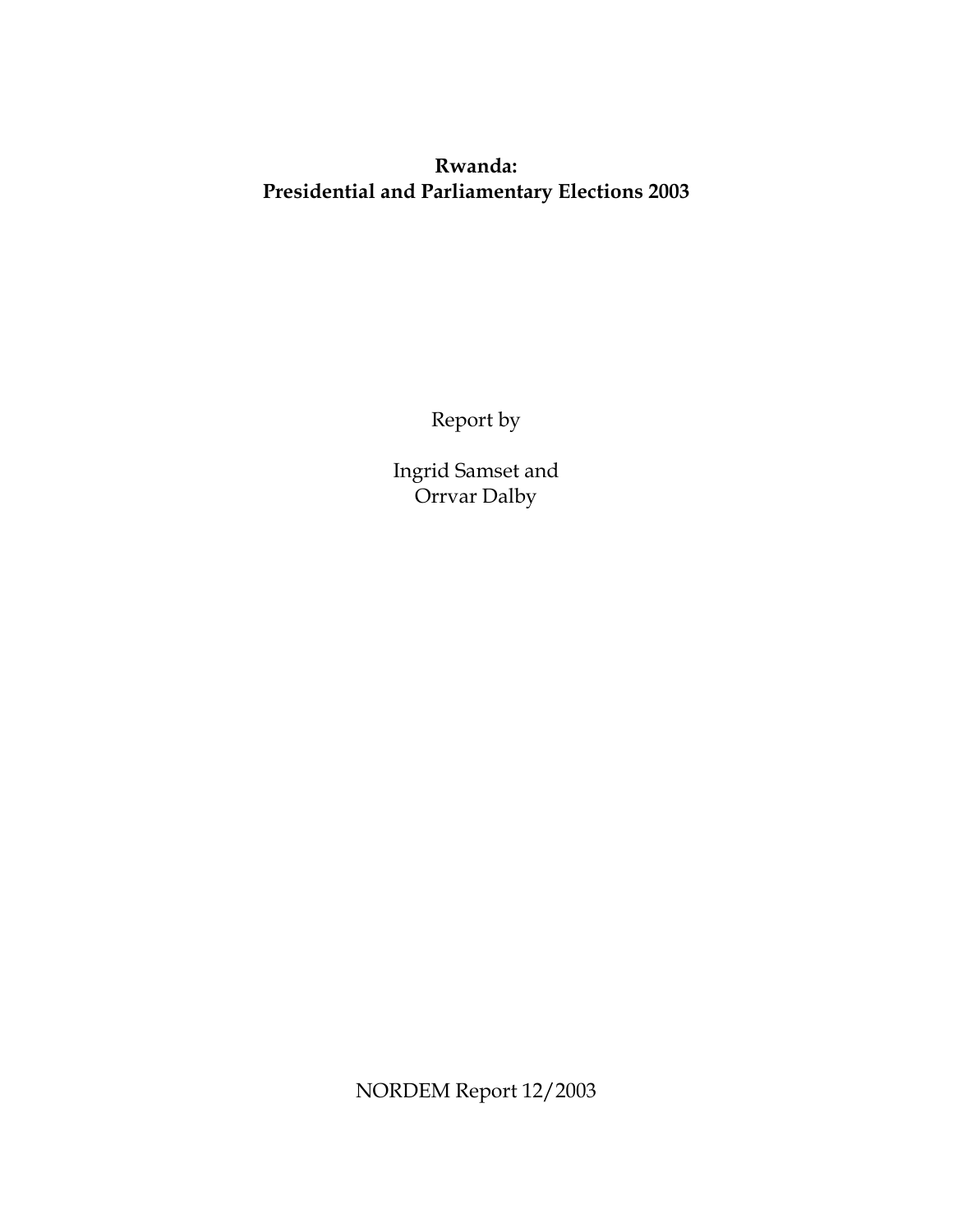Copyright: The Norwegian Institute of Human Rights/NORDEM, Ingrid Samset and Orrvar Dalby.

NORDEM, the Norwegian Resource Bank for Democracy and Human Rights, is a project of the Norwegian Centre for Human Rights (NCHR), and has as its main objective to actively promote international human rights. NORDEM is jointly administered by NCHR and the Norwegian Refugee Council. NORDEM works mainly in relation to multilateral institutions. The operative mandate of the project is realised primarily through the recruitment and deployment of qualified Norwegian personnel to international assignments which promote democratisation and respect for human rights. The project is responsible for the training of personnel before deployment and reporting on completed assignments, and plays a role in research related to areas of active involvement. The vast majority of assignments are channelled through the Norwegian Ministry of Foreign Affairs.

NORDEM Report is a series of reports documenting NORDEM activities and is published jointly by NORDEM and the Norwegian Centre for Human Rights. Series editor: Gry Kval Series consultants: Hege Mørk, Ingrid Kvammen Ekker and Christian Boe Astrup

The opinions expressed in this report are those of the author and do not necessarily reflect those of the publishers.

ISSN: 1503 – 1330 ISBN: 82 – 90851 – 61 – 8

NORDEM reports are available online at http://www.humanrights.uio.no/forskning/publ/publikasjonsliste.html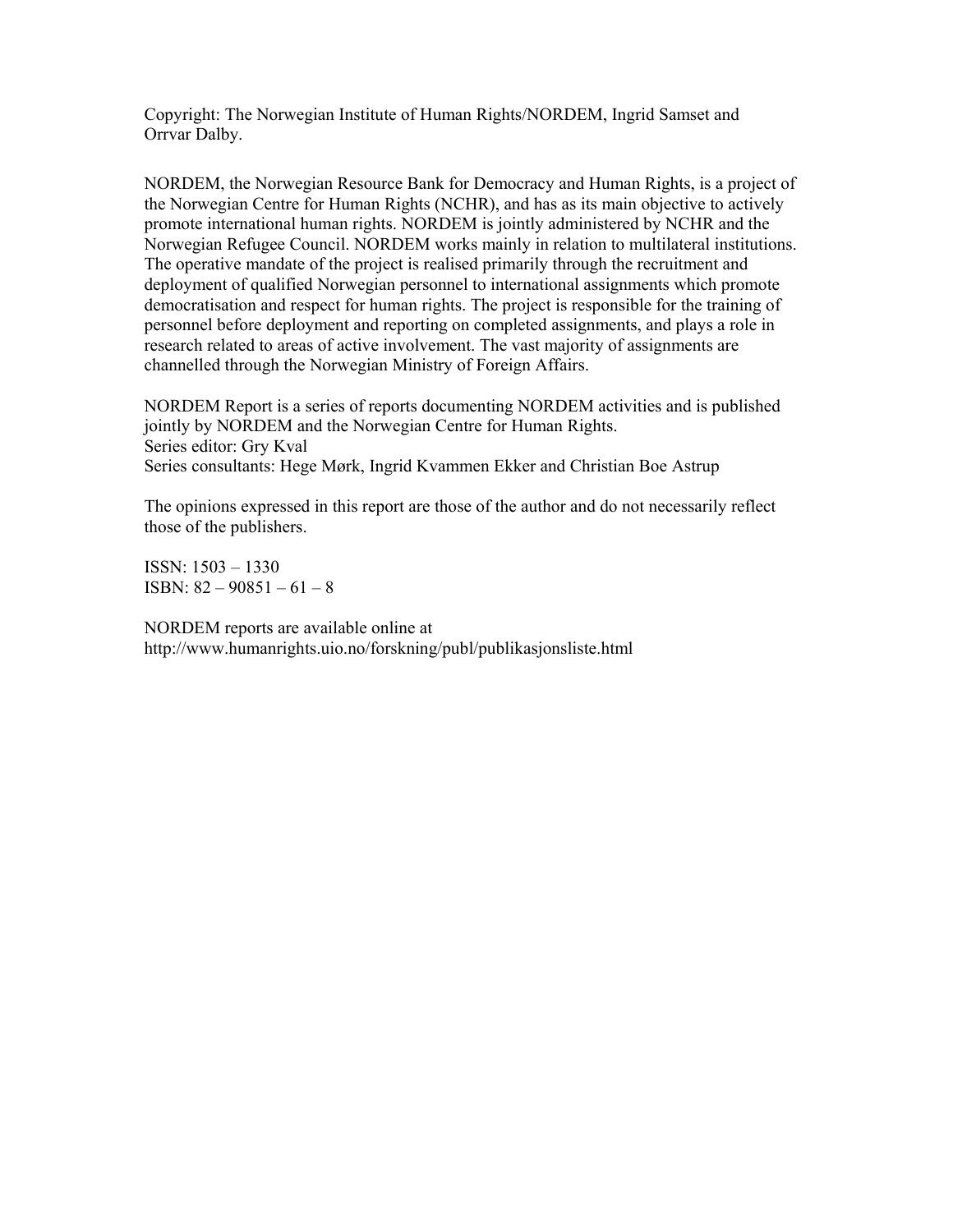# **Preface**

This report is based on observations made by two envoys of the Norwegian Resource Bank for Democracy and Human Rights, NORDEM, to Rwanda during the country's presidential and parliamentary elections in 2003. The elections marked the first time in Rwanda's troubled history that parliament and president were elected in tandem and on a multi-party basis.

The NORDEM team (hereafter referred to as 'the team') spent roughly a month observing the two elections, a few weeks around each election. The team interviewed politicians, public officials, representatives of civil society and of the media; studied the legal framework, available literature; and observed the situation on the ground, including at sites beyond the capital Kigali.

The report first introduces the political and legal framework within which the elections took place. Secondly the electoral administration is presented, as well as the processes surrounding the registration and education of voters and the nomination of candidates. Third, an account is given of the electoral campaign, the role of the media, and the situation related to human rights and civil society. Finally, the team elaborates on the events observed on the days of election, as well as on the complaints that came up in the aftermath.

The team is thankful to a range of persons and institutions for having assisted in this endeavour. Their names are too numerous to be mentioned here.

The responsibility for any errors of misjudgements in this report rests entirely with the team. All opinions expressed in the report are the author's responsibility and do not necessarily reflect the view of the Norwegian Centre for Human Rights.

NORDEM/ Norwegian Centre for Human Rights University of Oslo December 2003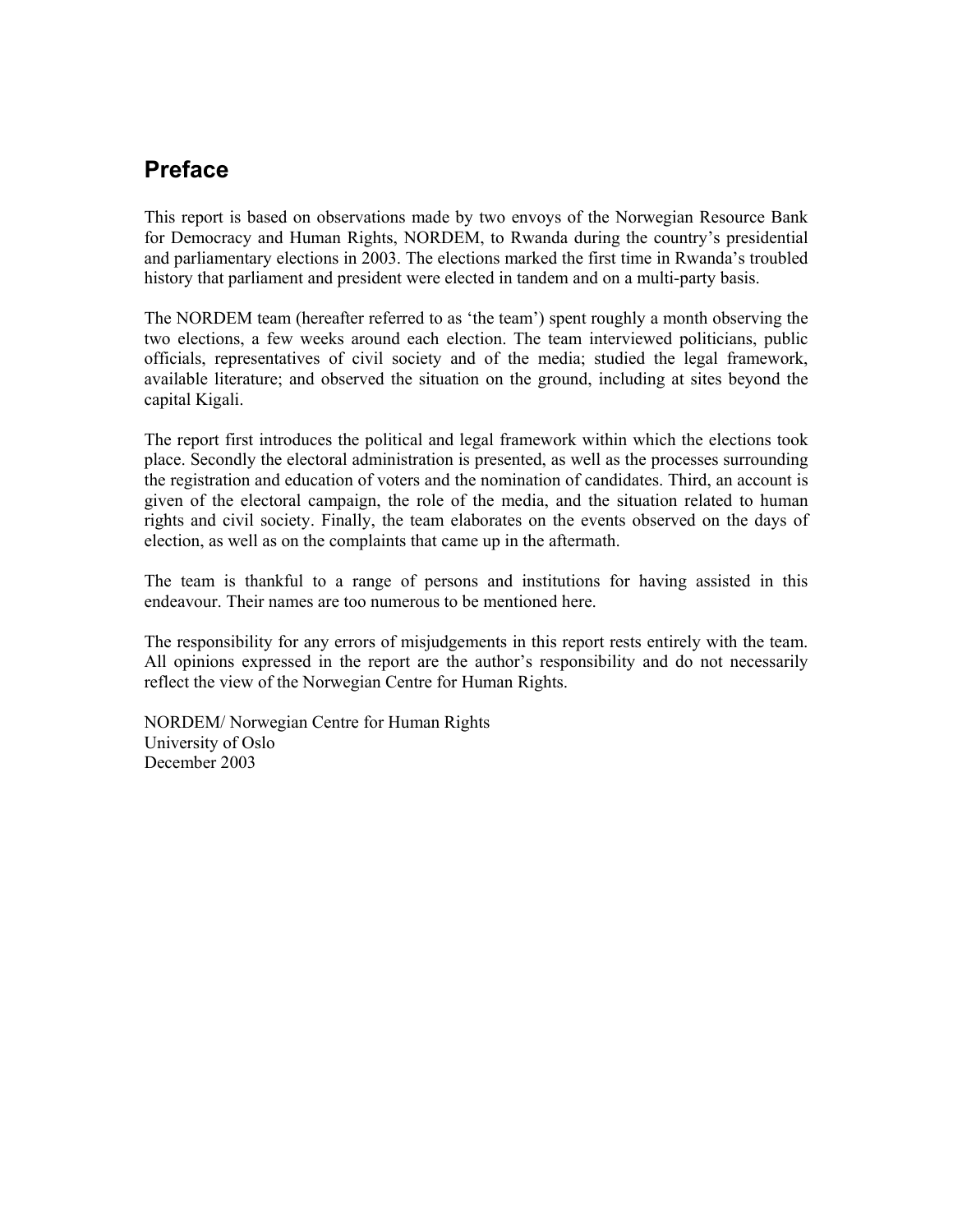# **Contents**

Preface<br>Contents List of Abbreviations

| 11<br>1.2<br>1.3<br>The 1991 Constitution, the Arusha Accords and the Ten-Point Declaration 9<br>2.1<br>2.2<br>2.3 |  |
|--------------------------------------------------------------------------------------------------------------------|--|
|                                                                                                                    |  |
|                                                                                                                    |  |
|                                                                                                                    |  |
|                                                                                                                    |  |
|                                                                                                                    |  |
|                                                                                                                    |  |
|                                                                                                                    |  |
| 2.4                                                                                                                |  |
| 2.4.1                                                                                                              |  |
| 2.4.2                                                                                                              |  |
| 2.4.3                                                                                                              |  |
| 2.5                                                                                                                |  |
| 2.6                                                                                                                |  |
|                                                                                                                    |  |
|                                                                                                                    |  |
| 3.1                                                                                                                |  |
| 3.2                                                                                                                |  |
| 3.3                                                                                                                |  |
| 3.4                                                                                                                |  |
| $\overline{4}$ .                                                                                                   |  |
| 5 <sub>1</sub>                                                                                                     |  |
| 5.1                                                                                                                |  |
| 5 1 1                                                                                                              |  |
| 5.1.2                                                                                                              |  |
| 5.2                                                                                                                |  |
| 5.2.1                                                                                                              |  |
| 5.2.2                                                                                                              |  |
|                                                                                                                    |  |
| 6.1                                                                                                                |  |
|                                                                                                                    |  |
| 6.1.2                                                                                                              |  |
| 6.2                                                                                                                |  |
| 6.3                                                                                                                |  |
| 6.3.1                                                                                                              |  |
| 6.3.2                                                                                                              |  |
| 6.4                                                                                                                |  |
|                                                                                                                    |  |
| 6.5                                                                                                                |  |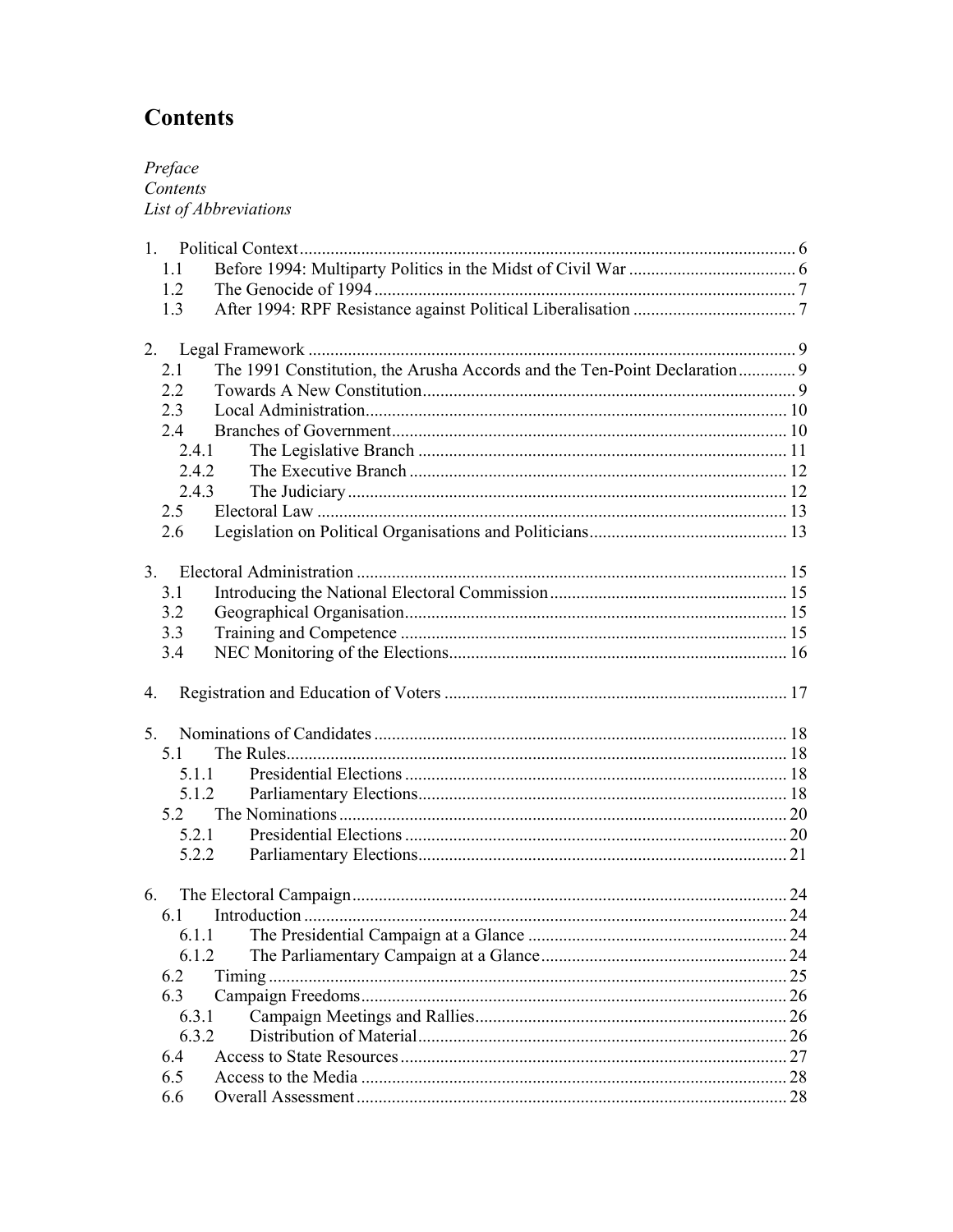| 7.  |  |
|-----|--|
| 7.1 |  |
| 7.2 |  |
| 7.3 |  |
| 7.4 |  |
| 8.  |  |
| 8.1 |  |
| 8.2 |  |
| 8.3 |  |
| 8.4 |  |
| 9.  |  |
| 9.1 |  |
|     |  |
|     |  |
|     |  |
|     |  |
|     |  |
|     |  |
|     |  |
| 9.2 |  |
|     |  |
|     |  |
|     |  |
|     |  |
|     |  |
| 10. |  |
| 11. |  |
| 12. |  |
| 13. |  |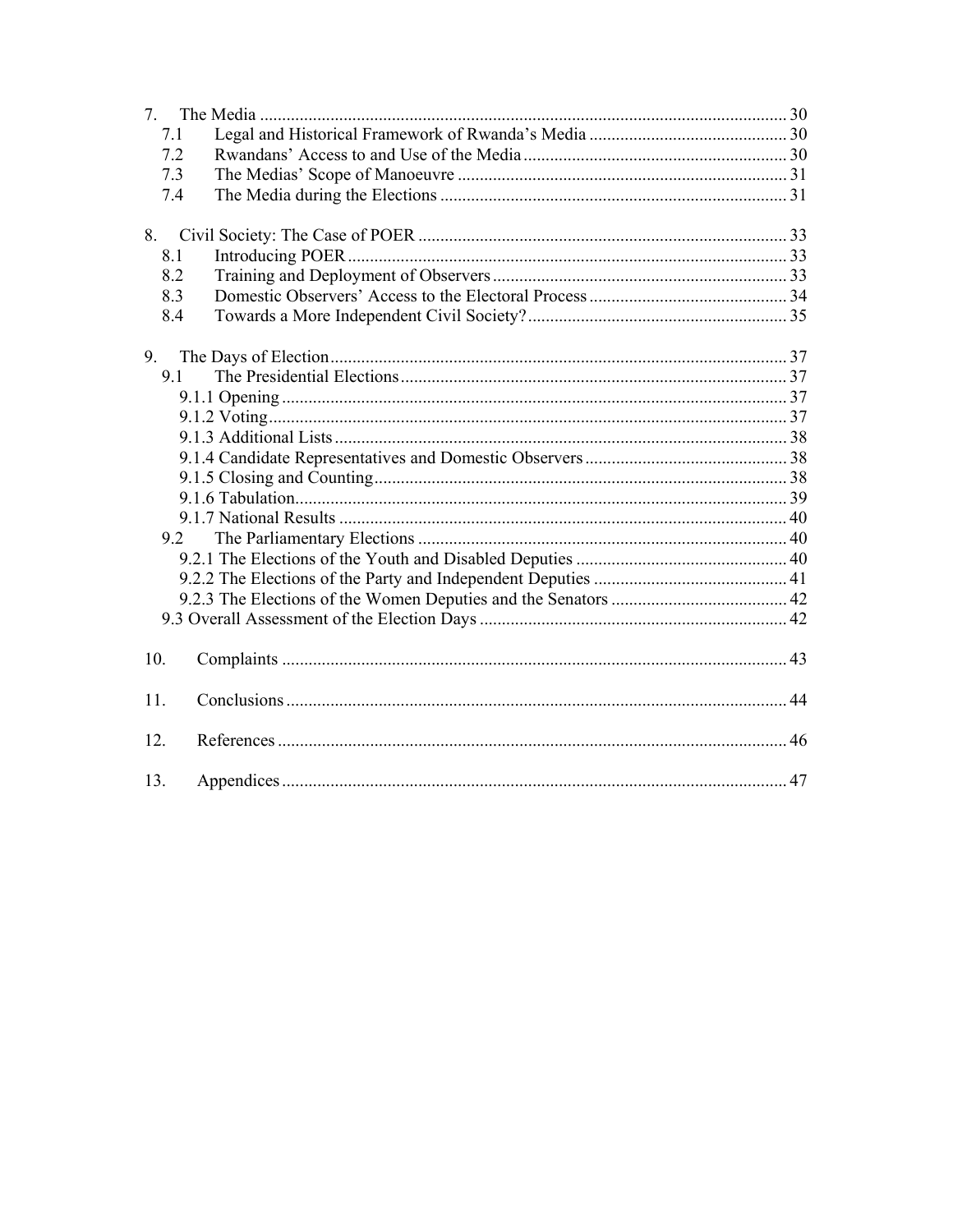# **List of Abbreviations**

*English version, if other than original* 

| <b>ADEP</b>    | Alliance pour la démocratie, l'équité et le progrès              | Alliance for Democracy, Equity and Progress         |
|----------------|------------------------------------------------------------------|-----------------------------------------------------|
| <b>FAR</b>     | Forces armées rwandaises                                         | <b>Rwandan Armed Forces</b>                         |
| <b>HPC</b>     | <b>High Press Council</b>                                        |                                                     |
| <b>ICTR</b>    | International Criminal Tribunal for Rwanda                       |                                                     |
| <b>MDR</b>     | Mouvement démocratique républicain                               | Democratic Republican Movement                      |
| <b>MINALOC</b> | Ministry of Local Administration, Information and Social Affairs |                                                     |
| MOE UE         | Mission d'observation électorale de l'Union européenne           | Electoral Observation Mission of the European Union |
| <b>MRND</b>    | Mouvement révolutionnaire national pour le développement         | National Revolutionary Movement for Development     |
| <b>NEC</b>     | <b>National Electoral Commission</b>                             |                                                     |
| <b>NORDEM</b>  | Norwegian Resource Bank for Democracy and Human Rights           |                                                     |
| <b>NRM</b>     | National Resistance Movement                                     |                                                     |
| <b>NYC</b>     | National Youth Council                                           |                                                     |
| <b>PDC</b>     | Parti démocrate centriste                                        | Central Democratic Party                            |
| <b>PDI</b>     | Parti démocrate idéal                                            | Ideal Democratic Party                              |
| <b>PDR</b>     | Parti pour la démocratie et la régénération                      | Party for Democracy and Regeneration                |
| PL             | Parti libéral                                                    | Liberal Party                                       |
| <b>POER</b>    | Programme d'observatoire des élections au Rwanda                 | Electoral Observation Programme of Rwanda           |
| <b>PPC</b>     | Parti pour le progrès et la concorde                             | Party for Progress and Unity                        |
| <b>PSD</b>     | Parti social démocrate                                           | Social Democratic Party                             |
| <b>PSR</b>     | Parti socialiste rwandais                                        | Rwandan Socialist Party                             |
| <b>RDF</b>     | <b>Rwandan Defence Forces</b>                                    |                                                     |
| <b>RPA</b>     | Rwandan Patriotic Army                                           |                                                     |
| <b>RPF</b>     | <b>Rwandan Patriotic Front</b>                                   |                                                     |
| <b>RTLM</b>    | Radio-télévision libre des mille collines                        | Free Radio and TV of the Thousand Hills             |
| <b>TNA</b>     | <b>Transitional National Assembly</b>                            |                                                     |
| <b>UDPR</b>    | Union démocratique du peuple rwandais                            | Democratic Union of the Rwandan People              |
| <b>UNAMIR</b>  | United Nations Assistance Mission in Rwanda                      |                                                     |
|                |                                                                  |                                                     |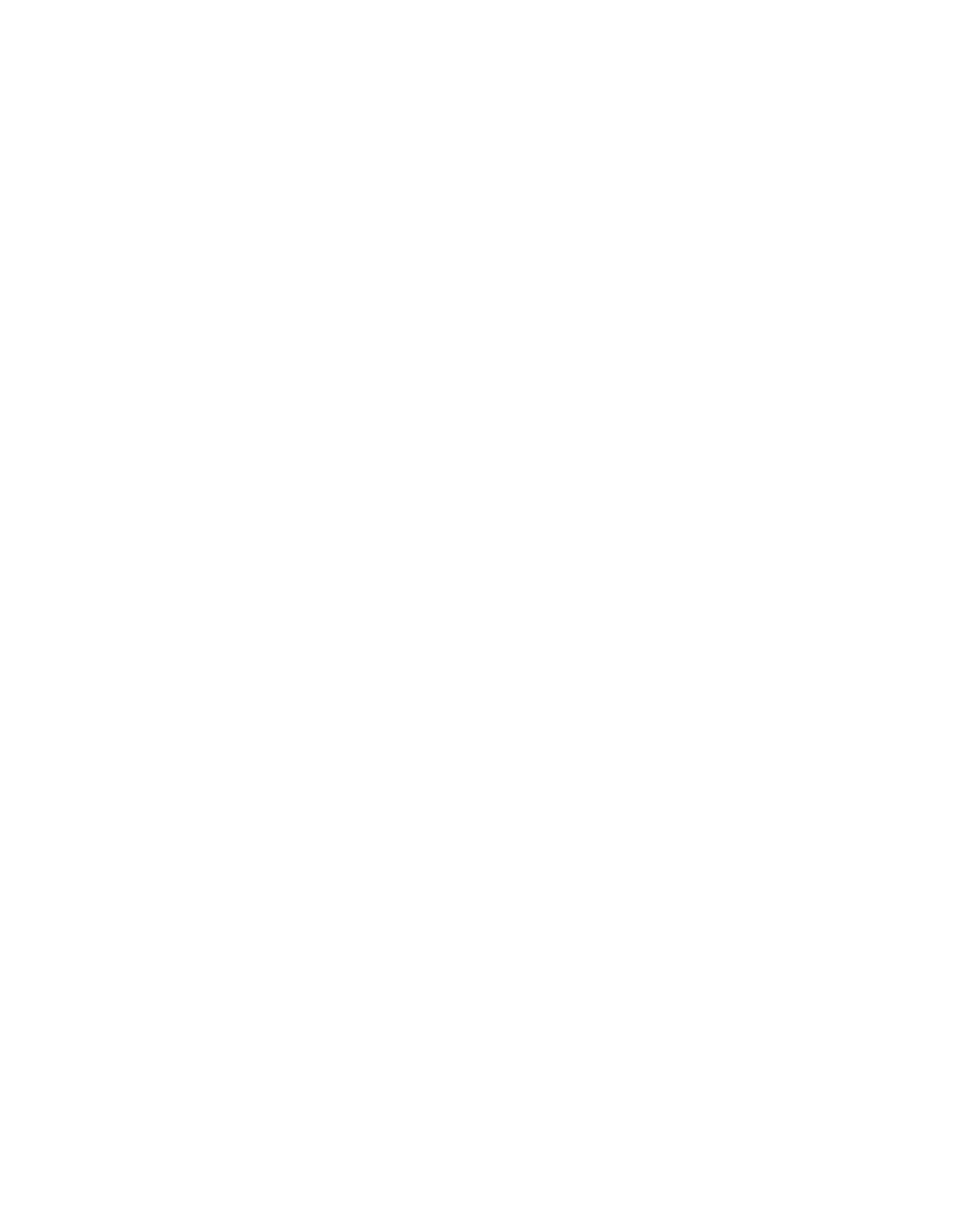The genocide of 1994 has, more than any other event in recent Rwandan history, contributed to shape the country's current political landscape. It is undoubtedly a daunting task fully to understand the impact of the genocide on the thinking and behaviour of political actors today. However, the following points are worth noting to discern some main parts of the picture.

#### *1.1 Before 1994: Multiparty Politics in the Midst of Civil War*

The genocide marked the end phase of a four-year long internal war. When the rebellion started in 1990 the Rwandan regime was already confronted with a deep economic crisis and a growing demand for political liberalisation. A World Bank structural adjustment programme was adopted in 1990, and in 1991 President Habyarimana allowed for new parties to be established alongside his ruling *Mouvement révolutionnaire national pour le développement* (National Revolutionary Movement for Development, MRND).

One of the most important parties thus created was the *Mouvement démocratique républicain* (Democratic Republican Movement, MDR), which reactivated the heritage from the phase before Habyarimana came to power in his *coup d'état* in 1973. Yet both the MRND and the MDR had been dominated by people belonging to Rwanda's majority ethnic group, the Hutu. As the Belgian colonists had discriminated against the Hutu and favoured the minority Tutsi group, after independence the Hutu majority took power in the name of numerical democracy – in a spirit of revenge. The 1959-1962 and 1973 regime changes were thus marked by massive political violence against the Tutsi, leaving thousands of them killed and forcing tens of thousands more to flee to neighbouring countries.

It was, in effect, a group emerging from the community of Tutsi exiles in Uganda that started the war in 1990. In Uganda many of the refugees had been fighting alongside Museveni's National Resistance Movement in his struggle to overthrow the Obote regime. Once this fight was won in the late 1980s some Rwandans in Uganda formed the Rwandan Patriotic Front (RPF). Once the RPF invaded Rwanda it showed convincing military capabilities in its battles against the *Forces armées rwandaises* (FAR). Still the RPF did finally accept a ceasefire agreement, which set the terms for peace talks held in Arusha, Tanzania from 1992-1993.

Partly as a result of the intervention of the new opposition parties, the Arusha peace agreement of 4 August 1993 was in important ways more favourable to the RPF than the Habyarimana regime. Having been accustomed to holding the reins of power alone, the MRND would now be left with 60% of the commander posts in the army, 50% of the rankand-file, and only between a quarter and a third of seats in the transitional government (Jones 2001: 81, 95). Effectively, the regime now found itself more cornered than it ever had been: economically it faced disaster; militarily it was doomed to lose if it would return to the battlefield, and politically Arusha had shrunk its dominance into equal or minority positions. It was from this cornered situation that an extremist way out was masterminded.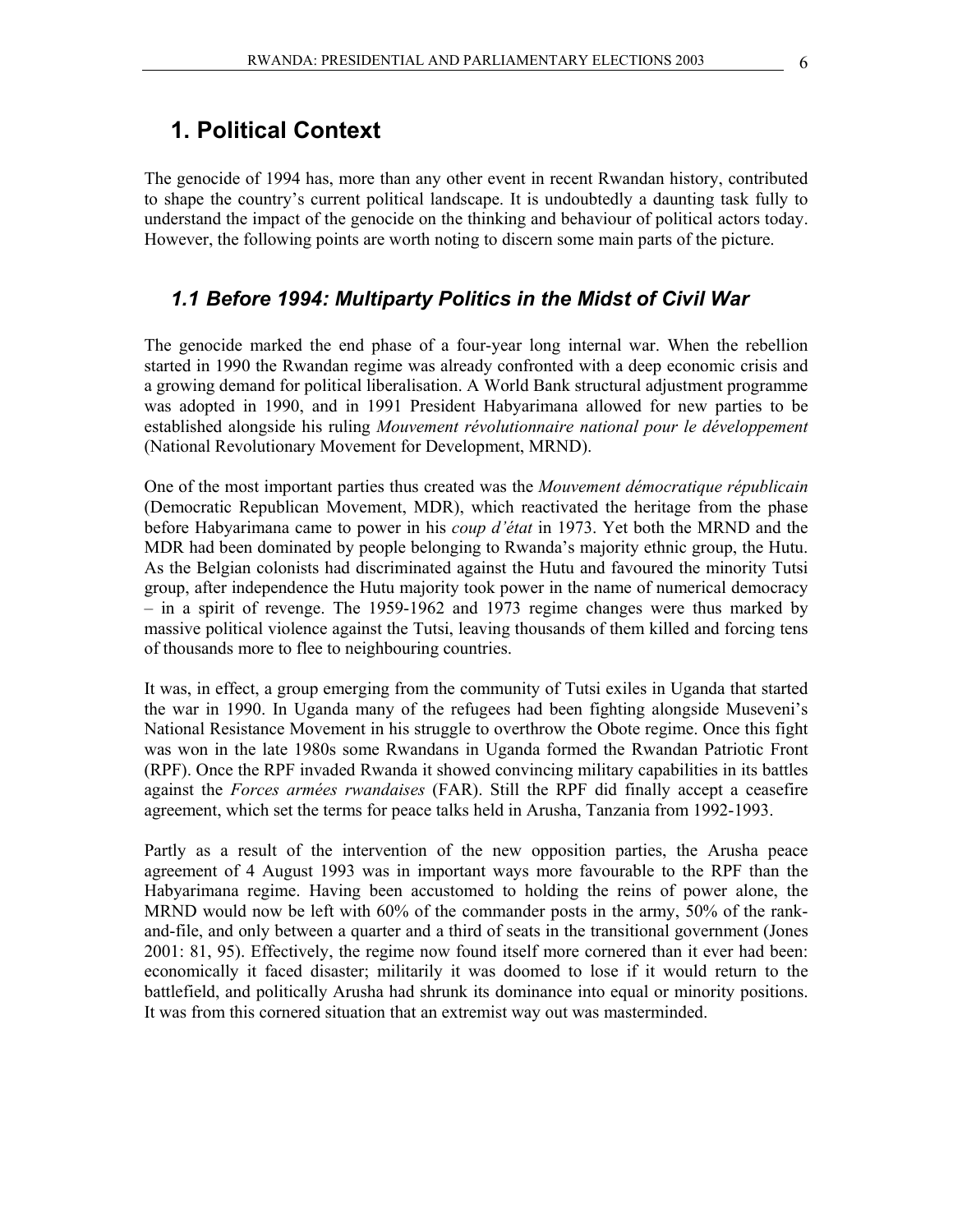Already from 1992 hate speech had been announced in Rwanda by certain Hutu personalities. While this propaganda often was shrouded in coded language – the Hutu were told to 'do the harvest', 'get down to work', etc. - clearer signals also emerged on plans to implement a genocide from circles close to Habyarimana, involving the high ranks of the army. Militias were trained as well, such as the *Interahamwe* – 'those who work together'.

Meanwhile, the UN was to take charge of monitoring the implementation of the Arusha agreement. After Somalia it needed a success story and, in an ironic twist of history, thought Rwanda would make one. By January 1994 a 2500-strong UN Assistance Mission in Rwanda was thus deployed. Yet the force was under-funded and did not have a mandate to enforce sanctions upon those who would violate the ceasefire; thus signalling to the extremists that they could act with impunity. This remained the case even after UNAMIR, three months before the genocide started, sent a fax to the UN headquarters quoting a source of the Rwandan government, specifying plans to exterminate the Tutsi and kill UN peacekeepers.

From 7 April onwards this plan was implemented; triggered by the shooting down of a plane carrying President Habyarimana and his Burundian counterpart and thus exterminating both. Ten UN peacekeepers were killed and expatriates evacuated, including UNAMIR staff, leaving tens of thousands of Tutsi behind to be slaughtered. At first some Hutu resisted to join the *génocidaires*, yet often ended up having to choose between killing or being killed. The genocide was carried out with an unthinkable intensity: roughly 800.000 people were murdered during Rwanda's one hundred days of solitude.

For in spite of the warnings of genocide and the reports that it was taking place, the world's states did not abide by the responsibilities that 130 of them have undertaken by ratifying the 1948 Convention to Prevent and Punish the Crime of Genocide. The Security Council reduced UNAMIR to a 270-member force, and only took one other action during the genocide that mattered on the ground. It allowed France to organise a so-called Safe Humanitarian Zone in south-western Rwanda; an *Opération Turquoise* which saved few Tutsi lives yet gave the killers a way out – to eastern Zaire.

### *1.3 After 1994: RPF Resistance against Political Liberalisation*

In July 1994, the genocide was over and the RPF had taken power in Kigali. It was to rule a country in shambles after four years of war and an even longer period of economic decline, and a country in a deep state of shock and disillusion after the unimaginable horrors that had haunted it. The population was decimated by roughly one tenth, and the refugee population in neighbouring countries had once again boomed.

Yet as the ethnic balance had shifted in Kigali, the refugees from previous exoduses were now returning – while many of the new ones only returned weapon-in-hand. From 1996 onwards Hutu refugees in the former Zaire launched armed raids into Rwanda, which triggered an  $RPA<sup>1</sup>$  response across the border. The RPA carried out massive revenge killings of the Hutu

<sup>&</sup>lt;sup>1</sup> The Rwandan Patriotic Army (RPA) was the post-1994 armed forces of Rwanda. They have recently been restructured and renamed the Rwandan Defence Forces (RDF).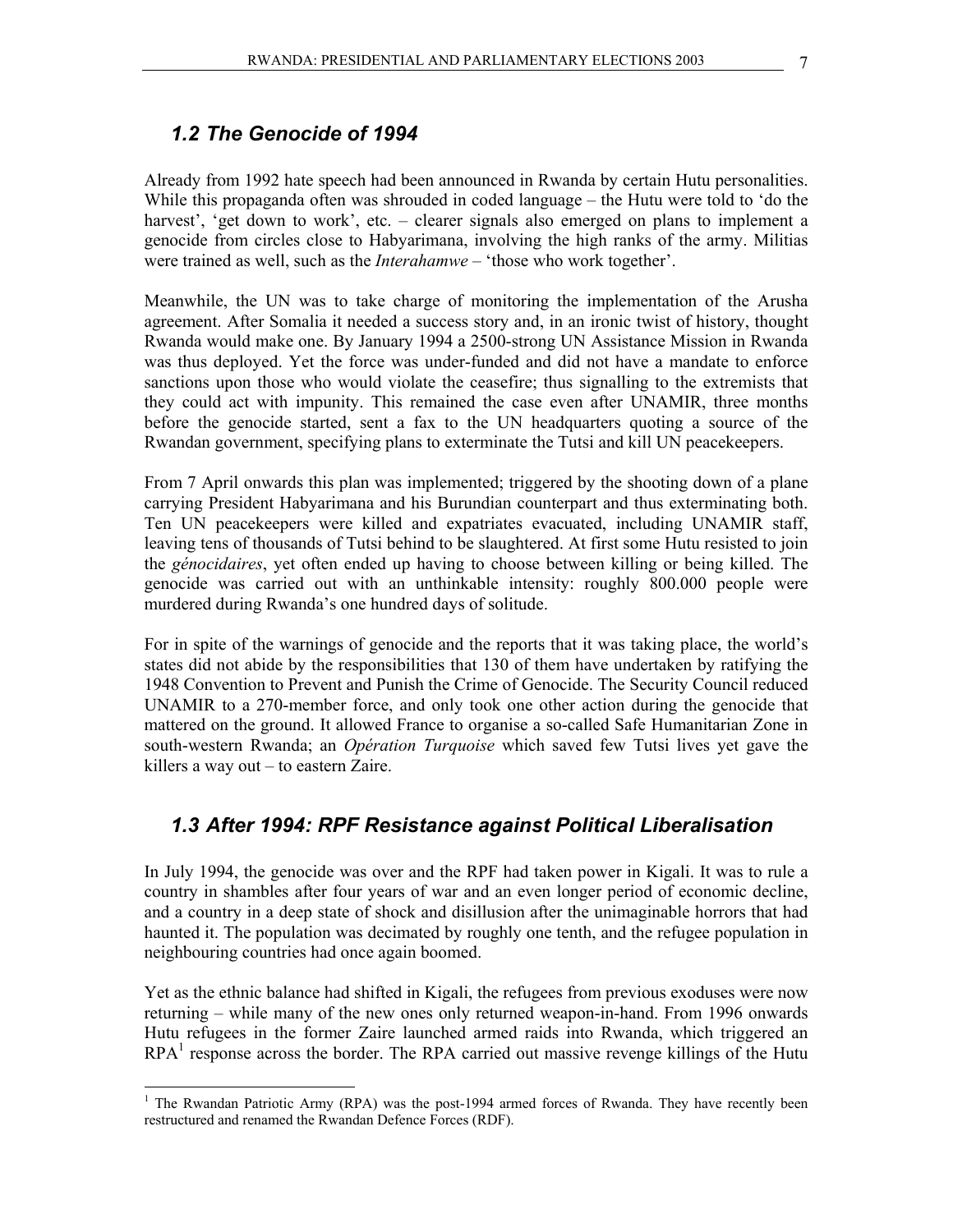in Zaire, and in May 1997 ensured the replacement of Zaire's longstanding dictator with its own and Uganda's hand-picked figure, Laurent-Désiré Kabila. Rwanda did not leave the Congo, however, and instead, together with Uganda, sparked a new war in August 1998.

After the genocide, the RPF thus maintained a potent military apparatus. Within Rwanda, the apparatus combines with a meticulous and smoothly functioning administrative structure. Arguably, this structure was rendered even more effective as a result of the local elections in 2001 and 2002. The laws allowing for a multi-party system were not in place before well after these elections. Given that candidates could not run on a party basis, the RPF seems to have used its hold of power to ensure that loyal officials would be elected. Moreover, the electoral law, once promulgated in 2003, did not allow for party organisation at the local levels – only at provincial and central levels. The 2003 elections thus took place in a structure marked by RPF dominance all the way from the centre via provinces, districts, sectors and cells to the *nyumbakumi<sup>2</sup>* , the ten-house agglomerations.

Opposition parties have thus only operated at the central level. Those of them who did oppose RPF policies, moreover, faced hardship. Most illustrative and decisive in this regard is the pre-electoral dissolution of the main opposition party, the previously mentioned MDR, by the RPF-dominated Transitional National Assembly (TNA) in April 2003. The row has involved the 'disappearance', arrest and emigration of dozens of prominent MDR figures (HRW 2003, Interayamahanga 2003).

At the same time, the RPF initiated campaigns to recruit party members. Some of those who were reluctant to sign up were told that they would be accused of the grave crime of 'divisionism' (HRW 2003). 'Divisionist' or 'sectarian' is, according to law no. 47 of 2001, 'any oral or written statement, or any act of division that may generate conflict in the population  $(...)^3$ . The law does not, however, specify what acts or statements qualify as 'divisionist'. It has therefore become a tool that the authorities use against dissenters.

The rise and use of 'divisionism' may reflect how little political space the RPF prepared for its contenders in the 2003 elections. In effect, anyone who would express disagreement with the RPF risked to be classified as a 'divisionist'. Dissent could be criminal, and no guidelines existed to tell people when it would be criminalised and when it would be accepted.

To understand how the suppression of dissent can be codified in law in the midst of a process to prepare for elections, we need to keep in mind that the last times multi-party politics was allowed in Rwanda, in the early 1960s and 1990s; political liberalisation clearly came at the expense of massive violence. That violence deliberately targeted the minority Tutsi group, from which the RPF once emerged. It is in this framework one MIGHT understand the ruling party's electoral focus on 'unity' and fear of any form of divisions. For in effect political pluralism had, previously, not only preceded genocide, but also served to undermine parties who had been dominated by the Tutsi minority – such as the RPF.

After the genocide, the RPF has focussed on unity of all Rwandans. While reconciling people after the horrors surely is both important and difficult, the question is whether the promotion of unity is proving to jeopardise the Rwandan people's constitutionally entrenched right to express themselves freely, including on questions of equal opportunity of different groups.

<sup>&</sup>lt;sup>2</sup> The word is Kiswahili. *Nyumba* means house, *kumi* ten (10).  $\frac{3}{2}$  Since four Pyranden lows are translated into English Jow and

<sup>&</sup>lt;sup>3</sup> Since few Rwandan laws are translated into English, law quotes in this report are translated by the authors.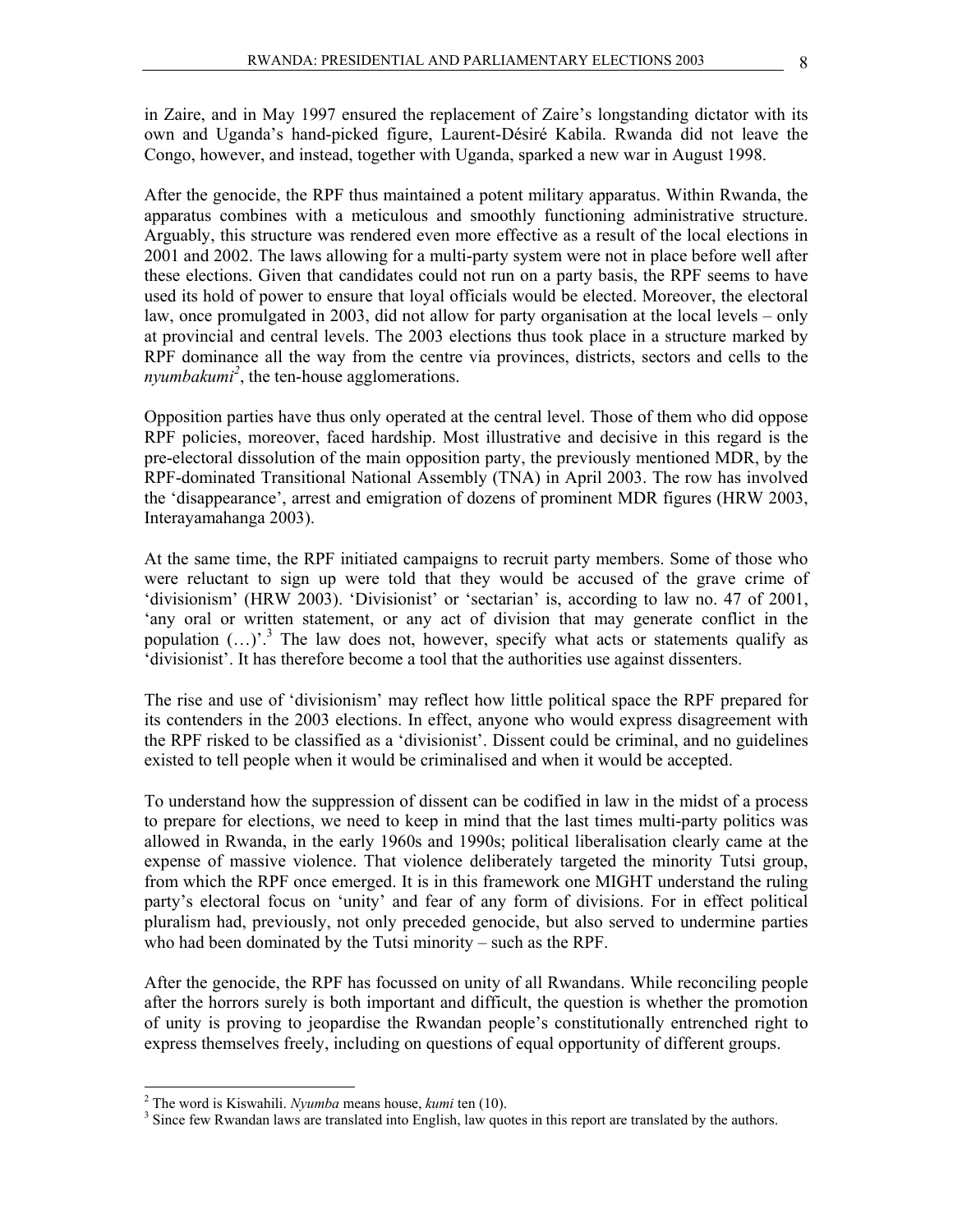# **2. Legal Framework**

Rwanda's legal system, which is developed on the basis of Belgian and German civil law, will now be introduced as follows. First recent legal history will be sketched, secondly the current administrative structure and branches of government will be presented, and finally an outline will be given of the laws on elections and political parties.

# *2.1 The 1991 Constitution, the Arusha Accords and the Ten-Point Declaration*

In 1991 President Habyarimana introduced a new constitution in Rwanda. Although few of its measures were implemented given the context of civil war, the fact that it opened up for political liberalisation did allow for parties to be established and for media outlets to express themselves more independently for some time.

The next legal text of importance materialised as a result of the negotiations in Arusha. The peace agreement of August 1993, also called the Arusha Accords or the Arusha Protocols, forced the ruling MRND party to share military and political power. As noted in Chapter 1, the RPF was now to be integrated into the armed forces, and a 70-member Transitional National Assembly (TNA) including the RPF and opposition parties was to be set up.

While the Arusha Protocols were to be implemented within 37 days, the schedule broke down as violence continued and, in April 1994, escalated to unprecedented levels with the outbreak of genocide. The genocide and civil war ended as the RPF came to power in July.

Nearly a year later, in May 1995, the RPF announced in a declaration of ten points that the 1991 constitution and the Arusha Accords were to be regarded as the 'Fundamental Law' of Rwanda for a transitional period of five years. The declaration further named Pasteur Bizimungu as President and Faustin Twagiramungu as Prime Minister in the first transitional government. Paul Kagame was appointed Vice President and Minister of Defence.

Although the transitional period was set to end in the year 2000, the TNA prolonged the period by four years in 1999. Ostensibly, the reason was to ensure full implementation of the Arusha Accords' programme, including the parts on constitutional reform and free elections.

### *2.2 Towards A New Constitution*

The organic law no. 23 of 1999 outlined the mandate of a new constitutional commission. The TNA appointed the 13 members of this commission, which was set up in late 2000. In 2001- 2002, a civic education campaign of almost 600 meetings was run to increase popular awareness about the constitutional reform. Meanwhile, in a consultative process, the commission drafted a new constitution which eventually was passed by the TNA and adopted by overwhelming majority in the referendum of May 2003.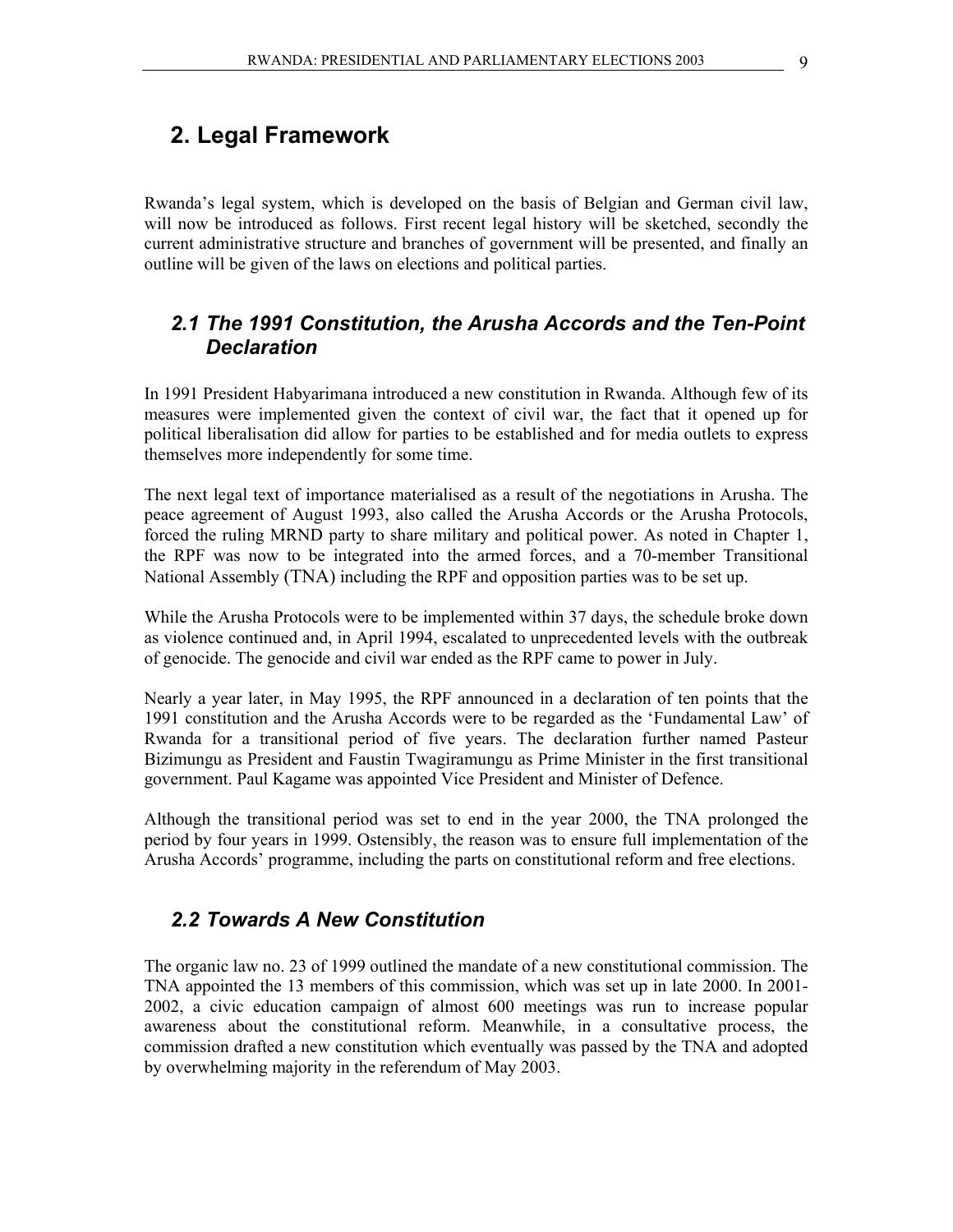The new constitution was adopted less than ten years after the genocide. It highlights the importance of fighting the ideology of genocide in all its manifestations, of eradicating 'ethnic, regional and any other form of divisions' and of promoting national unity and reconciliation. At the same time it recognises that the rule of law should be established, based on the respect for human rights and on political pluralism. It guarantees the freedom of thought, opinion, conscience and religion (art. 33), of the press (art. 34), of association (art. 35) and of peaceful assembly (art. 36), and makes for a multiparty system of government. Political organisations that obey to the law are thus permitted to be formed and operate freely, but they are prohibited from being founded on race, ethnic group, tribe, clan, religion, region or 'any other division which may lead to discrimination'.

The new constitution, at least on paper, seems to meet the obligations in The International Covenant on Civil and Political Rights to which Rwanda has been a party since 1975. The interesting point, however, is how and whether the organic laws that are tabled in parliament on a regular basis, and the state's practice, also meet these standards.

# *2.3 Local Administration*

Compared with many other African societies, Rwanda is a very well organised country. To understand how the ruling party can rule relatively efficiently, the four administrative levels through which its policies flow will now be outlined. $4$ 

*Province level.* Rwanda is divided into twelve provinces, including the city of Kigali. Each is headed by a prefect and administered by an executive secretary, while six directors are responsible for, respectively, political affairs; infrastructure; youth, education and social affairs; health; gender; and finance. All the eight leaders are politically appointed.

*District level.* Each of Rwanda's 106 districts is governed by a council. The council is headed by a mayor, and consists of one member of each of the district's sectors, as well as representatives of youth<sup>5</sup> and women. The youth and women groups each represent at least one third of council members. All members, including the mayor, are elected. The current councils were elected in 2001 on a non-party basis.

*Sector level.* Rwanda's 1545 sectors are each run by a ten-member sector committee headed by a sector coordinator. All committee members are elected. The current committees were elected in 2002 on a non-party basis.

*Cell level.* In the cell all inhabitants above 18 years of age make up the assembly, which in turn elects the executive body, a ten-member cell committee.

# *2.4 Branches of Government*

<sup>&</sup>lt;sup>4</sup> The fifth administrative level on the bottom of the chain, the *nyumbakumi* or the ten-house agglomeration, does exist yet is not codified by law.

<sup>&</sup>lt;sup>5</sup> Rwandan law defines a 'youth' as any national of between 18 and 35 years of age.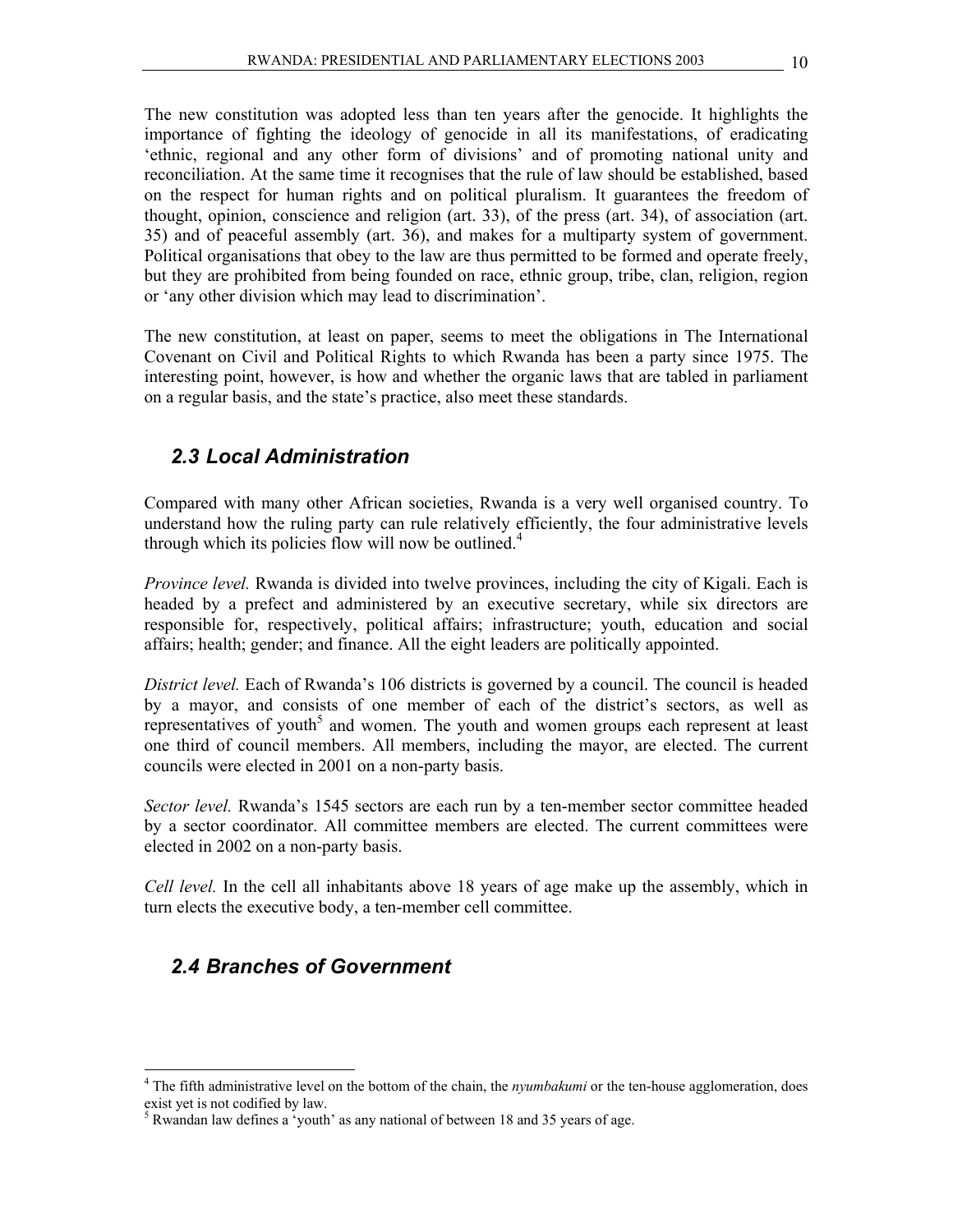According to the 2003 constitution, power is shared between three branches of government: the legislative, executive, and judiciary. The branches are separate and independent from one another. What are the responsibilities, organisation and functioning of each branch?

# **2.4.1 The Legislative Branch**

The power to make laws is vested in a two-chamber parliament consisting of the Chamber of Deputies and the Senate.

*The Chamber of Deputies* is composed of 80 members, out of whom

- 53 are elected by direct ballot or universal suffrage,
- 24 are women, two from each province, who are indirectly elected by representatives of women's organisations,
- 2 represent the youth, and are indirectly elected by the National Youth Council, and
- 1 represents the disabled; also indirectly elected by the Federation of Associations of the Disabled.

The deputies, who are responsible for deciding upon budget and financial matters, are elected for a five-year term through a system of proportional representation. The seats are allocated to the parties, coalitions and independent candidates by dividing votes received by the electoral quotient. This quotient is calculated by dividing the total number of valid votes of each list that has obtained at least five percent of the votes cast, by the number of seats to be contested. The remaining seats are given to the candidates with the highest number of votes.

*The Senate* is composed of 26 members out of whom at least 30 percent must be women. While a main reason for introducing the bicameral model, which is relatively uncommon in Africa, was to give women a voice at the highest levels of decision-making, it is not obvious why bicameralism would allow women more influence than a one-chamber system. In any event, each of the organs that nominate senators, given below, is supposed to take into account not only the concern of national unity but also the equal representation of both sexes.

Out of the 26 Senators,

- 12 represent one province each, and are elected by members of sector committees and district councils through a secret ballot,
- 8 are nominated by the President, and are supposed to represent the historically marginalised groups in Rwanda such as the Twa and the disabled,
- 4 are nominated by the parliamentary Forum of Political Parties, and represent parties that are allowed to operate in Rwanda, and
- The remaining 2 represent institutions of higher learning, one the public and the other the private institutions.

In addition, a former head of State may have a seat in the Senate if he or she so wishes. The senators serve a single eight-year term.

The Senate has a strong mandate. It can vote on laws intended to amend the constitution, organic laws, laws concerning public enterprises, laws on fundamental freedoms, rights and duties, criminal laws, and laws related to jurisdiction of courts and procedure in criminal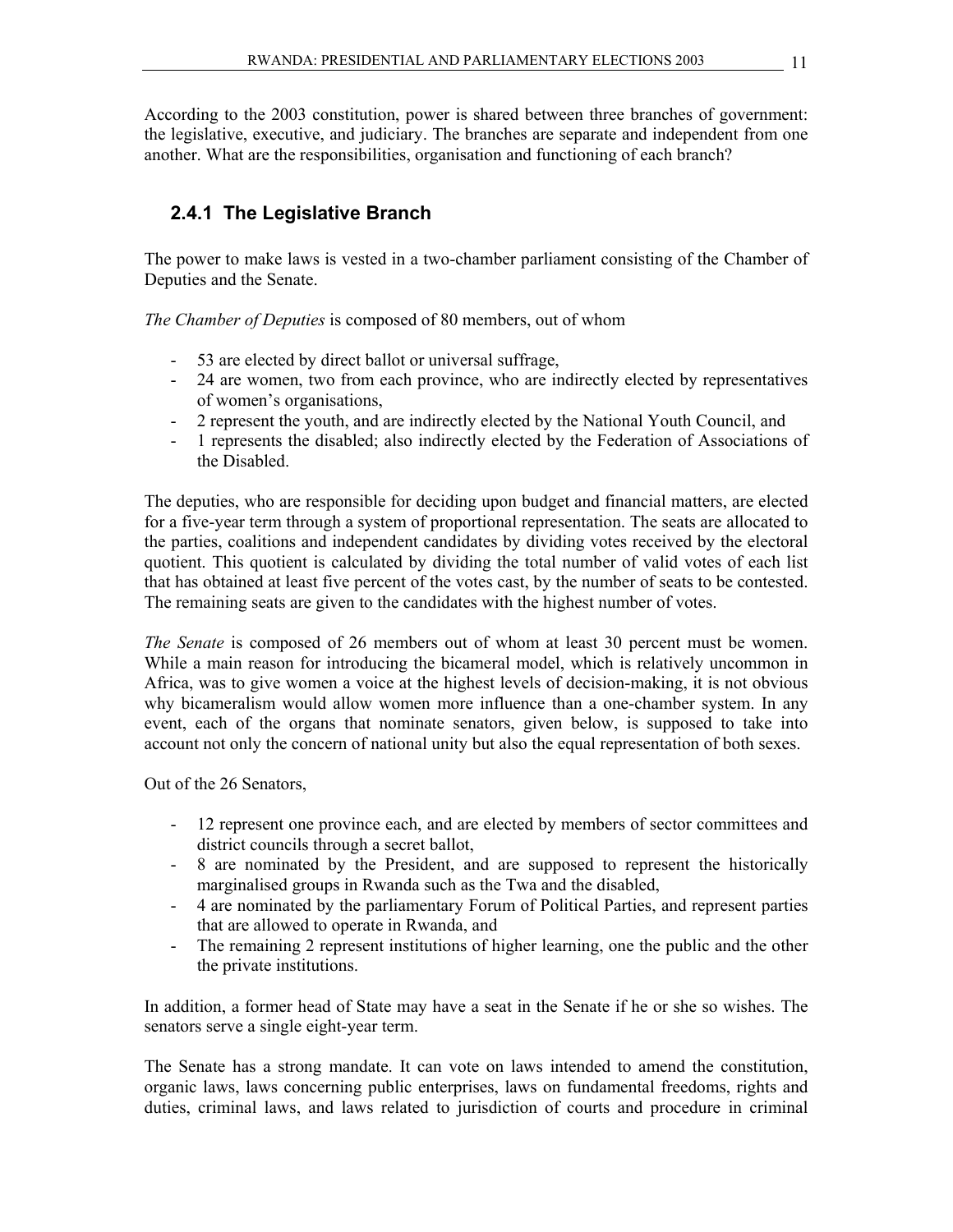cases. Senators also vote on laws related to defence and security, to elections and referenda, and to international agreements and treaties. Further, they elect the President, Vice President and judges of the Supreme Court, the Prosecutor General and his or her deputy. The Senate must also approve appointments of members of national commissions, ambassadors, the Ombudsman, the Auditor General and last, but not least, the provincial prefects.

If the Senate does not approve a bill transmitted to it, or if amendments proposed by the senators are not accepted by the deputies, both chambers set up a commission composed on an equal number from each. The commission will propose a compromise, but in the case that the compromise is not adopted by both chambers, the bill will be returned to the initiator.

# **2.4.2 The Executive Branch**

Executive power in Rwanda is vested in the President of the Republic and the Cabinet.

*The President* is head of state and is elected by universal suffrage through a direct and secret ballot. He or she serves a seven-year term which is renewable only once. The person is the commander-in-chief of the defence forces, has the power to appoint senior civil officers and military officers, and to initiate legislation and other proposals before parliament.

*The Cabinet* comprises the Prime Minister, Ministers, Ministers of State and other members that may be included. Cabinet members, including the Prime Minister, are all appointed and removed from office by the President. The members of Cabinet are selected from political parties or organisations on the basis of the distribution of seats in the Chamber of Deputies.

As this brief presentation indicates, it is beyond doubt that the bulk of political power in Rwanda is vested in the President. Given that the President at present also is the head of the ruling RPF party, his influence appears to be much higher than the formal principles of power sharing in the constitution are supposed to bode for.

### **2.4.3 The Judiciary**

Judicial power is exercised by the Supreme Court and other courts established either in the constitution or in other laws. Rwanda's constitution distinguishes between ordinary and specialised courts. Ordinary courts include the Supreme Court, the High Court, provincial courts and the court of the city of Kigali, district courts and municipality courts. Specialised courts include *gacaca* courts and military courts. The jurisdiction, organisation and functioning of these courts are determined in organic laws, which are tabled and passed by the two houses of Parliament. In the following, the Supreme Court and the *gacaca* courts will be outlined in some more detail – given their contested political role.

#### *The Supreme Court*

The Supreme Court's President and Vice President are elected by the Senate amongst candidates proposed by the President, in a simple majority vote for a single term of eight years. Its judges are elected by an absolute majority vote of the Senate, also from the President's proposals. This illustrates, once again, the extent of presidential power in Rwanda.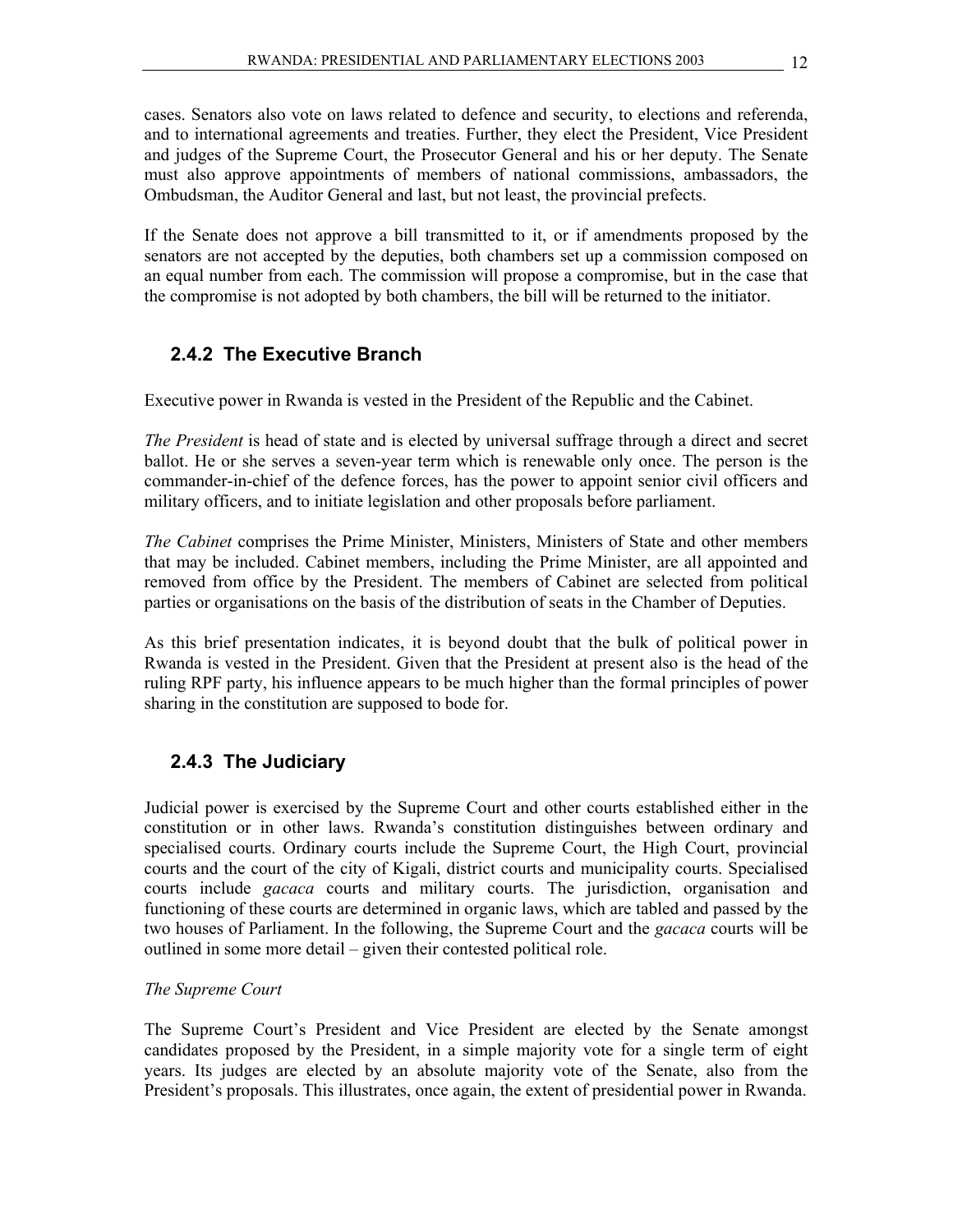Observers, NGOs and opposition candidates encountered by the NORDEM team did not see the judiciary as independent. According to them, the judiciary is by and large controlled by the President and the RPF. The team did not hear about any instance in which the Supreme Court had ruled against the executive. In 1997 three Supreme Court judges were dismissed. The official reason was not clear, but many observers related the incident to signs that the judges were becoming too independent. Moreover, the courts had taken no steps to look into the cases of the persons from the armed forces and with connection to the opposition who 'disappeared' in relation to the banning of the MDR party a few months prior to the polls.

#### *The* Gacaca *Courts*

Rwanda's judiciary came under enormous pressure after the genocide. Many legal professionals were killed, and tens of thousands of prisoners had to be channelled through the court system. Some 90 000 people are still imprisoned on allegations of genocide. The number was even higher before an amnesty recently enabled some 15000 prisoners to be released. The condition for release was that the alleged offence was against property and not against person. For this least serious of genocide crimes the maximum jail sentence is 7 years; a sentence which by 2003 already would have been served – without a trial – by most of the prisoners.

Beyond conditional amnesty, a more innovative move by the Rwandan government to bring the alleged perpetrators to justice is its reinvigoration of a traditional form of justice. The *gacaca* court system is embedded in the new constitution, while implementation of it is based upon organic law. The seven-phase implementation process is only moving ahead slowly, however, partly since the law on compensation for genocide victims is not yet adopted.

Some NGOs and observers have been sceptical about whether *gacaca* is likely to bring justice and reconciliation to Rwanda. Problems include that a condition for being tried is admission of guilt, and that suspects have no defence counsel. Although *gacaca* trials clearly will not face up to international standards for due process, they should be judged on its own merits: as a special court established to handle a very special situation in the history of Rwanda.

### *2.5 Electoral Law*

The organic law no. 17 of 2003, adopted on 26 June 2003 by the TNA, covers both the presidential and parliamentary elections. This law gives general provisions for all the phases of the electoral process, as well as more detailed regulations on matters such as the electoral commission, nomination of candidates, voters' registration and eligibility, the electoral campaign, Election Day arrangements and resolutions of disputes. The law will thus be introduced in the ensuing chapters dealing with these issues.

# *2.6 Legislation on Political Organisations and Politicians*

The organic law no. 16 of 2003 governing political organisations and politicians, also passed by the TNA in June 2003, gives more detailed regulation than does the constitution. It determines, for example, that a political party or organisation needs at least 120 persons from the whole country to sign its statutes. The law also stipulates that 'political organisations must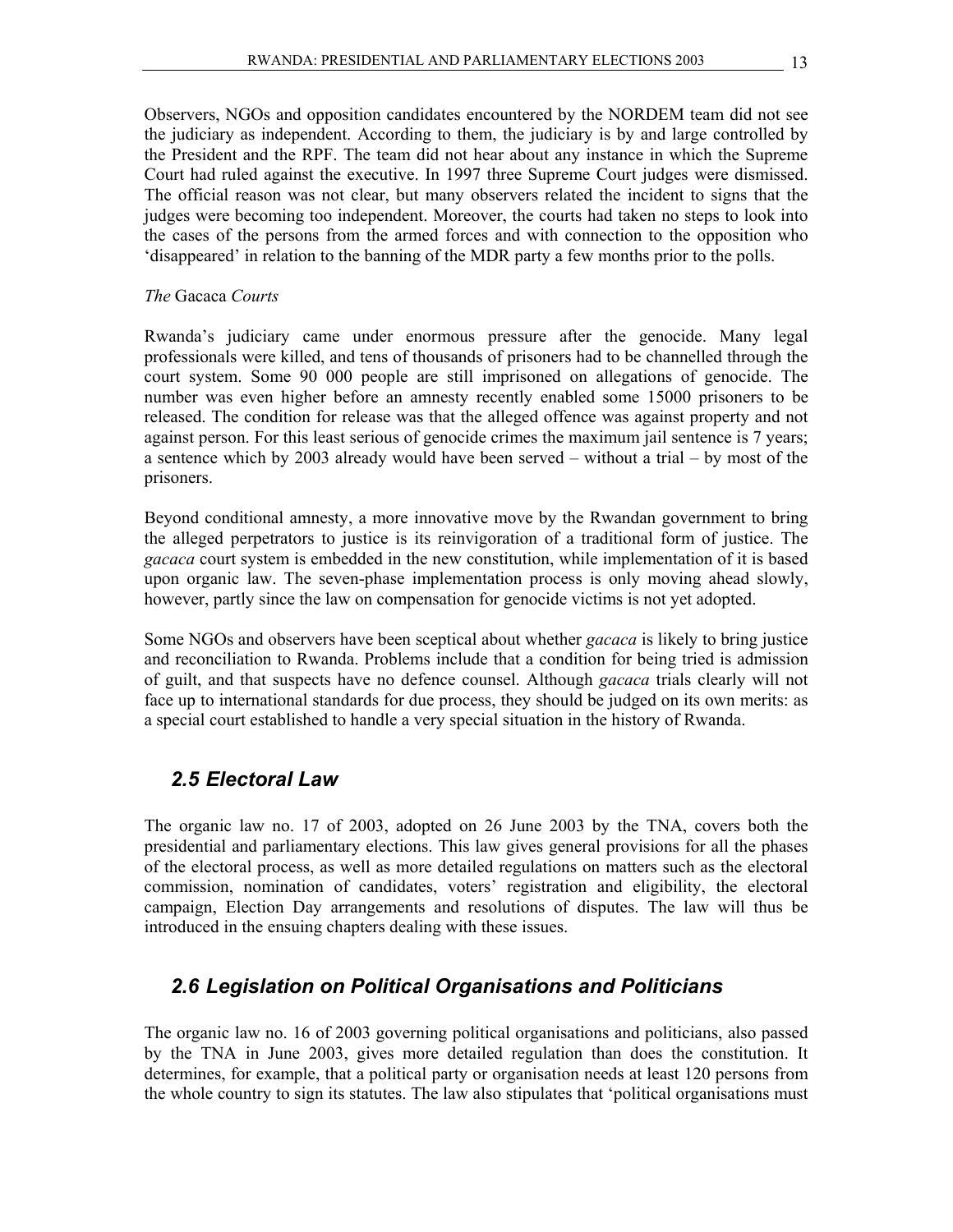constantly reflect the unity of the people of Rwanda (…) whether in recruitment of members, putting in place organs of leadership, or in their operation and activities'.

These provisions must be considered against the background of Rwanda's genocide, which to some extent justifies a focus on re-uniting Rwandan people. Nevertheless, the law on political parties may in fact contradict the provisions for political pluralism in Rwanda's constitution. For since political parties are obliged to operate in a way that 'constantly reflects the unity of the people of Rwanda', these parties risk being prevented from expressing views that differ from the dominant views. In practical terms, therefore, with such a regulation it is relatively easy for the ruling party to ban an opposition party for not acting in accordance with the law.

The law on political parties, hence, reflects the same problem as we touched upon towards the end of Chapter 1, namely the uneasy fit between multi-party politics and the criminalisation of 'divisionism', which was codified in the law no. 47 of 2001. In the following chapters, we will look more closely into how the balance between unity and pluralism was struck throughout Rwanda's historical elections of 2003.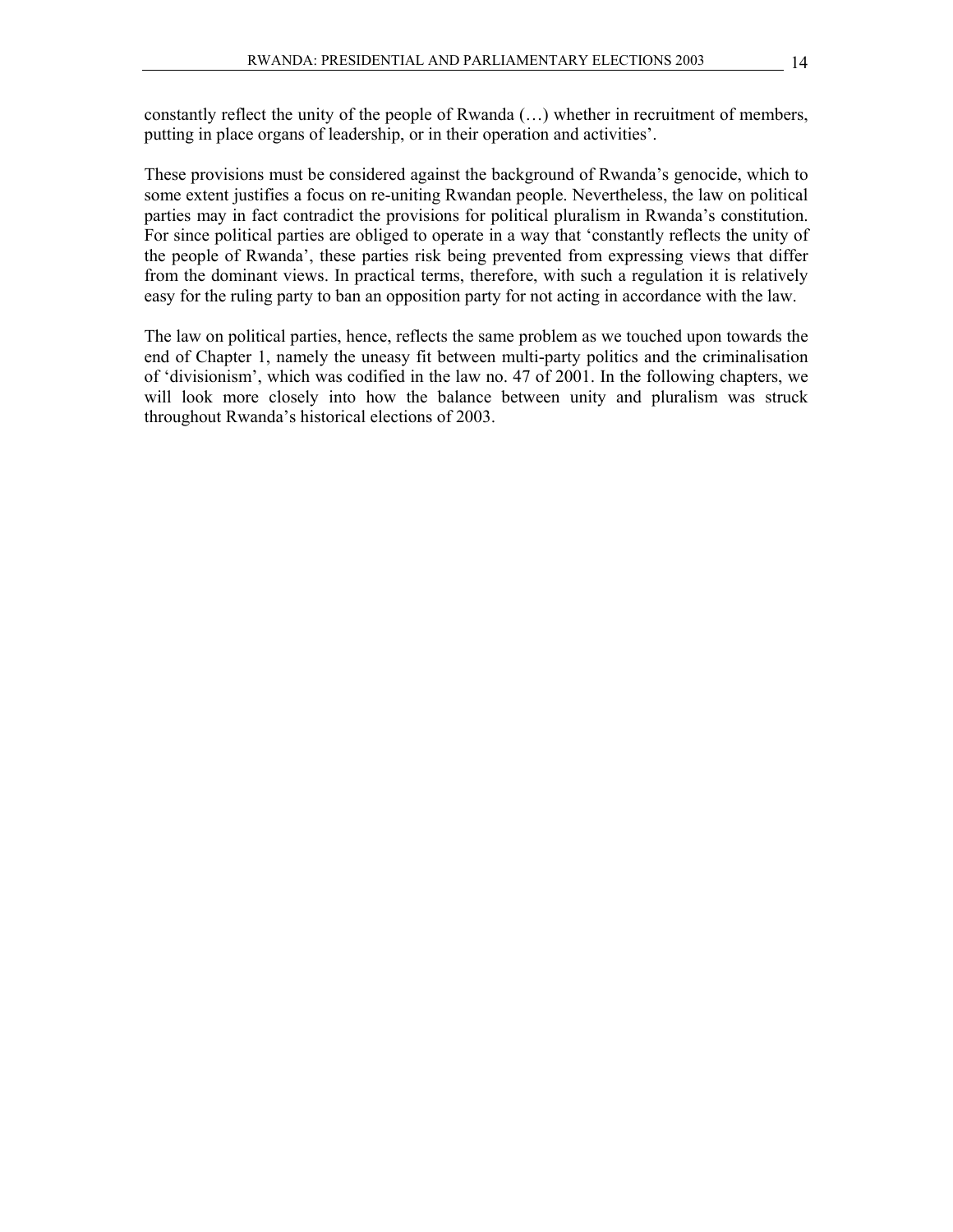# **3. Electoral Administration**

#### *3.1 Introducing the National Electoral Commission*

Rwanda's National Electoral Commission (NEC) is composed of 12 members. Six are appointed by Parliament, including the President and the Vice President, and six are permanently employed. According to the constitution (art. 180) the NEC is a permanent body independent of the other branches of government, tasked with organising all elections and referenda and with making sure that the elections be free and fair. According to electoral law – that is, the organic law no. 17 of 2003 – NEC officials should act impartially in performing their duties (art. 4). This law also gives the NEC the authority to issue instructions for the smooth running of elections whenever it finds it necessary.

During the presidential and parliamentary polls, the number of instructions totalled 26. Some of the instructions were, however, contrary to the law itself.<sup>6</sup> Moreover, the way in which the NEC issued the instructions created some confusion. Previously issued instructions were changed at later stages, and new instructions were issued on the eve of election days. This made it difficult to perceive the rules of the game for the actors involved.

#### *3.2 Geographical Organisation*

While headquartered in the capital Kigali, the NEC appoints electoral commissions of five to seven members in each province, district and sector of the country. These make up the local NEC branches. The election itself is conducted at sector level. Each sector hosts one electoral centre, normally located in a school or another public building, which, in turn, hosts a number of polling stations.<sup>7</sup> Each polling station is staffed by four people, headed by a President appointed by the NEC branch at district level. The NEC is thus in charge of electoral administration at all levels, leaving no role to play for the local administration in the elections apart from logistical facilitation.

#### *3.3 Training and Competence*

 $\overline{a}$ 

The NEC was only established in 2003. By the time of the presidential and parliamentary elections from August to October, it had already gained valuable experience from organising the constitutional referendum in May. In the run-up to the presidential poll, the Commission conducted a training programme together with the Ministry of Local Administration, Information and Social Affairs (MINALOC). This programme trained four persons from each sector, altogether some 6000 officials, who in turn trained local election staff. This last phase was implemented on the eve of Election Day, in tandem with the distribution of election

<sup>&</sup>lt;sup>6</sup> While we will return to examples of such internal contradictions later in the report, suffice to note one here: while the electoral law stipulates that the counting of votes should start immediately after the end of polling, an NEC instruction ordered that counting only would start one hour after the closure of the vote.

<sup>&</sup>lt;sup>7</sup> While each sector normally hosts only one electoral centre, in one sector visited by the NORDEM team there were two electoral centres. This appeared to be, still, an exceptional case. As for the number of polling stations in each electoral centre, this vacillated. The centres we visited hosted between two and seven polling stations.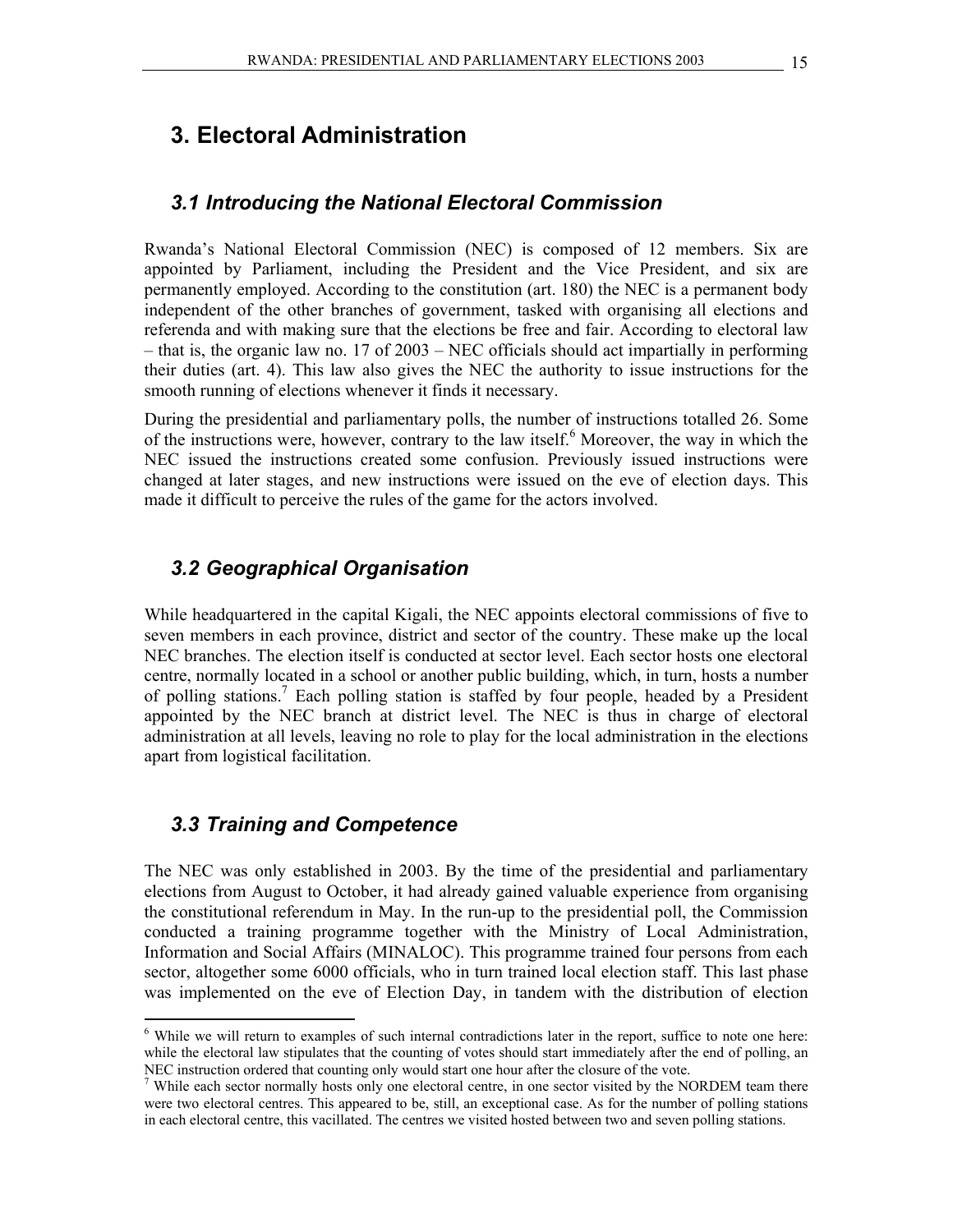material. The training largely consisted of introducing the electoral staff to the information given in the electoral law and the NEC instructions.

# *3.4 NEC Monitoring of the Elections*

The electoral law does not explicitly entitle the NEC to monitor whether this law is respected. Nevertheless, articles 104 through 121 of the law list a range of punishable acts. Although the power to punish rests with the courts, the Commission still appropriated a role as a watchdog of the judicial branch during the elections. In particular, it monitored whether the nominated candidates abided by the established rules.

During the presidential campaign, the NEC seemed to concentrate its efforts on following the moves of candidate Faustin Twagiramungu, the first post-genocide Prime Minister and founder of the now dissolved MDR party. He was repeatedly summoned to the NEC, accused of spreading 'divisionism' in his campaign material and for calling on the sentiments of fellow Hutus to boost his standing. Twagiramungu himself maintained that the NEC deliberately intimidated and harassed him and his followers.

During the parliamentary campaign, the NEC equally focussed on monitoring if the opposition heavyweights – such as independent candidate Célestin Kabanda, previously MDR leader and Minister of Finance – were following the rules. Along with four other independent candidates, Kabanda was in the end forced to withdraw from the campaign on the eve of Election Day (for details, see Chapter 5).

These cases, along with the unpredictable issuing of NEC instructions introduced in the beginning of this chapter, raise questions about the impartiality of the Commission. The problem is twofold. One is the use of the law on 'divisionism' to brand candidates who most seriously threaten established political positions. Although codified in law, 'divisionism' is so vaguely defined that uncertainty rules about how and when the law is broken. Given the political sensitivities of the 'divisionism' concept, and its allusion to the crimes of genocide, accusing people for being 'divisionist' has become more of a political than a judicial act.

The other part of the problem is that the NEC seems to have monitored certain candidates more tightly than others. While arrests, interrogations, and summons were reported on the part of many opposition candidates, in particular those with a clear political standing and history, hardly any were reported on the RPF side. It is improbable that this imbalance reflected an actual imbalance of the lawfulness of the actors on the ground.

In the NORDEM's team's opinion the degree of bias in the NEC's monitoring activities must therefore be questioned, especially during the presidential campaign. The commission's monitoring of the opposition does, indeed, cast doubts about its impartiality. The team recommends, therefore, that Rwandan authorities and the NEC itself will seek to expand its commendable professionalism in the logistical sphere to the sphere of relations with the various electoral contestants.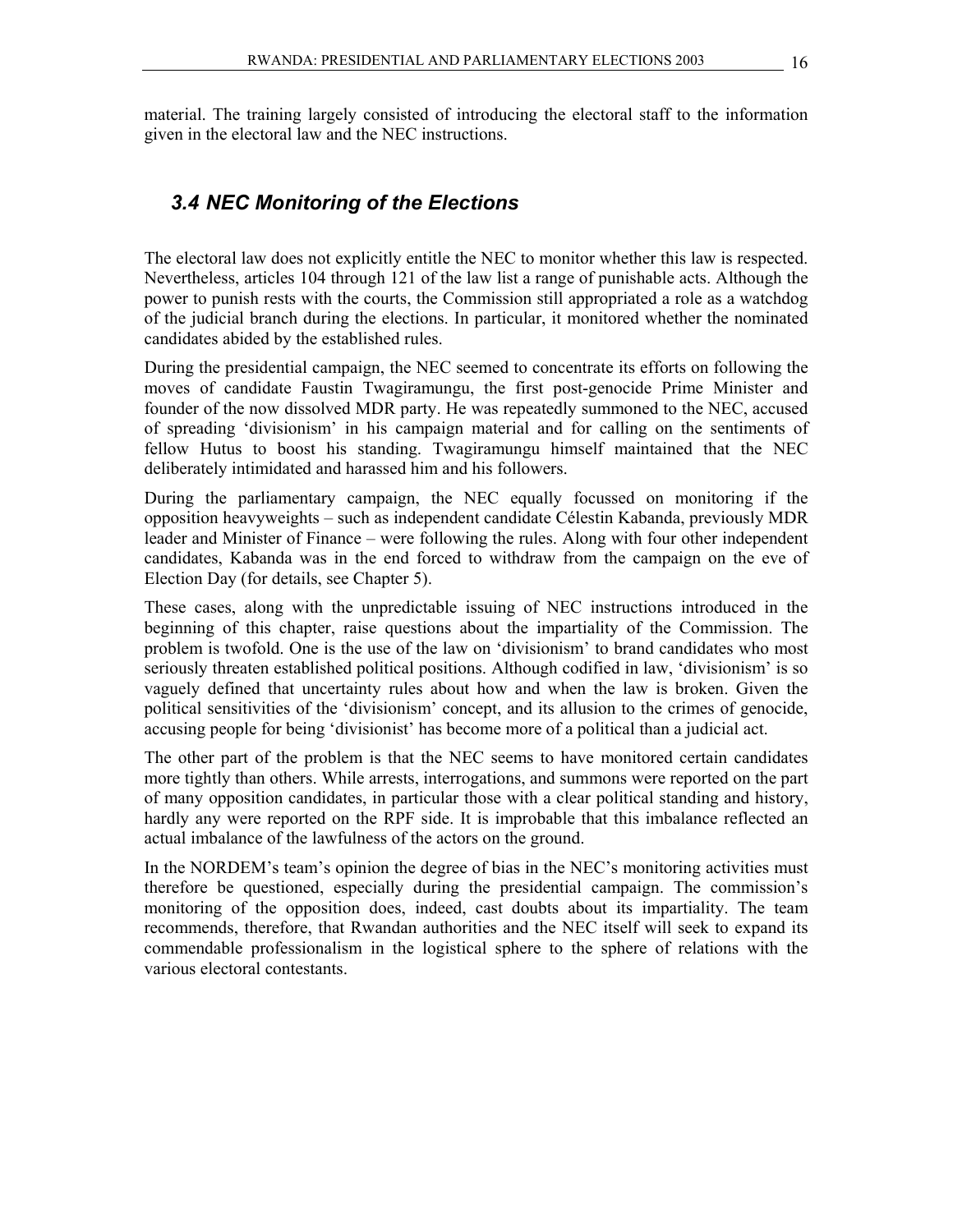# **4. Registration and Education of Voters**

This section outlines how the Rwandan populace was introduced to and included in the electoral process as voters.

To enhance popular understanding of the voting procedure and the importance of casting the vote, a civic education campaign was conducted in tandem with the registration process. It is the NORDEM team's impression that the campaign suffered from limited time and resources, in particular given the fact that roughly half of the electorate is illiterate.

With some notable exceptions, the right to vote in Rwanda is universal. Allowed to be part of the electoral list is any Rwandan who is at least 18 years of age at the day of election, and who has not been deprived of civil and political rights or been excluded from voting by any of the limitations given in article 10 in the electoral law. This article lists categories of people who are prohibited from registering. These include hospitalised persons, refugees, prisoners, persons convicted for murder, and persons convicted for or having confessed to crimes of genocide or crimes against humanity.

The registration starts and ends on dates determined by NEC instructions. To register, potential voters have to turn up personally and present their identity cards. Inside Rwanda people register at the cell level, outside at the nearest Rwandan embassy. When registered each person is issued a voter's card, which she or he has to present in the polling station on the day of election. Inside Rwanda, the sector coordinator is responsible for establishing all the electoral lists of the sector for transmitting them upwards in the system. Subsequently and before Election Day, the applicable electoral list is published at each polling station.

If people find that they are not on the list but meet the conditions of eligibility, they are entitled to file a complaint. According to articles 19 and 20 of the electoral law, the complaint must be submitted in writing to the local NEC branch; if outside Rwanda to the coordinator of elections at the nearest embassy. The complaint is ruled on within two days. Yet if the complainant is not satisfied, he or she may appeal to the higher branch of the NEC.

The electoral list is only revised if the time span between two elections covers two months or more. Hence for the presidential and parliamentary elections in 2003 the same list applied. This list was, in turn, a revised version of the one established for the referendum in May.

The impression of the NORDEM team is that the registration process itself was conducted in an orderly manner, even though one may assume that some groups of voters were not able to register, especially the elderly, sick and handicapped. A more serious problem, however, is posed by the law itself – which effectively prevents a numerically large number or Rwandans from voting. Only the part of the population who's imprisoned makes up, in fact, some two per cent of the electorate. The team sees few good reasons why hospitalised persons or all prisoners, as a whole, should be barred from voting. The exclusion of all prisoners is particularly problematic given the fact that a substantial proportion of the inmates in Rwanda are detained without trial.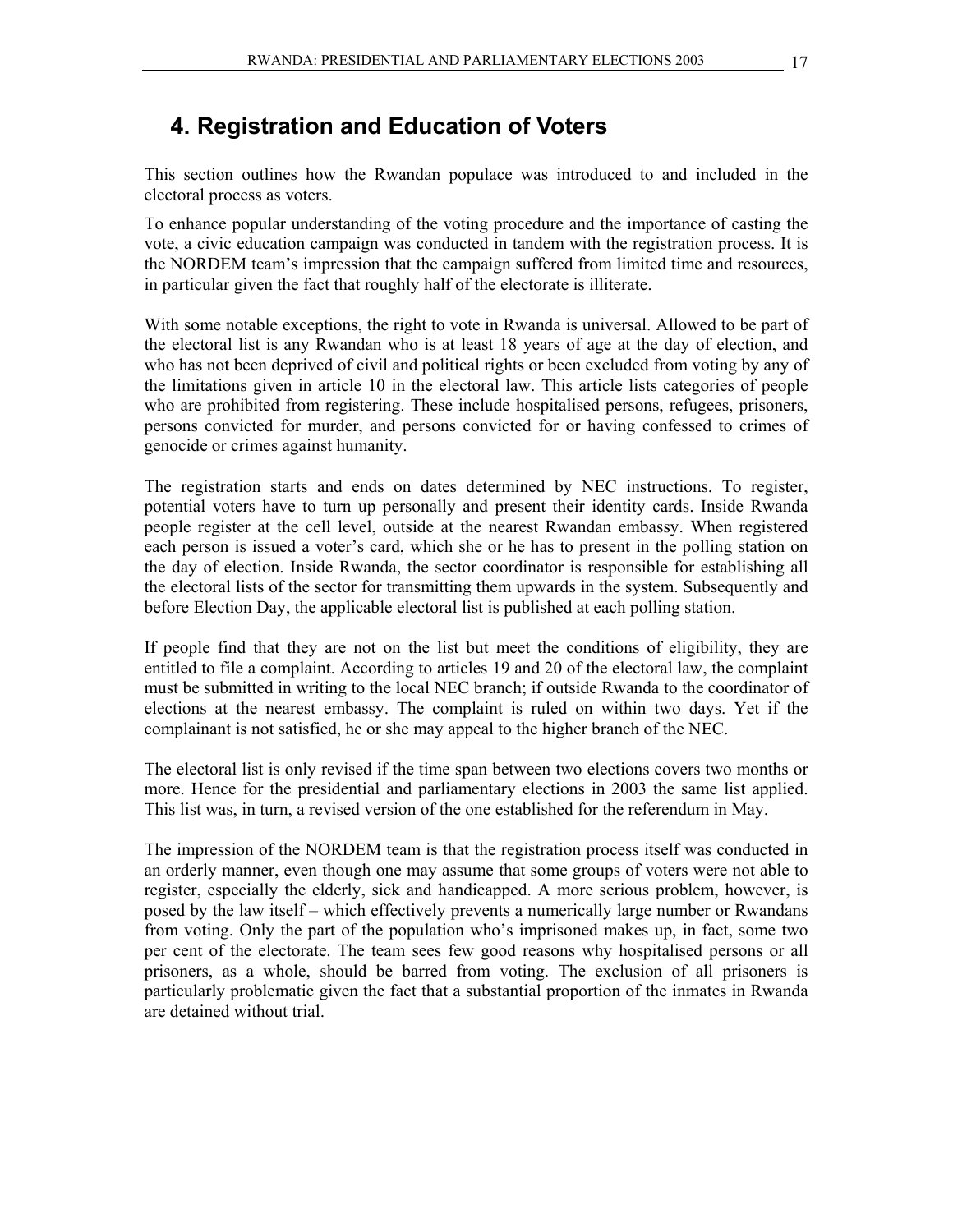# **5. Nominations of Candidates**

This chapter will first introduce the rules establishing who can become a candidate for the various political positions in Rwanda, and secondly look at the particular nominations and processing of these during the 2003 elections.

# *5.1 The Rules*

## **5.1.1 Presidential Elections**

According to article 71 of Rwanda's electoral law, eight conditions must be fulfilled to run as a candidate for the Presidency. Candidates must

- (1) be of original Rwandan nationality<sup>8</sup>,
- (2) not have another nationality,
- (3) have at least one parent of original Rwandan nationality,
- (4) have good morals and high integrity,
- (5) never have been given a prison sentence of six months or longer,
- (6) enjoy all civil and political rights,
- (7) be at least 35 years old, and
- (8) reside in Rwanda at the time of deposing the candidature.

Article 73 stipulates a supplementary requirement to candidates who do not represent a political party: they must collect the signatures of at least 600 Rwandans registered in the voters' roll, out of whom at least 30 have to come from each of the 12 provinces.

The National Electoral Commission specifies the timing for submitting applications. In 2003, according to the NEC Instruction no. 8 article 1, nominations were to be submitted during the week from 14-18 July, that is, some five weeks before Election Day.

# **5.1.2 Parliamentary Elections**

#### The Chamber of Deputies

 $\overline{\phantom{a}}$ 

The following rules apply to candidates for all the 80 seats in the Chamber, that is, both those elected in a direct ballot as party or independent candidates (53 representatives) as well as those elected in an indirect ballot, representing women (24 representatives), the youth (2) and the disabled (1). Yet as will be shown below, although the rules were the same the process of nomination was entirely different for those contesting in the direct and indirect polls.

The requirements for deputy candidates were less strict than those applying to candidates for the Presidency. According to article 21 of the electoral law, any Rwandan can become a deputy who  $(1)$  is at least 21 years old of age,  $(2)$  has integrity, and  $(3)$  is not covered by

<sup>&</sup>lt;sup>8</sup> This formulation apparently aims at including Rwandans who have lived abroad for longer periods as refugees, for instance those who went into exile as a result of the 1959 and 1973 pogroms.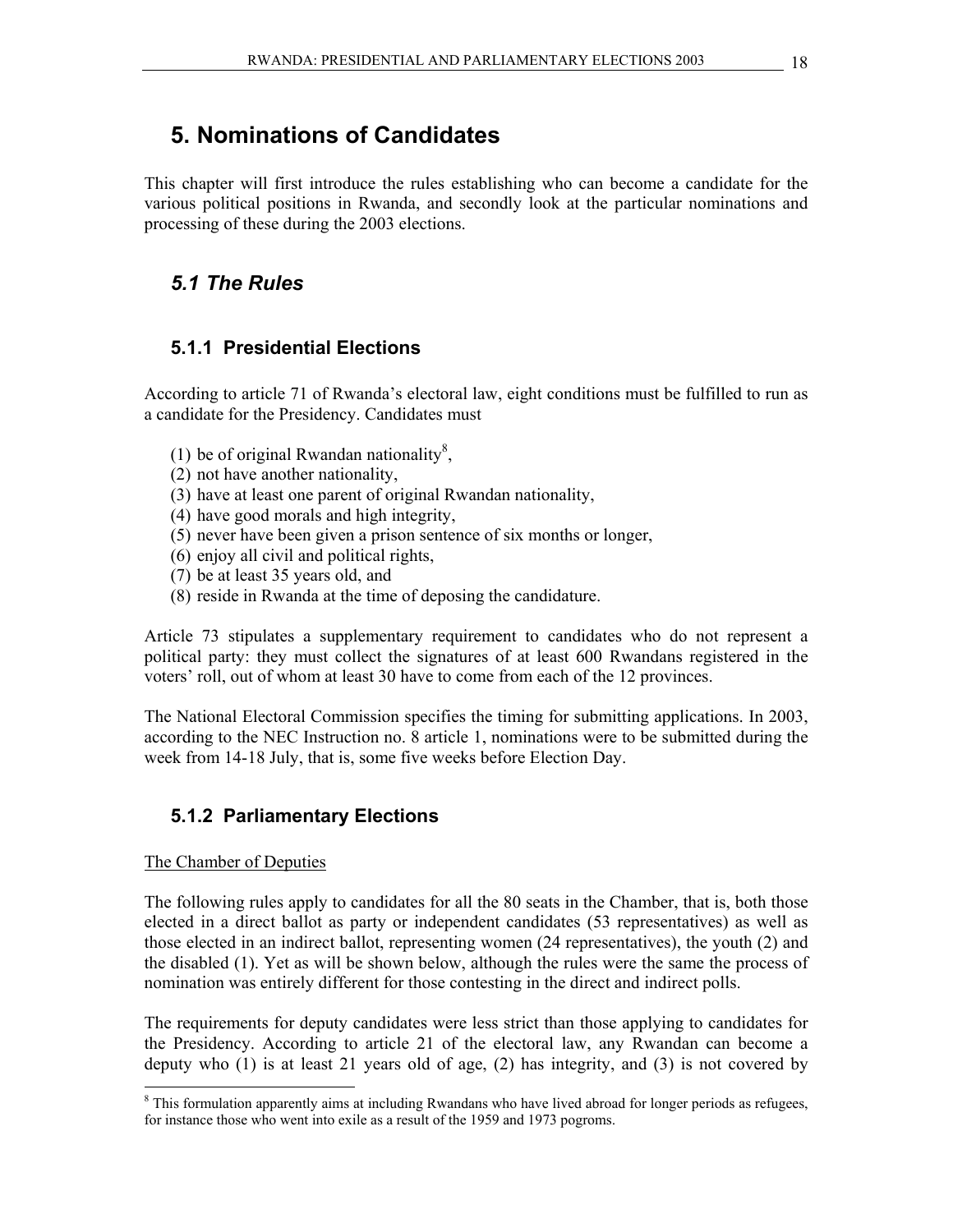incapacities given in article 9. This article stipulates who has the right to vote among Rwandans abroad, namely 'all Rwandans living abroad who are not refugees'. If Rwandans living abroad are defined as refugees, they are thus barred from voting. Since the electoral law does not define refugees, assumedly the standard definition of international law would apply.

Article 22 outlines conditions that would prevent a person from running as deputy. Most notably, those who are 'under judicial protection', that is under interrogation, in detention, at trial or in jail, would be prevented from standing as a deputy candidate.

A. Nomination process for candidates to the directly elected seats

Candidates for the 53 seats elected in direct ballot can, as in the case of the presidential elections, stand either as representatives of a political party or as independents. To be elected into the Chamber, however, both parties and independent candidates have to obtain at least five percent of all votes cast. For the independent candidates, this minimum threshold poses a serious barrier to overcome.

According to article 23 of the electoral law, the 600-signatures requirement applying to independent candidates for the Presidency also applies to independent deputy candidates. As for parties, the same article states that if a party has been accepted and registered on the basis of fulfilling the requirements outlined in the law on political parties (see Chapter 2), then it is also entitled to present a list of candidates for the parliamentary elections.

According to article 24, the list of candidates for the direct parliamentary ballot must be submitted to the NEC at the latest 35 days before the polls. Given the timing of Rwanda's electoral process in 2003, this rule implied that parliamentary nominations had to be submitted no later than Mon 25 Aug, which was the day of the presidential elections. Nominations for the legislative ballot hence had to be made during the presidential campaign.

B. Nomination process for candidates for the indirectly elected seats

According to articles 28 through 30 of the electoral law, candidates for the indirectly elected seats could submit their nominations a bit later than contestants in the direct elections: at the latest 30 days before Election Day. While the candidates for the youth and the disabled had to accompany their nomination with a proof of membership in, respectively, the National Youth Council and the Federation of Associations of the Disabled, women candidates were to run on their individual merit.

#### The Senate

Unlike the nominations of candidates for the Presidency and the Deputy Chamber, nominations for the Senate were to be processed by the Supreme Court – and not by the NEC (art. 31). The deadline for nominations was the same as for candidates for the other indirect ballots, that is, 30 days before Election Day.

To be eligible as a Senator, candidates must meet eight criteria. They have to

- (1) be of Rwandan nationality,
- (2) have a licence diploma or equivalent, or have held high public or private functions,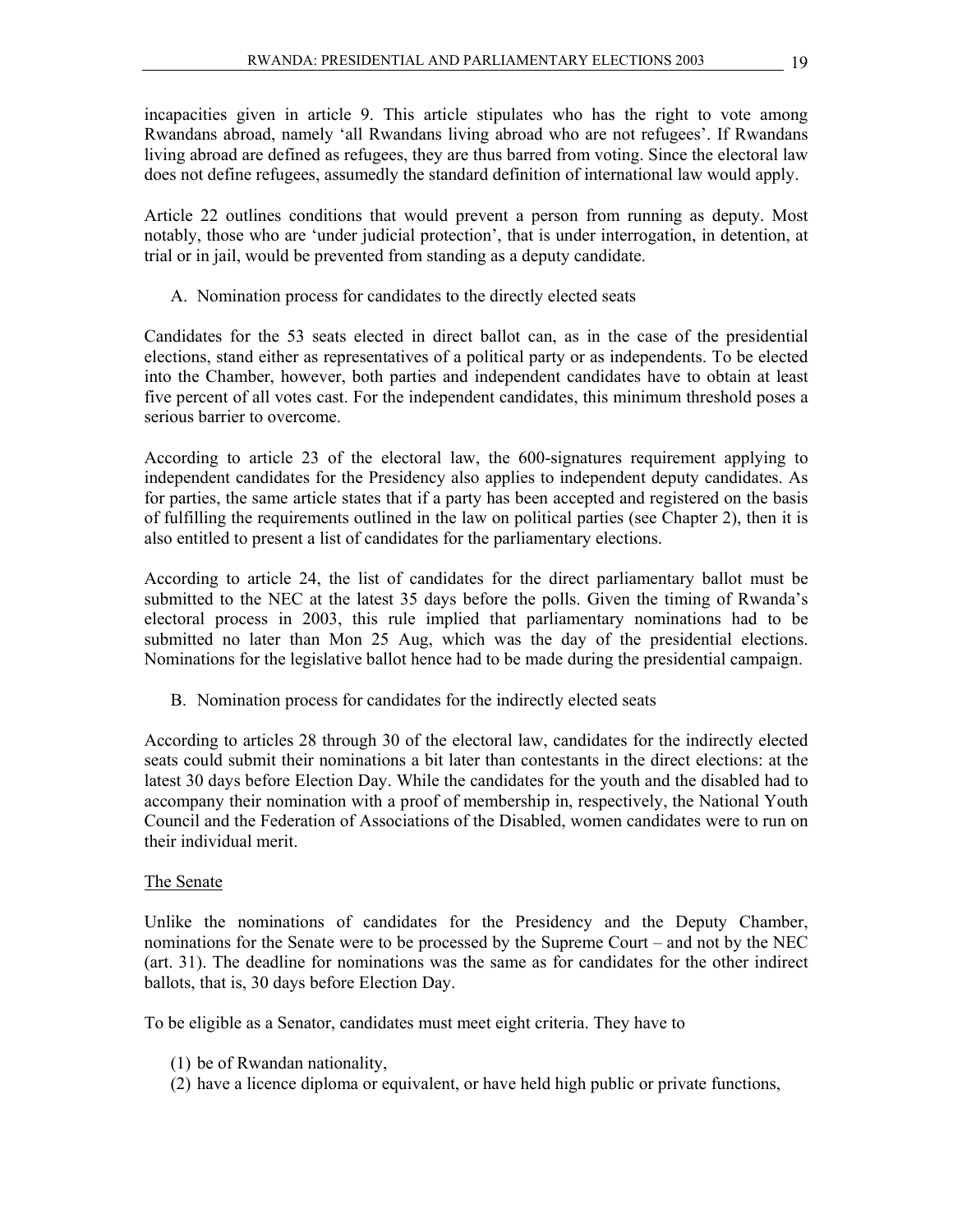- (3) have great experience<sup>9</sup>,
- (4) have good morals and high integrity,
- (5) enjoy all civil and political rights,
- (6) be at least 40 years old,
- (7) not have been sentenced to six months or longer in prison, and
- (8) not be covered by the incapacities given in Article 9 (see above).

A requirement that applies to all candidates is that they have 'integrity'. Candidates for the Presidency and the Senate are also required to have 'good morals', and those for the Senate to have 'great experience'. The law, however, does not specify what is meant by these requirements. The lack of clarity thus broadens the scope for favouritism on the part of those who decide upon whether submitted nominations will be accepted or rejected.

The eight conditions for Senate candidates are quite similar to those applying to the Presidency, with some notable differences: (1) that the requirement for Rwandan nationality is stricter, as it does not include those who were 'originally' nationals or Rwanda and thus excludes Rwandans who may have lived in exile or still live abroad as refugees, (2) that the age threshold is higher, and (3) that the candidate must be even more highly esteemed.

#### *5.2 The Nominations*

#### **5.2.1 Presidential Elections**

Out of the six nominated candidates, the Electoral Commission accepted four and rejected two. The accepted quartet included two party and two independent candidates, namely

- (1) the incumbent President, Mr. Paul Kagame of the Rwandan Patriotic Front (RPF),
- (2) Mrs. Alivera Mukabaramba of the *Parti pour le progrès et la concorde* (Party for Progress and Unity, PPC),
- (3) Mr. Jean-Népomuscène Nayinzira, and
- (4) Mr. Faustin Twagiramungu.

 $\overline{\phantom{a}}$ 

Yet the latter candidate who, as previously mentioned, from 1994-95 was Rwanda's Prime Minister for the MDR, would probably have run as an MDR candidate had this party not been banned shortly before the elections. Nayinzira too had earlier been a deputy of the Central Democratic Party (*Parti démocrate centriste* or PDC, previously called *Parti démocrate chrétien* or Christian Democratic Party), yet this time chose to stand as independent.

According to the NEC President, the two rejections were due to incomplete applications. While the one nomination failed to fulfil many of the criteria outlined above, the other only suffered from one lack, namely the collection of enough signatures from one of the 12 provinces. One of these candidates appealed NEC's decision, but in vain (see Chapter 10 for details on the complaints procedures).

<sup>9</sup> The French translation of the law adds the Kinyarwanda word *inararibonye* at this point. *Inararibonye* is a person with a long and outstanding experience, one who has witnessed many different events.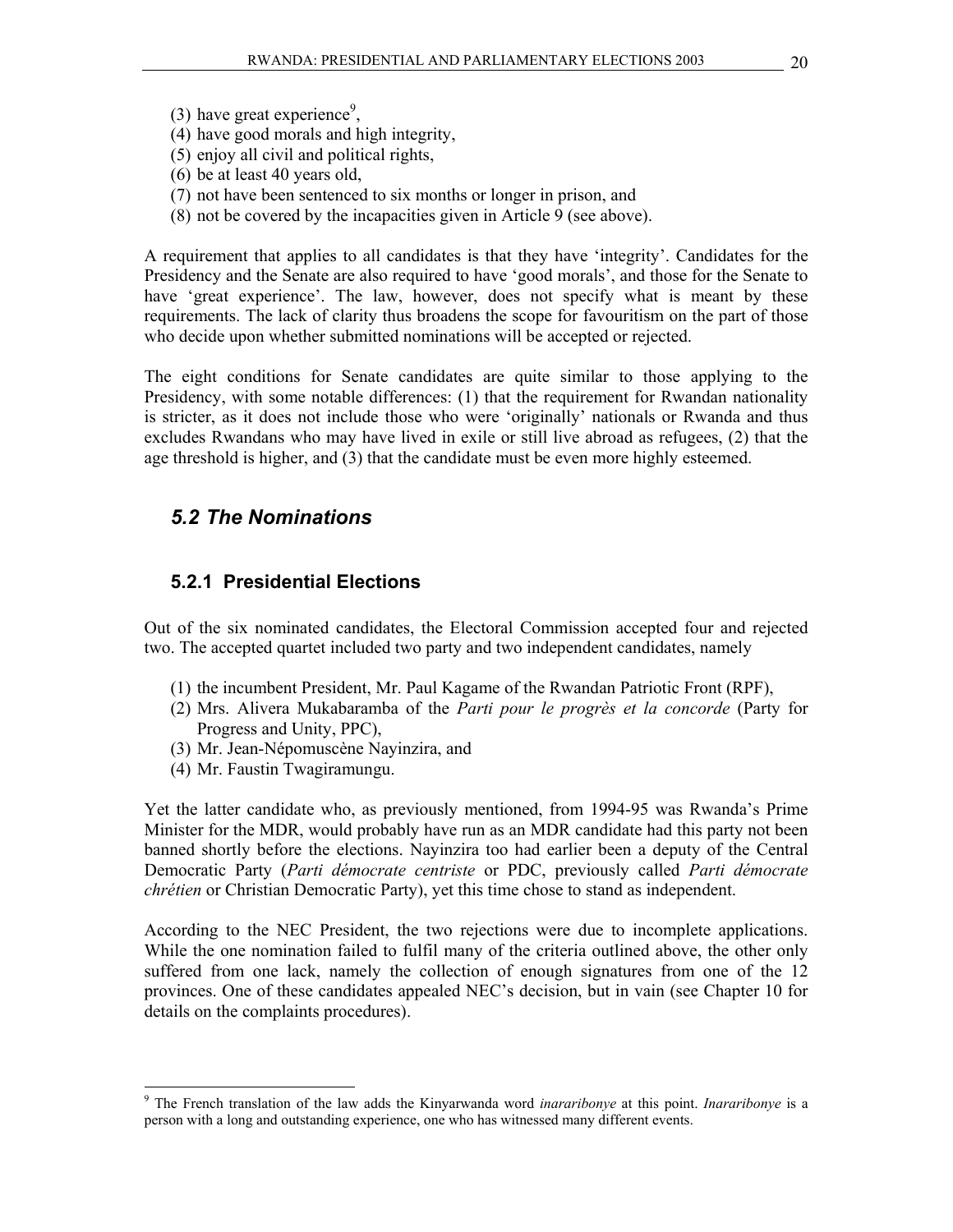Subsequently, on the eve of Election Day the PPC withdrew its candidate and appealed to her supporters to shift in favour of the RPF candidate. Hence, in the end half of the nominees were out of the electoral race. Furthermore, none of the remaining two opposition candidates represented a political party; and all existing parties, out of whom some presented their own lists for the parliamentary elections, appealed to their supporters to vote for the incumbent.

Finally, it should be noted that many opposition figures in Rwanda, in particular over the last few years, have either been forced into exile, been imprisoned, or simply 'disappeared'.10 One example is Pasteur Bizimungu, who used to be President when Kagame was Vice President, yet who in 2001 was detained and later jailed as he had tried to establish a new political party, the PDR-Ubuyanja (*Parti pour la démocratie et la régénération*, or Party for Democracy and Regeneration; *ubuyanja* means strength in Kinyarwanda). Had more figures of his stature been in the position to submit their candidacy for the polls, the incumbent is likely to have faced much harder competition.

## **5.2.2 Parliamentary Elections**

Candidates for the 53 Chamber seats elected in direct ballot

A. Party candidates

Out of the seven opposition parties in existence in August 2003, three presented their own lists for the polls:

- (1) The Liberal Party (PL): 51 candidates,
- (2) The Social Democratic Party (PSD): 43 candidates, and
- (3) The PPC, also 43 candidates.

The remaining four parties chose to team up with the RPF. The coalition presented a common list of 53 candidates, and included

- (4) The Central Democratic Party (PDC): 3 candidates,
- (5) The Ideal Democratic Party  $( PDI)^{11}$ : 3 candidates,
- (6) The Rwandan Socialist Party (PSR): 2 candidates, and
- (7) The Democratic Union of the Rwandan People (UDPR): 2 candidates as well.

The RPF itself thus presented 43 own candidates on the coalition list.

Beyond these eight parties, two parties – none of whom, like the other seven, would have supported RPF's candidacy in the presidential polls – were prevented from entering the stage.

One was the above mentioned MDR, dissolved by the Transitional National Assembly in April (HRW 2003, Interayamahanga 2003). The other was a new party that some MDR adherents tried to establish, namely the ADEP-Mizero (Alliance for Democracy, Equity and Progress; *mizero* means hope in Kinyarwanda). Some of the tentative founders of this party were, however, repeatedly summoned in by Rwandan police and other authorities throughout

 $10$  For details see, for instance, ICG (2002) and HRW (2003).

<sup>&</sup>lt;sup>11</sup> This party had recently changed its name from the *Islamic* Democratic Party.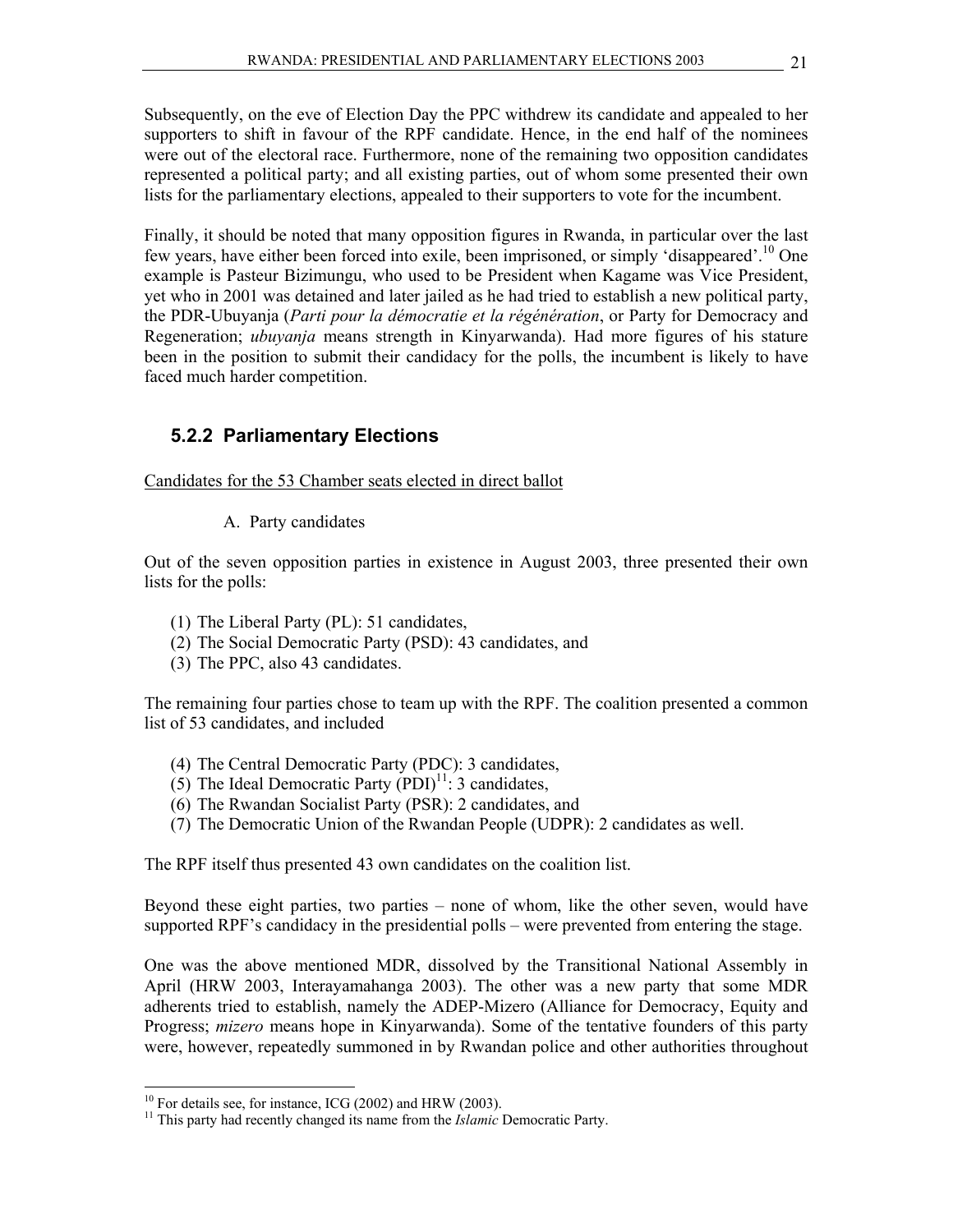August, and therefore faced difficulties in preparing their file. Ultimately, the proclaimed reason why the party was prevented from registering was that it wanted to keep the option open of including non-Rwandan nationals as 'honorary members'. The party law does not allow Rwandan parties to have foreign citizens in their ranks.

B. Independent candidates

According to available information, all nominations for independent candidates were accepted at first. The official NEC list included 19 candidates, and an additional one was accepted after the list was published.

However, on the eve of the elections altogether four independent candidates had to withdraw, reducing the number of independent candidates to 16. Out of those excluded, at least two had been part of the effort to establish the ADEP-Mizero party. These two, candidates Célestin Kabanda and Jean-Baptiste Sindikubwabo, were declared out of the race on Friday afternoon the 26 September; one working day before the polls. The two others, Prosper Muhirwa and Jean-Baptiste Kayumba, were expelled in the afternoon before Election Day.

While reasons for the two latter candidates' exclusion remain unclear, Kabanda and Sindikubwabo were both accused of having collected false signatures and for having pressured people to sign up for them. They were informed about the accusations on two days before their expulsion. Finally, as Chapter 10 shows, both lost their subsequent court cases.

At least two factors are worth commenting in relation to these incidents. One, it is difficult to prove whether signatures are forged or real in a country like Rwanda, where most people hardly ever use pen and paper. Two, and most importantly, if signatures had been forged, it is questionable why this problem was not discovered earlier by the Commission. Given that it is the NEC itself which apparently ignored, or did not check, the status of the signatures when the nominations of the two candidates were submitted, it is questionable whether it is, or should have been, entitled to exclude the candidates at the final stage of the campaign.

#### Candidates for the 27 Deputy Chamber seats elected in indirect ballot

21 candidates were accepted to run for the two Deputy Chamber seats reserved for the young, and six candidates for the seat for the disabled.

As for the women candidates, lists were established at province level. The initial number of candidates contesting for the two seats from each province varied from seven (Cyangugu province) to 23 (Kigali city). In total, 127 candidates ran for the 24 seats. Although ostensibly running as individuals and thus 'independent' candidates, reports emerged that most of the women were connected to the one or the other political party, the majority of them the RPF.

In quite a peculiar development, the number of female candidates was reduced by more than a half prior to Election Day – from a total of 127 down to 58. In one third of the provinces only three women ran for the two seats<sup>12</sup>, in another third only four or five<sup>13</sup>. In Kibuye province, for instance, the list of 16 had been reduced to five a few days before the ballot and by the time of the election only three candidates ran for the two posts. While officially ascribed to 'personal reasons', details are missing on why the bulk of the candidates for the women's

 $12$  This was the situation in Kibuye, Cyangugu, Ruhengeri and Gikongoro provinces.

<sup>&</sup>lt;sup>13</sup> That was the case in the provinces of Gisenyi, Umutara, Butare and Byumba.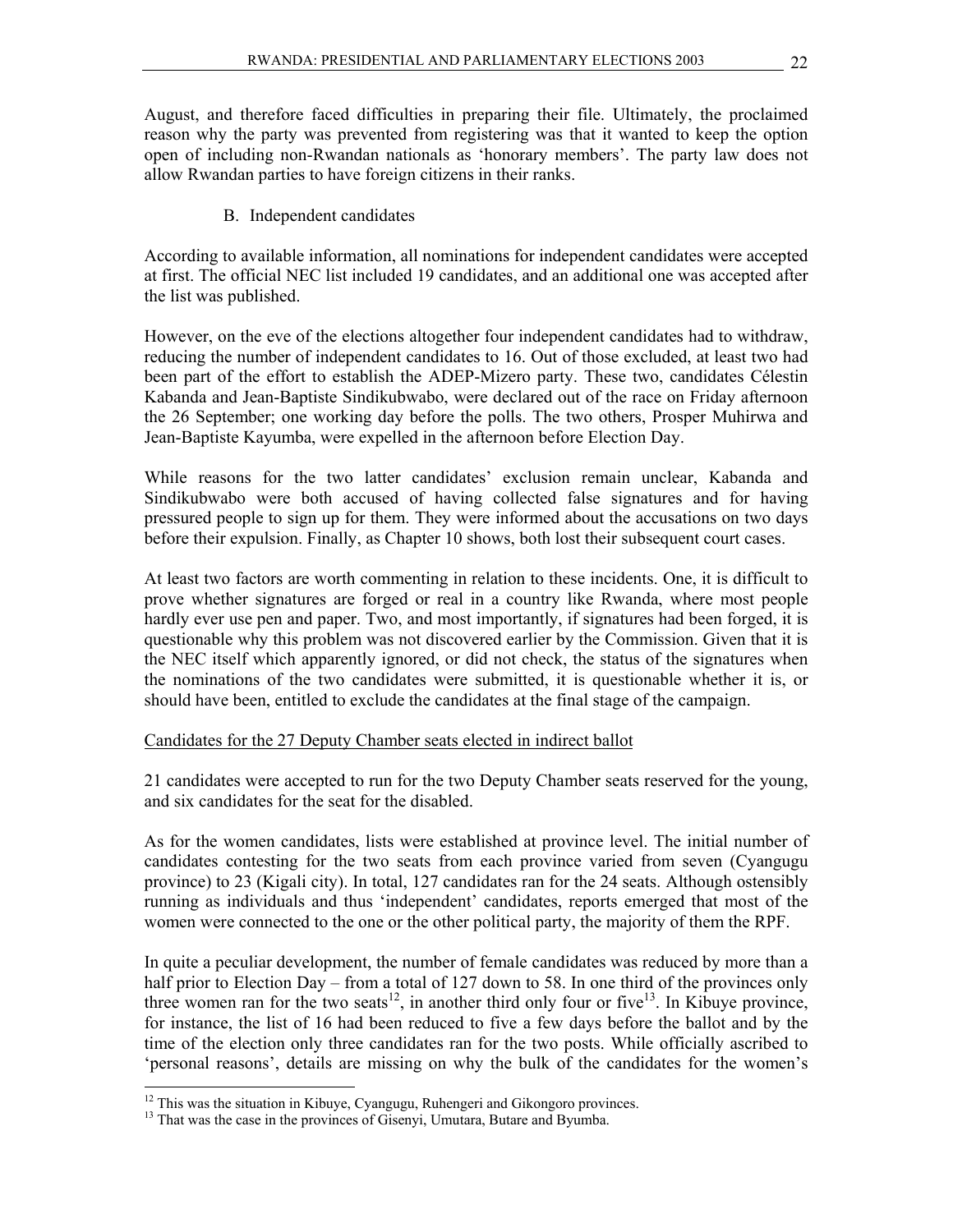seats withdrew. The lack of clarity on the issue opened up for popular theories that pressure from higher RPF levels had pushed the more unruly women out of the race, so that it would be easier for the ruling party to channel the more loyal ones into the Chamber. In the NORDEM team's view, this theory is not improbable given the general degree of pressure witnessed during the elections; still it cannot be confirmed given the lack of evidence. Whatever the reasons were, the reduction of the number of candidates was very unfortunate as it dramatically narrowed down the voters' set of alternative options.

#### Candidates for the Senate

As specified in Chapter 2, only 14 out of the 26 seats in the Senate were to be elected. The remaining 12 were filled by candidates appointed by the President and the Forum of Political Parties. Out of the 14 elected seats 12 were to represent one province each, elected by officials of the sectors and districts in each province. The final two seats, reserved for representatives of institutions of higher learning, were to be elected by a central assembly representing these institutions.

The final list of candidates for the 14 provincial seats was very short. It only counted 29 candidates. In fact, in five out of 12 provinces only one candidate ran for the senatorial seat.<sup>14</sup> In another four provinces only two candidates contested for the seat. Similarly, in the run for the two seats reserved for higher learning institutions, only one candidate 'contested' for the seat given to private institutions, and merely two for the seat for public institutions.

As a result of the low number of nominations, those who were to elect the senators were given an extremely narrow set of alternatives, if any. In nearly half of Rwanda's provinces the electors of the senatorial seats were left with no choice at all.

<sup>&</sup>lt;sup>14</sup> These provinces were Butare, Byumba, Kibungo, Ruhengeri, and Umutara.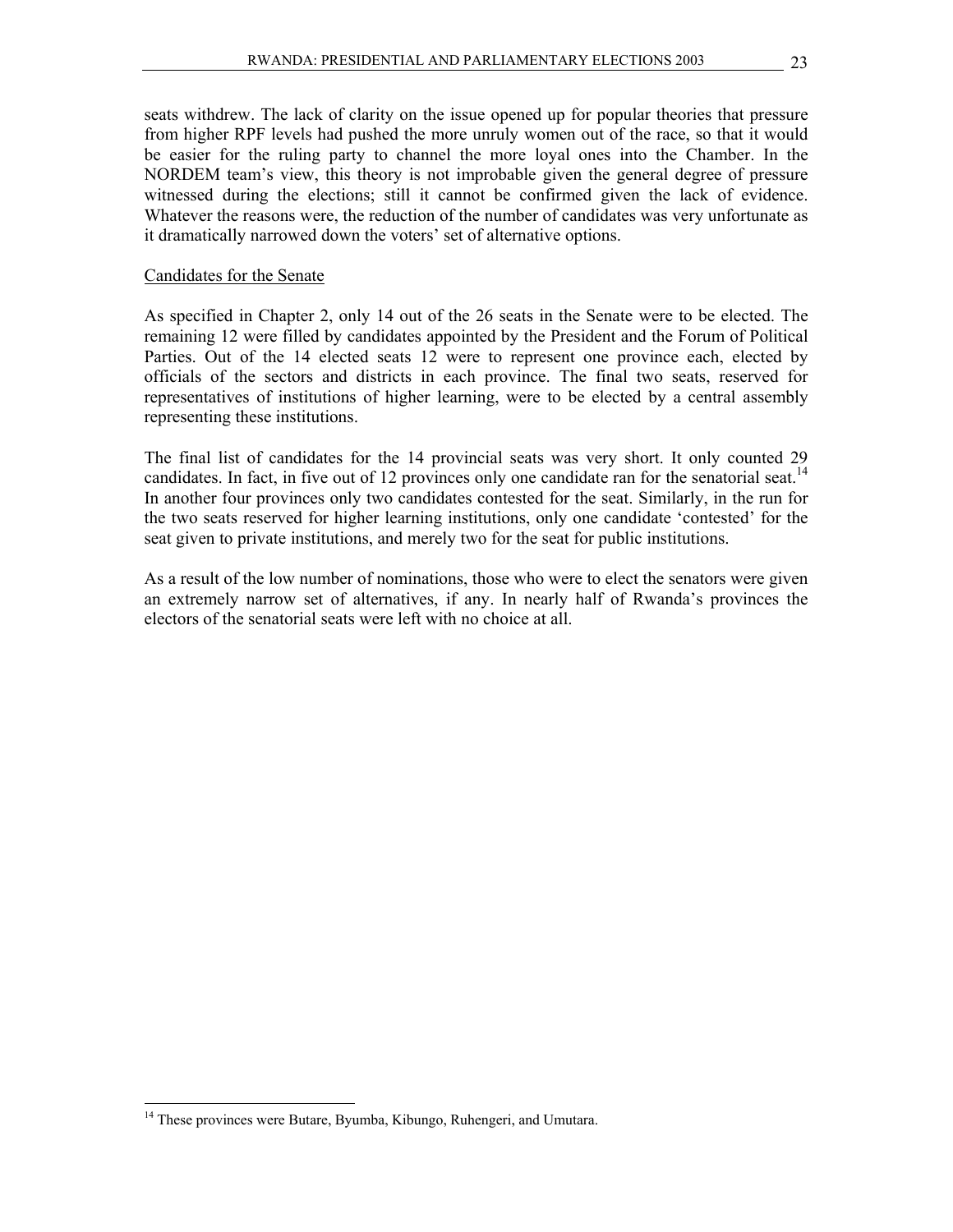In this chapter, the campaigns preceding Rwanda's presidential and parliamentary elections will be assessed in terms of their timing, and the campaign freedoms and access to state resources and media outlets given to contestants. To start with though, some basic facts about each campaign will be outlined.

# *6.1 Introduction*

As the two elections were separated by more than a month, the three-week campaigning periods did not coincide. The campaign ahead of the presidential election was clearly more loaded with activities and problems than was the second period of campaigning. The NORDEM team was in the field during roughly half of the six-week campaigning period; that is the last week of the presidential campaign and the two last weeks of the parliamentary one. The following presentation primarily draws on observations made during those three weeks.

### **6.1.1 The Presidential Campaign at a Glance**

The RPF candidate mounted a massive campaign. The candidate Twagiramungu made efforts to campaign but was to some extent prevented from conducting it successfully (an issue to which we will return below). The PPC candidate did some campaigning but with a relatively low profile, whilst the candidate Nayinzira hardly campaigned at all.

The campaign was marked by a strong degree of pressure exercised by the ruling party to vote for its candidate, and of harassment and intimidation of those expected would not do so. While opposition supporters were arrested during both campaigns, the trend was more pronounced prior to the presidential polls. Moreover, many of those arrested during the first campaign were kept in detention for weeks, and thus prevented from participating in the legislative campaign.

#### **6.1.2 The Parliamentary Campaign at a Glance**

Ahead of the parliamentary elections, the RPF coalition conducted a lower-profile campaign centred on the RPF victory during the presidential polls. It hardly conveyed any messages from the other coalition parties.

The three opposition parties all carried out some campaign activities:

- The Liberal Party (PL), although unclear about its own programme and clearly supportive of the RPF, still faced one major problem: the accusation of being a 'sectarian' party for genocide survivors. The allegation was raised by RPF representatives upon PL candidates stating that if elected, they would try to improve the survivors' situation.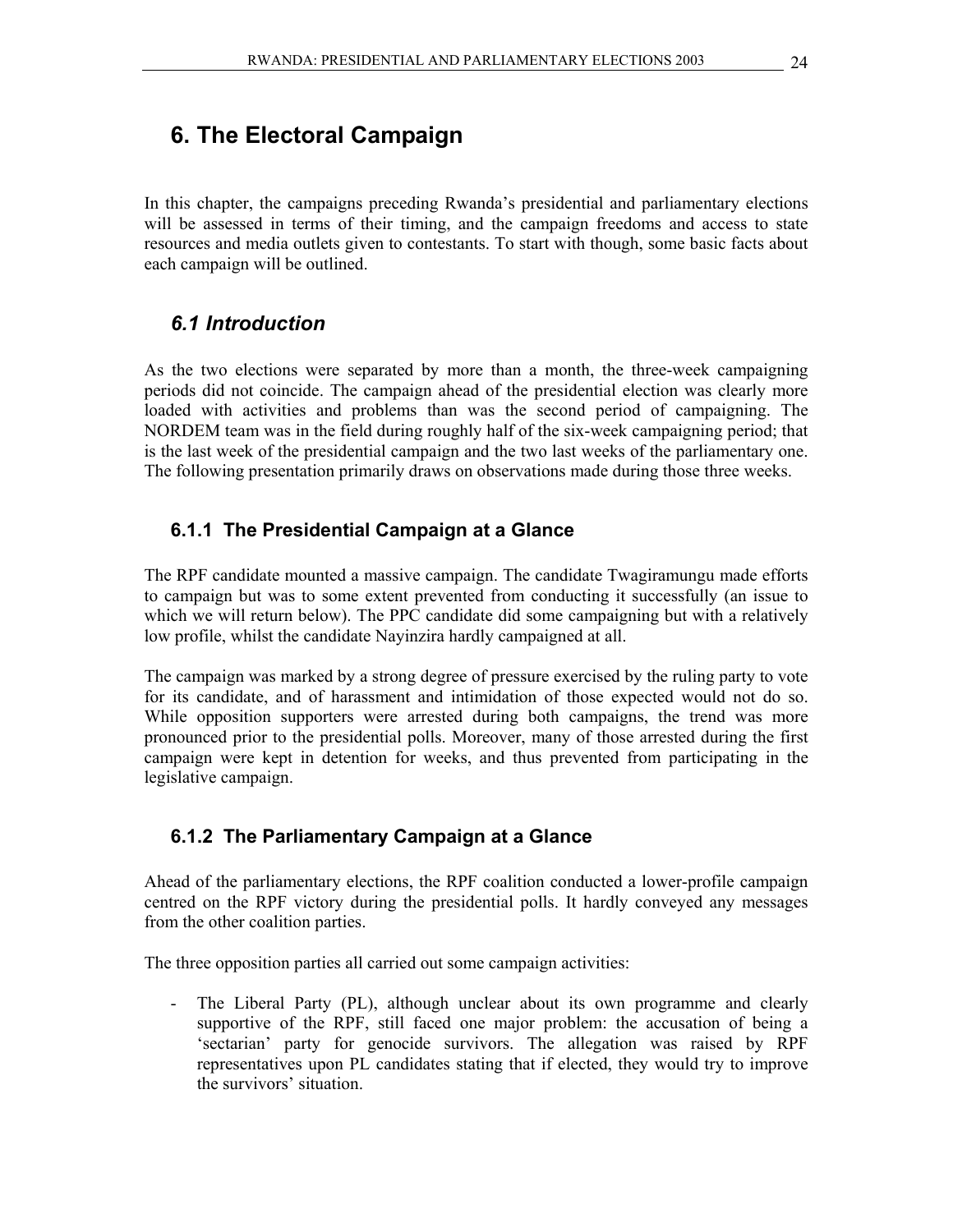- The PPC pursued a low-key and careful campaign approach, focussing exclusively on their relatively substantial political programme.
- Of the opposition parties, the PSD seems to have faced most problems, including the forced cancellation of meetings as well as arrests.

The independent candidates, for their part, had limited resources but also seem to have faced limited problems in conducting their campaigns.

Regarding the campaigns for the seats elected by indirect ballot, the NORDEM team only noticed campaigning by one of the disabled candidates. While the youth campaign was hardly noticeable, the candidates for the seats reserved for women did make themselves heard. In Kibuye province for instance, the women conducted their meeting in a very orderly fashion, at the same place and with equal time each to present their individual programmes. Candidates for the Senate, finally, hardly campaigned at all.

# *6.2 Timing*

Three aspects are worth highlighting in terms of the timing of the electoral campaigns.

One, the period during which campaigning was permitted was relatively short. The electoral law's article 33 stipulates that the campaign period be a maximum of 20 days. Three weeks proved to make a particularly small impact for candidates with little financial resources.

Two, problems related to the relative briefness of the campaigning period were aggravated by the fact that the timing of the elections as such was only made public a couple of months before the polls. As late as in May 2003, timing suggestions still ranged from July to November the same year. Moreover, the laws on political parties and on the elections were only promulgated in late June and early July. Hence, less than a month were given to potential candidates for the Presidency to familiarise themselves with the rules of the game and convene their supporters. Moreover, as presidential and parliamentary candidates only got their response on whether nominations would be accepted or not on the eve of the electoral campaign period (roughly 30 days before each election, that is, ten days before the campaign was to start), difficulties in planning the campaign for potential candidates were compounded.

Three, the fact that the parliamentary elections succeeded the presidential ones consolidated the trend that the results of the presidential polls set the tone for the parliamentary campaign. The ruling party took advantage by running its parliamentary campaign not in the forms of ordinary meetings, but as 'celebrations' of the presidential victory. In these 'celebrations' the local communities were called to 'respond massively' to legislative polls coming up.

In effect, all these three aspects favoured the ruling party – which  $(1)$  by far had the greatest technical and financial resources to maximise the returns from a limited period of campaigning, (2) was in a position to control the bodies making the decisions on who could run or not run for the elections, and thus would not be plagued by the uncertainties haunting the opposition, and (3) reaped the presidential victory with a large margin, a victory that was used for everything it was worth during the subsequent parliamentary campaign.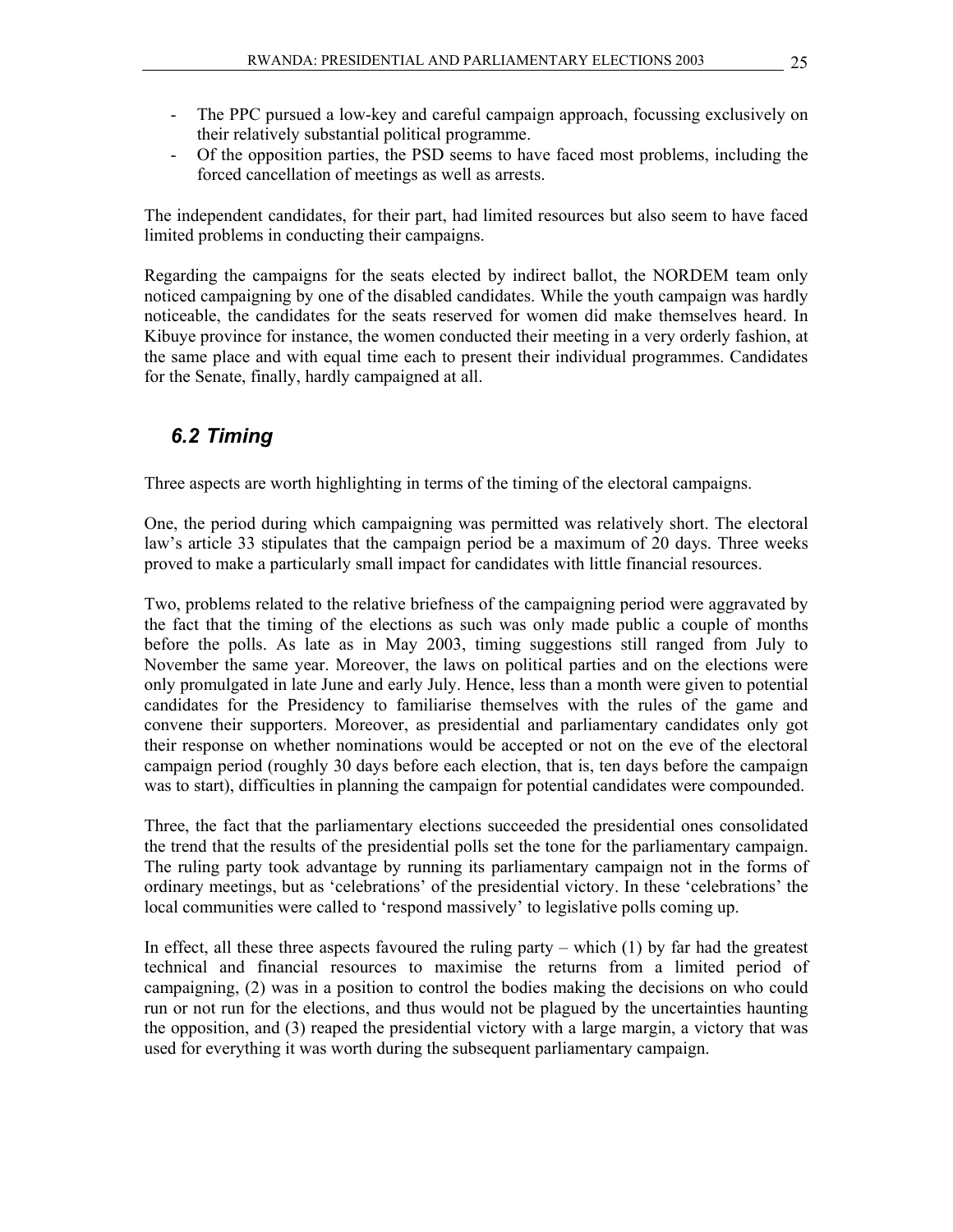#### **6.3.1 Campaign Meetings and Rallies**

According to article 34 of the electoral law, the mayor of the district or town where a campaign meeting was planned had to be notified about this meeting in writing at least 24 hours beforehand. Further, article 35 stipulates that in cases where two or more reunions would be announced at the same time and place, the first-come-first-serve principle would apply. A range of the complications during the campaign related to these two rules. Complications were by and large experienced by opposition candidates.

During the presidential campaign the RPF organised multiple rallies, the PPC a few, the candidate Nayinzira none (he rather talked with people in church settings), and the candidate Twagiramungu quite a number. The latter, however, also faced some barriers in his efforts to organise meetings. These included the following:

- (1) Being summoned to the NEC and police for interrogations at the same time as meetings had been announced. This apparently explains why the candidate only was able to have his first rally on 9 August, which implies a reduction of his campaigning period from three to two weeks;
- (2) Being told that venues he had booked were occupied upon arrival at the venue; and
- (3) At one stage being confronted with alleged death threats, which prevented him and his supporters to go to the province where the meeting had been planned.

The meeting legislation also proved a bottleneck for the opposition during the parliamentary campaign. One party was reported to have been subject to police harassment and arrests when distributing campaign material, since this distribution made people stop to stand by and start talking about political issues. In turn, this gave rise to a situation that local authorities would define as a 'meeting' about which the party had not notified them beforehand. The 'meeting' would therefore be regarded as illegal, and sometimes be stopped at gunpoint.

Moreover, the fact that the constitution prevents parties from organising below the provincial level made up a clear disadvantage to opposition parties. Given the fact that the previous local elections were conducted on a non-party basis, the RPF has secured control of the levels below the province, that is the districts and sectors. While opposition parties were allowed to move beyond provincial capitals to hold meetings, the fact that they are not allowed to extend their organisation below the provincial levels undoubtedly put them in a disadvantaged position when facing difficulties on the district or sector levels.

#### **6.3.2 Distribution of Material**

According to article 38 of the electoral law, both independent and party candidates were allowed to use posters, letters, brochures and most other standard means of communicating their programme during the campaign. In the presidential campaign the RPF had no problems distributing its material, which included not only the programme but also flags, umbrellas, scarves, t-shirts, caps, and banners. While the candidates Mukabaramba and Nayinzira hardly tried to distribute any material, the candidate Twagiramungu faced difficulties in his efforts.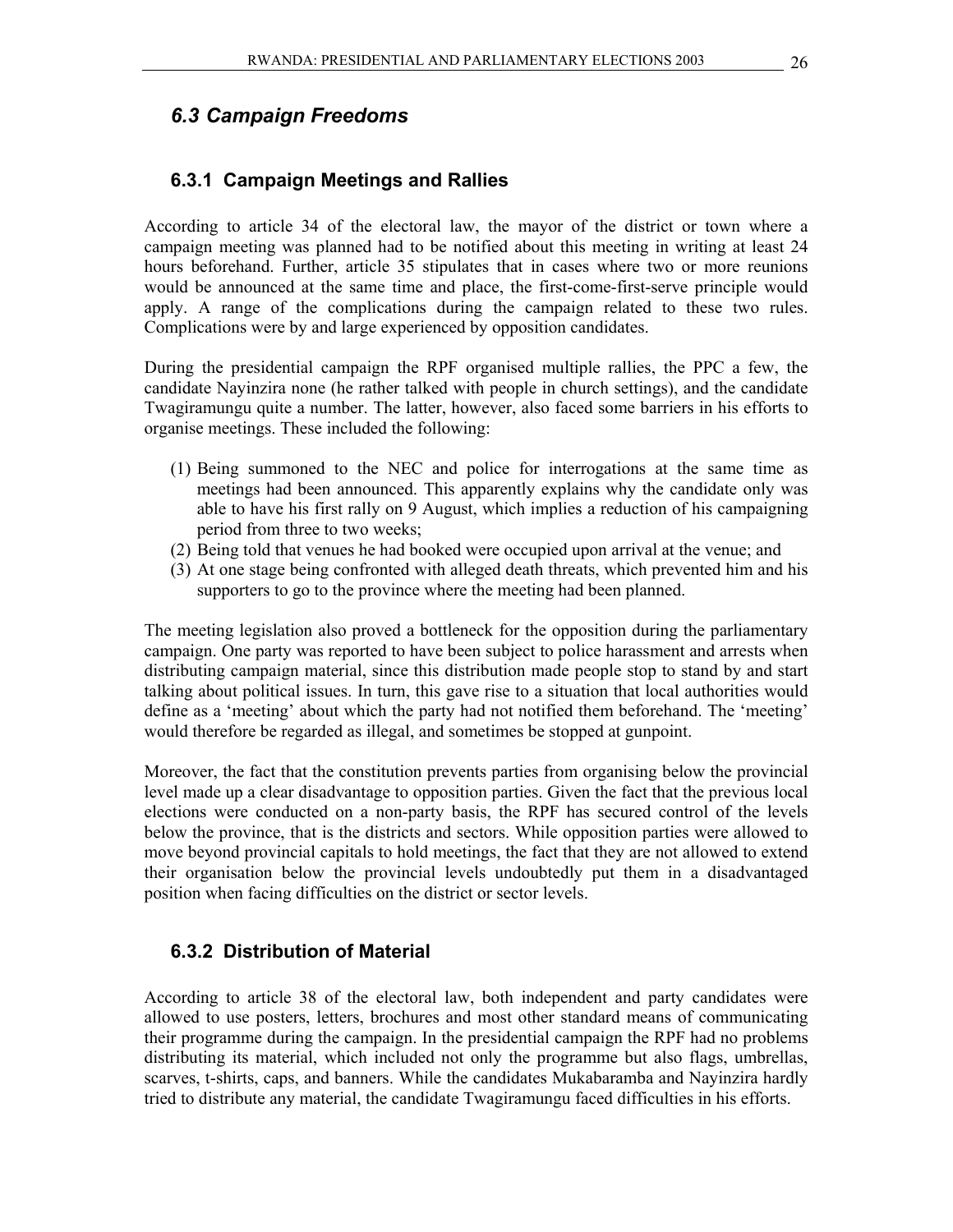A main brochure in Twagiramungu's campaign was, in fact, withdrawn. According to the candidate himself, there was a spelling mistake in the brochure – which he alleged had been planted into it by RPF agents – which turned the meaning of the message on its head. As two letters had been added to a word in the brochure, the word changed its meaning from 'unity' to 'disunity'. Distribution of this brochure was therefore seen as an act of 'sectarianism', criminalised under the previously mentioned law no. 47 of 2001. The use of this law thus complicated the efforts by a primary candidate to spread his message.

During both campaigns, the opposition was in general seriously hampered by a comparatively much more restricted access to financial resources; which in this realm affected its abilities to carry messages across by the means of posters. Another hinder along the route was article 39 of the electoral law, which stipulates that local authorities reserve special places for posters and that the allocation of public space is done on a first-come-first-serve basis. Almost all the posters that the NORDEM team observed were thus of the RPF. During the presidential campaign no other candidates put up posters, while primarily one other party was visible during the legislative campaign. However, this party's posters would not figure on official places but mostly close to its offices, and in back windows of private cars. The public space was thus virtually monopolised by the RPF.

#### *6.4 Access to State Resources*

During the campaigns, the opposition had far less financial resources at its disposal than the ruling party. There was no state support to contestants, no regulation of how state resources should or should not be used, and the electoral law does not fix an upper limit as to how much each can spend on campaigning. As a result, the differences between the two sides' levels of spending grew remarkable.

During the parliamentary campaign, the fact that the parties had to rely solely on their own resources also gave rise to differences within the opposition camp. One of the opposition parties, the Liberal Party, had more funds and could thus mount a slightly more forceful campaign than the others. Compared to the resources that the RPF had access to, however, even those of the PL were peanuts.

The question of where the RPF drew its campaigning budget from remains unanswered. The lack of clarity on this point is unfortunate since it prevents the transparency which is needed to reject the possibility that state resources may have been unlawfully detracted for party purposes. With the severely limited information that has been forthcoming on this subject, it is difficult to stamp Rwanda's electoral process as transparent. To improve the prospects of transparency for future elections, a first step could be to include a paragraph in the law that would oblige parties to be open about the financing of their campaign.

An aspect of the campaign that served to confirm suspicions of diversion of state funds were the donations of cows and goats by the President or other RPF delegates to local communities which, in return, were called upon to vote for the RPF candidates. Incident involving such exchanges were reported during both campaigns. None of the opposition candidates used a similar method. This practice is in clear contravention both with Rwanda's own law – article 36 of the electoral law prohibits the use of gifts for purposes of influencing voters – and African standards. The African Union's Declaration on the Principles Governing Democratic Elections in Africa, Chapter 4 point 9, stipulates that 'all stakeholders in electoral contests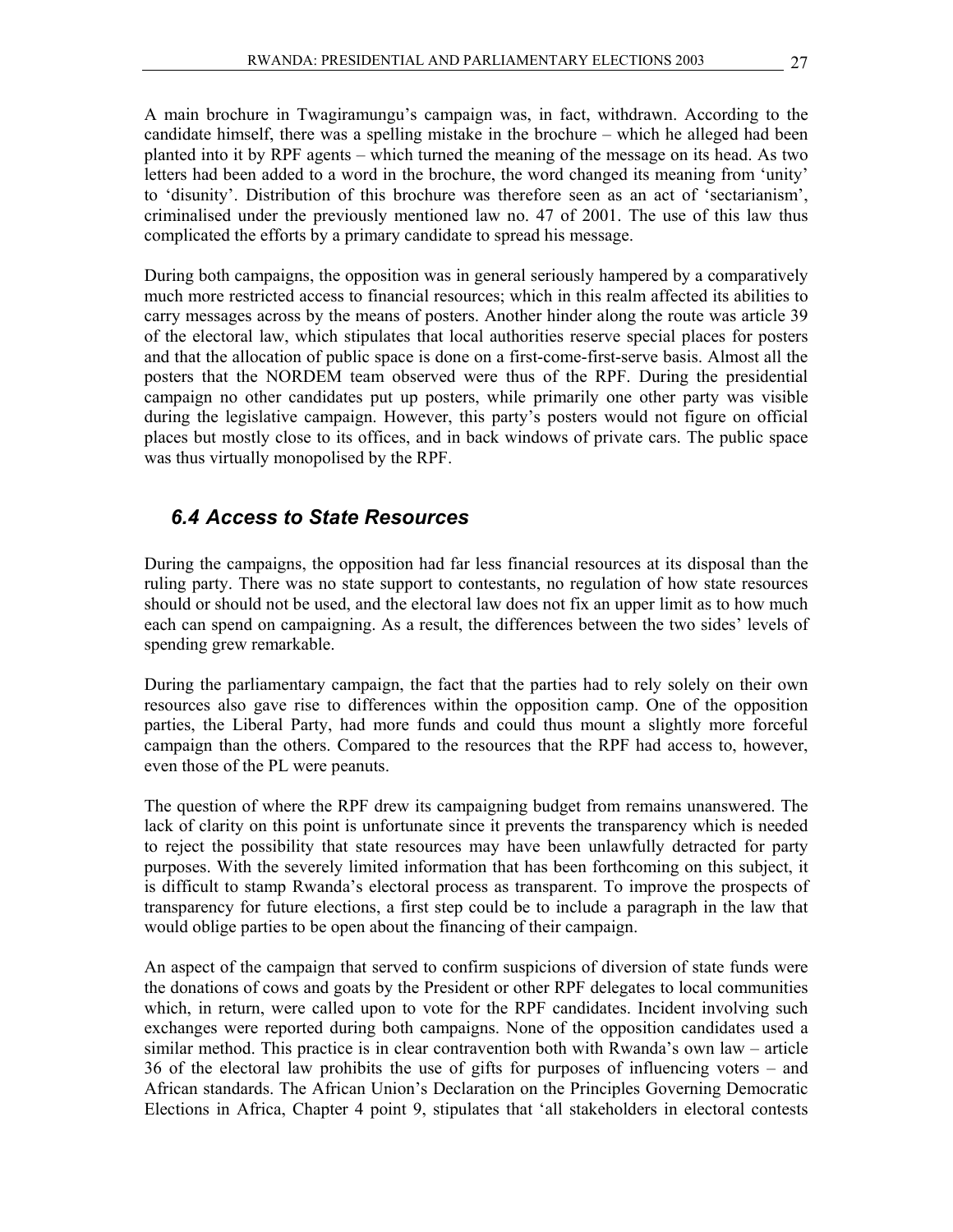shall publicly renounce the practice of granting favours to the voting public for the purpose of influencing the outcome of the elections'.

Finally, money may have been used to pressure people to deflect from the ranks behind certain opposition candidates. If such finance originated from state coffers, that would constitute an even more controversial use of the resources of the state. Although this aspect of the campaign is difficult to prove, it may be exemplified.

During the presidential campaign deflections from candidate Twagiramungu's ranks were common. For instance, supporters in Kibuye province were arrested and apparently only released upon declaring that they had broken ranks with the candidate. During the parliamentary campaign it also seems that pressure was exercised to make people 'admit' that they had been collecting false signatures or forging signatures to support the candidacies of Kabanda and Sindikubwabo. But were the deflectors paid to break ranks?

Some of the embattled candidates were convinced that money had been given to each deflector, while others were of the opinion that money not necessarily had been used, since the subtle, coercion-backed psychological pressure would have been as effective. Whether money was used or not, in other words, the incidents point to a pervasive pressure to sign up to the dominant party line.

# *6.5 Access to the Media*

According to the electoral law's article 38, contestants are entitled to an equal access to government media. Given the weakness of the private media in Rwanda (see Chapter 7), this involved all national TV and radio programmes and most of the print media.

The rule was largely respected. Still, investigations by the MOE UE (2003a, 2003b) show that the tone of the coverage varied considerably. During both campaigns, the RPF activities were accounted for in highly positive terms. The coverage of the opposition candidates, on the other hand, was either negatively loaded (Twagiramungu) or neutral (applicable to most of the parliamentary opposition).

Moreover, the print and audiovisual media varied in their coverage. The press seems to have been more biased in favour of the ruling party than were the TV and radio stations. However, since the RPF had purchased extra time on radio and TV, roughly 80% of the total time of programmes devoted to political communication conveyed some kind of message from the ruling party (MOE UE 2003b).

# *6.6 Overall Assessment*

The campaigns preceding both elections were marked by clear comparative advantages of the ruling party, which benefited in various ways from using its control of the state apparatus. Both campaigns were also marred by arrests, and unconfirmed reports tell even of political killings. Whatever the case, our impression is that the RPF not only used its financial and administrative, but also its coercive apparatus to prepare people to vote for its candidates.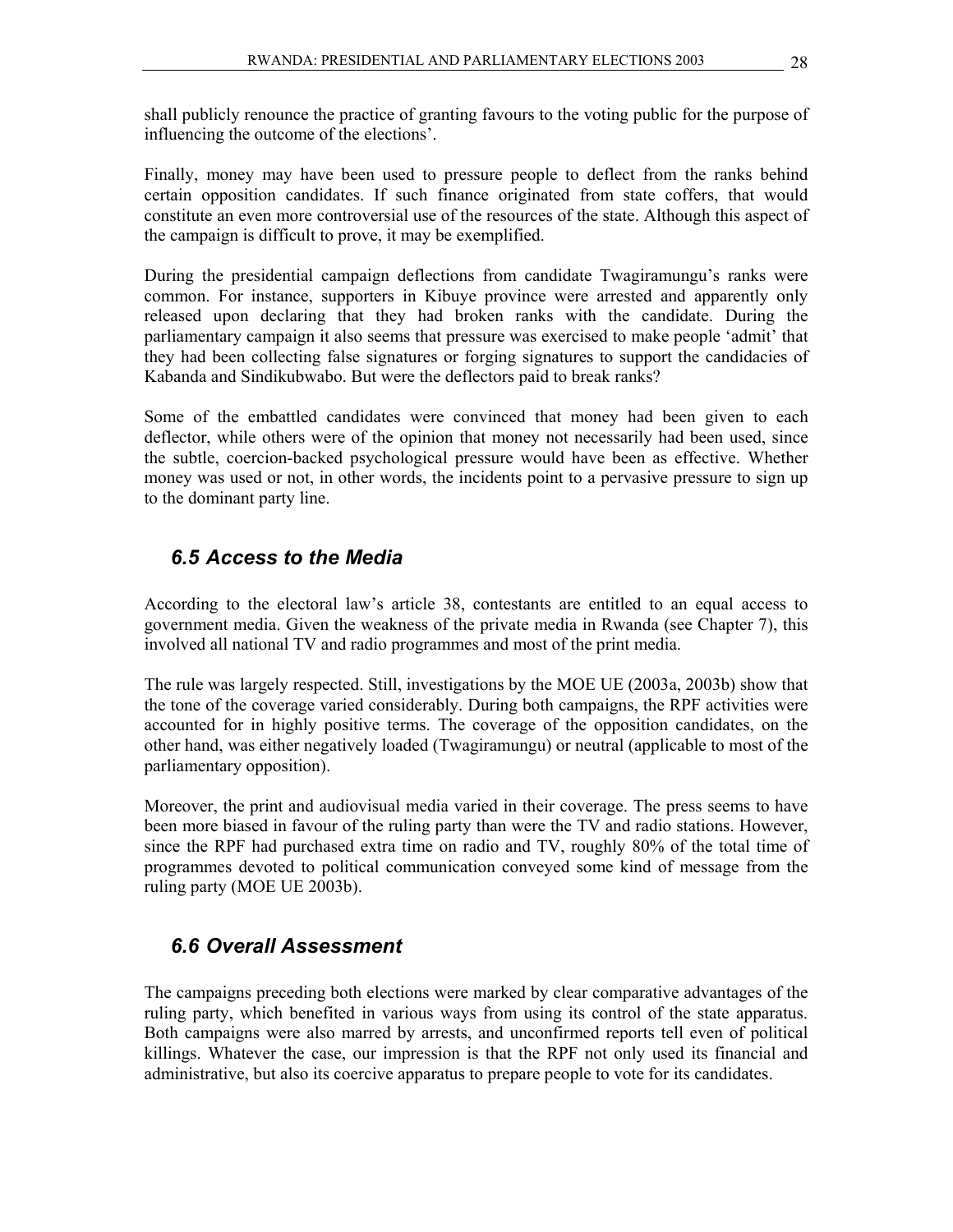While the presidential campaign was characterised by repression of the main challenger to Kagame, the parliamentary campaign, although less biased, hardly signalled greater openness for political pluralism. Out of the existing parties four took part in the RPF coalition; three ran independently but all supported Kagame's candidature during the presidential campaign. The parties that would not have supported Kagame had either been dissolved (MDR) or not authorised (ADEP-Mizero, PDR-Ubuyanja). Finally, of the independent candidates those who most clearly stepped out of the RPF line were prevented from running as candidates. The story of the campaign suggests, therefore, that remaining 'opposition' forces, now elected into parliament, are unlikely to oppose the ruling party in significant ways.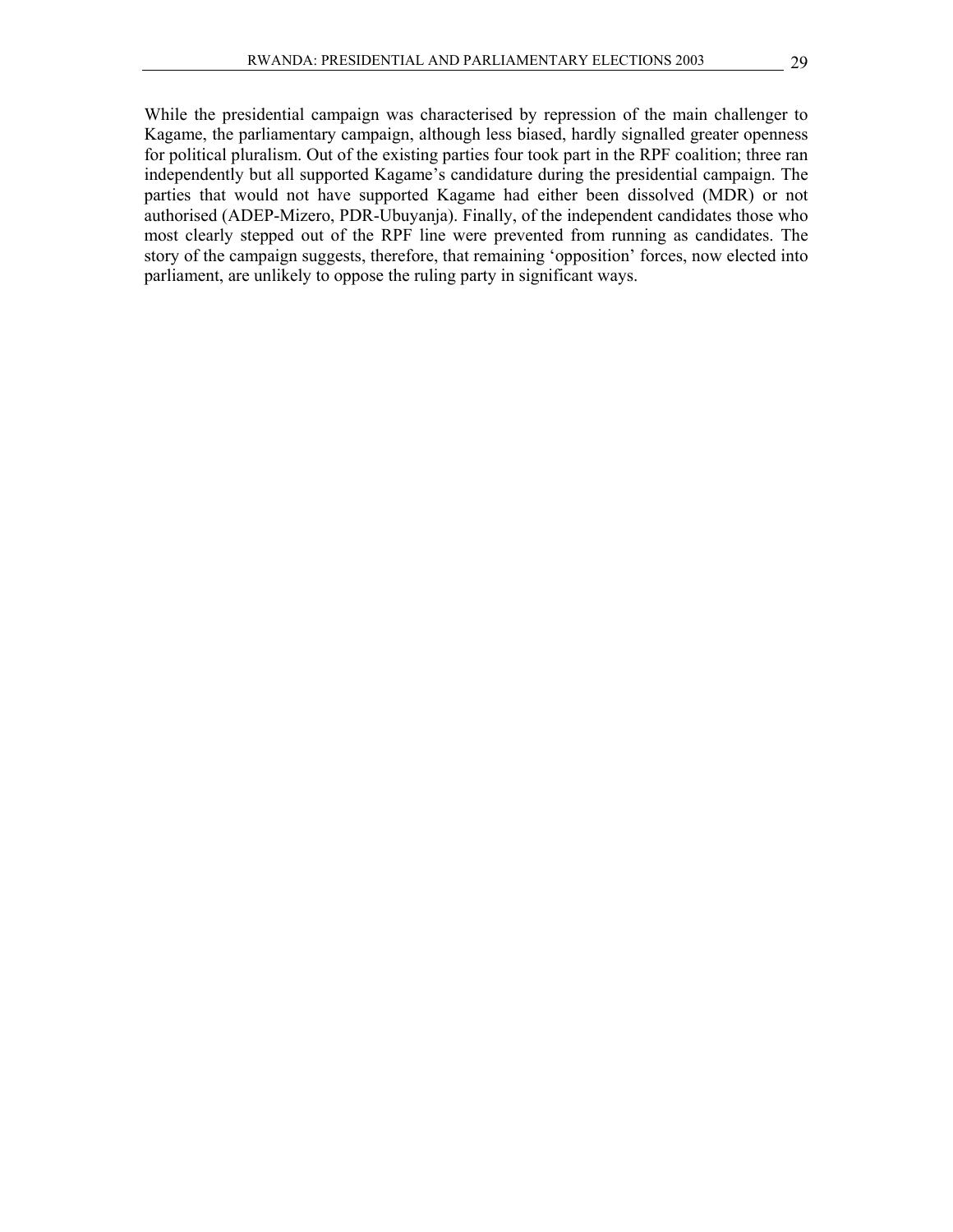# **7. The Media**

This chapter seeks to describe Rwanda's media situation; first from the legal and historical perspective, secondly from the perspective of the Rwandan users of the media, thirdly from the perspective of the medias themselves, and finally from the electoral perspective.

# *7.1 Legal and Historical Framework of Rwanda's Media*

During elections the following laws, decrees and instructions regulate the Rwandan media:

- The law no. 18 of 2002 on the press,
- The Presidential decree no. 99 of 2002 on the structure, organisation, and functioning of the High Press Council (HPC),
- Various HPC instructions on political contestants' right to access to media, and
- The electoral law, no. 17 of 2003.

This framework was only been adopted during the year prior to the elections. Before 2002 the country's media outlets had few, if any, effective guidelines regulating their activities. They conducted varying degrees of self-censorship, resulting in a relative uniformity of the media outlets. This uniformity, in turn, reflected the RPF resistance against opening up the public space for free debate, which paralleled its slow pace of political liberalisation.

The ruling party's argument has tended to resemble the one used against multiparty politics, namely that pluralism and press freedom would give a voice to people who would seek to divide the population. In Rwanda such an argument may relatively easily take root, since people vividly remember how, as a result of the previous round of media liberalisation in the early 1990s, outlets such as the *Radio-télévision libre des mille collines* (The Free Radio and TV of the Thousand Hills, RTLM) and the *Kangura* newspaper spread its hate propaganda as quite an effective means to carry through the genocide. Since 2000 the ghost effect of this history has been accentuated as the high-profile 'media trial' has been running for the International Criminal Tribunal for Rwanda (ICTR). In this trial, three persons are accused for using the media to incite, propagate and promote the genocide.

# *7.2 Rwandans' Access to and Use of the Media*

Many Rwandans cannot read or write, and distribution of print media is poor beyond the capital. Given the limited electrification of the countryside where the large majority of people live, as well as the relatively high cost of a TV set, radio is the key media outlet in Rwanda. Roughly one out of ten Rwandans possesses a radio. The rural majority of them, however, have at best only partial access to non-Rwandan channels. And within Rwanda, there are not yet any private radio channels. It is the NORDEM team's impression, therefore, that the state quite effectively controls what information the majority of Rwandans receives.

A minority of Rwandans, however, primarily that one tenth of the population living in or close to the capital Kigali, does have access to public as well as private print media, and can listen to international radio channels such as the BBC, Voice of America, the *Radio France*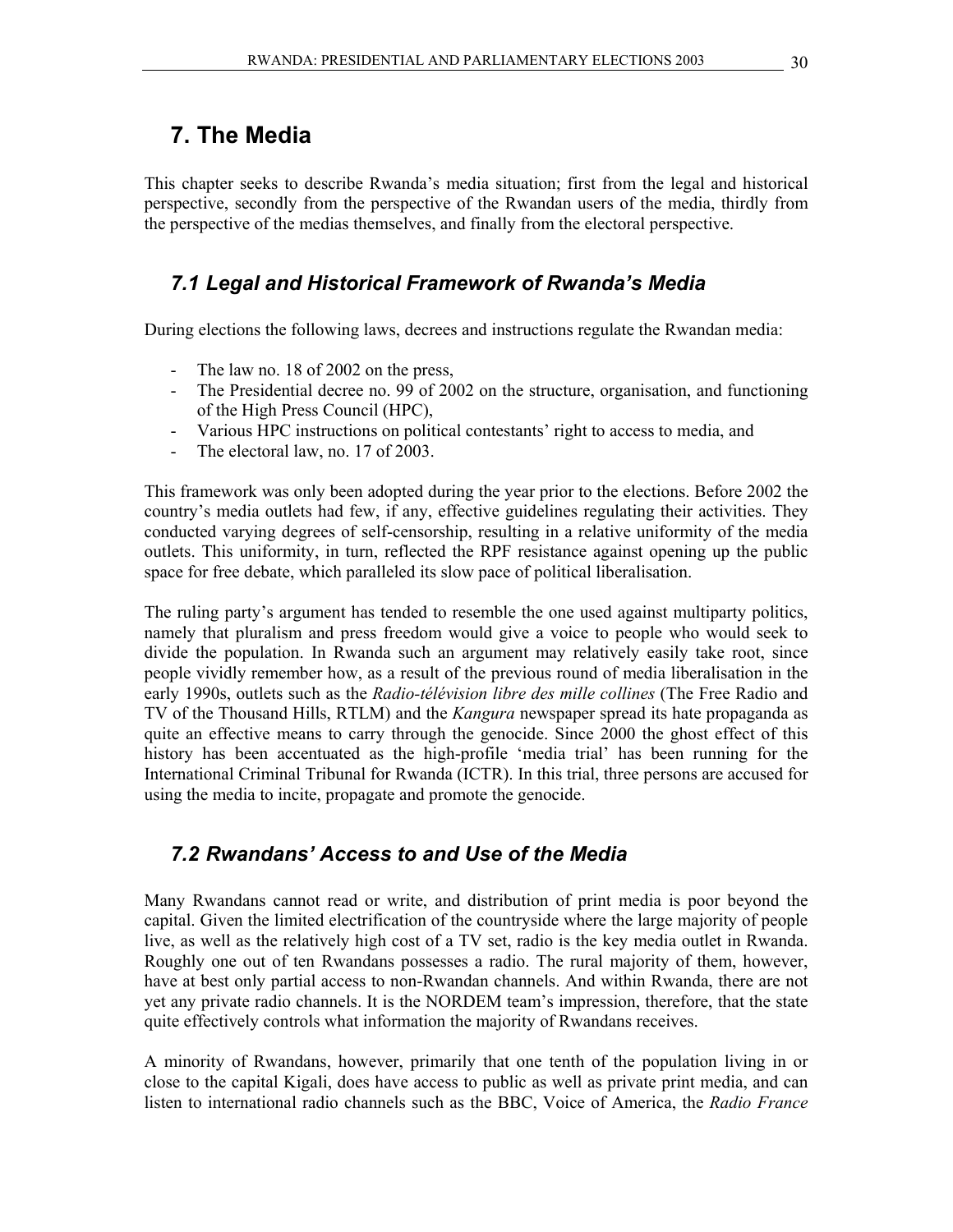*Internationale* as well as channels from neighbouring countries. These channels not only cover international issues, but also broadcast programmes more closely related to the situation in the regions of which Rwanda are part.

Richer sections of the urban population can also access the internet. Those parts of cyberspace that pass across computer screens in Rwanda are, however, said to be controlled by state authorities. Even though such control obviously is limited, given the technical difficulties in monitoring information sent via servers abroad, there is no reason to underestimate the control the authorities may exert on activities passing via local servers.

#### *7.3 The Medias' Scope of Manoeuvre*

Rwanda is one of the few African countries where no local TV or radio stations operate on a private basis. Even though the new press law allows for a liberalisation on the airwaves, the processes of submitting and processing the applications have dragged out.

As for the print media, private papers exist yet only a small minority of them publish versions of the stories that substantially diverge from those of the state media. In addition to the problem of limited space for dissent, the press faces high printing costs. Since few affordable facilities exist in Kigali, many papers are printed in neighbouring Uganda. Finally, with weak financial resources, the newspapers can hardly afford to cover events beyond the capital Kigali.

## *7.4 The Media during the Elections*

Although the constitution's article 34 and the press law bode for a large degree of press freedom, they also institutionalise control of the media in the High Press Council. According to article 2 of the Presidential decree no. 99/2002, the Council's mission is to:

- (1) Guarantee the liberty and the protection of the press,
- (2) Make sure that professional ethics are respected in press affairs,
- (3) Make sure that the political parties and associations have equal access to the official means of information and communication [i.e., the state media],
- (4) Give advice on the authorisation of new enterprises in the audiovisual media,
- (5) Give advice on decisions on suspension or prohibition of the publication of a journal or periodical, or on the closing of a radio station, TV station or a press agency, and
- (6) Issue and withdraw press cards.

The 2003 elections marked the first major event when the Council would show whether it lived up to the task, especially the first triple listed above. Two incidents, however, suggest that the Council is unlikely to make for a greater freedom of expression in Rwanda.

One, ahead of the legislative polls the Council ruled that the press would only be allowed to cover the political process at the provincial level, and not at the central or lower levels. The result was a far more limited coverage of the parliamentary than of the presidential campaign.

Two, prior to both campaigns the Council met with central politicians and officials to discuss the rules of the campaign. As a result, it was decided that no debate would be broadcast live.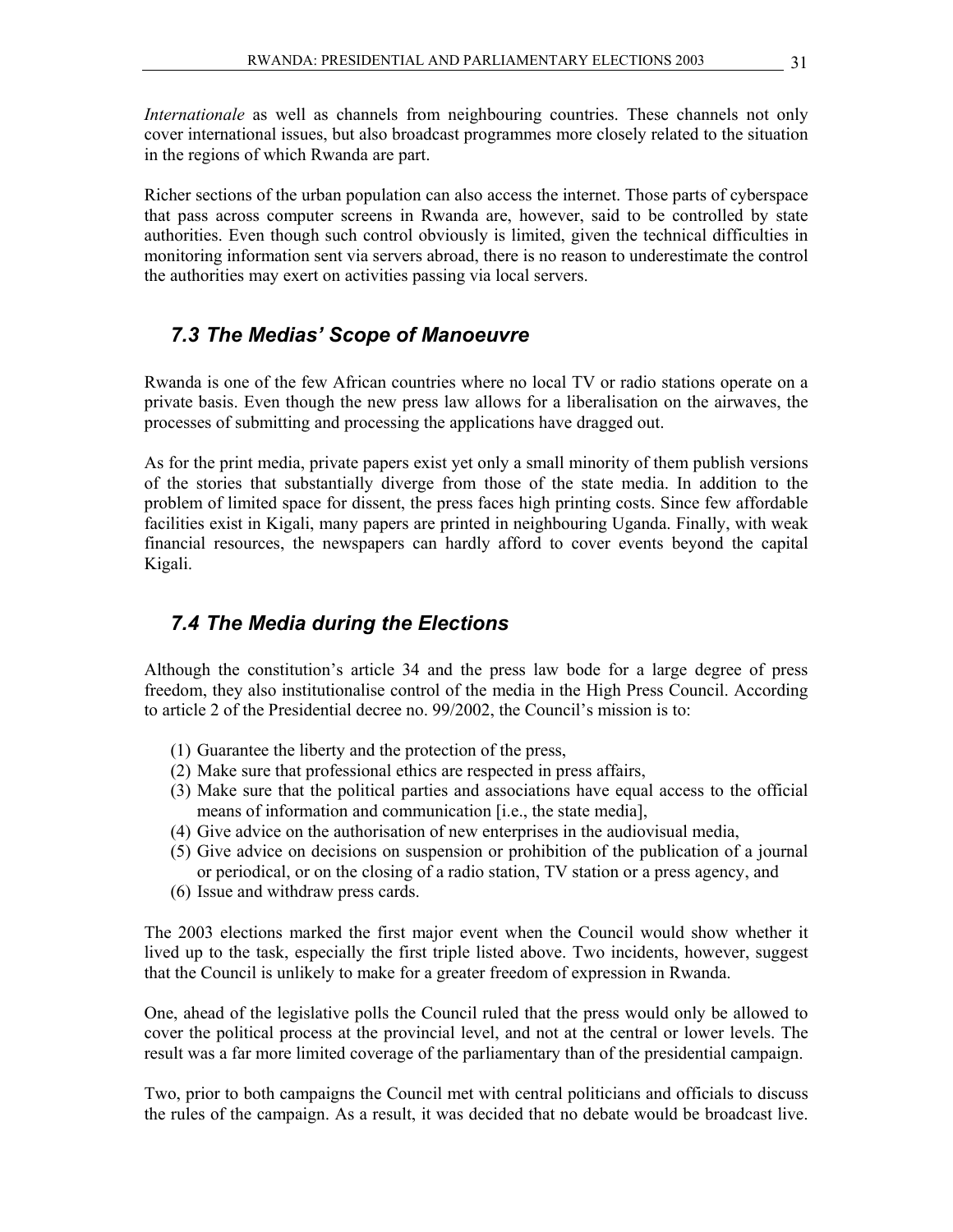As opposed to the campaign prior to the referendum on the constitution in May, which featured weekly discussion programmes, the campaigns were now marked by a lack of debate in the audiovisual media. A HCP representative defended the decision on grounds that if debate programmes had been permitted, 'people may have called in, given a false name and a false place, and started to spread false information' and 'dangerous propaganda'.

Since little discussion appeared in the press either, during the campaigns the space for debate was to a large extent limited to the Forum of Political Parties. This informal body, where party representatives, primarily deputies, meet to discuss and resolve the political problems of the day, is seen as being tightly controlled by the RPF.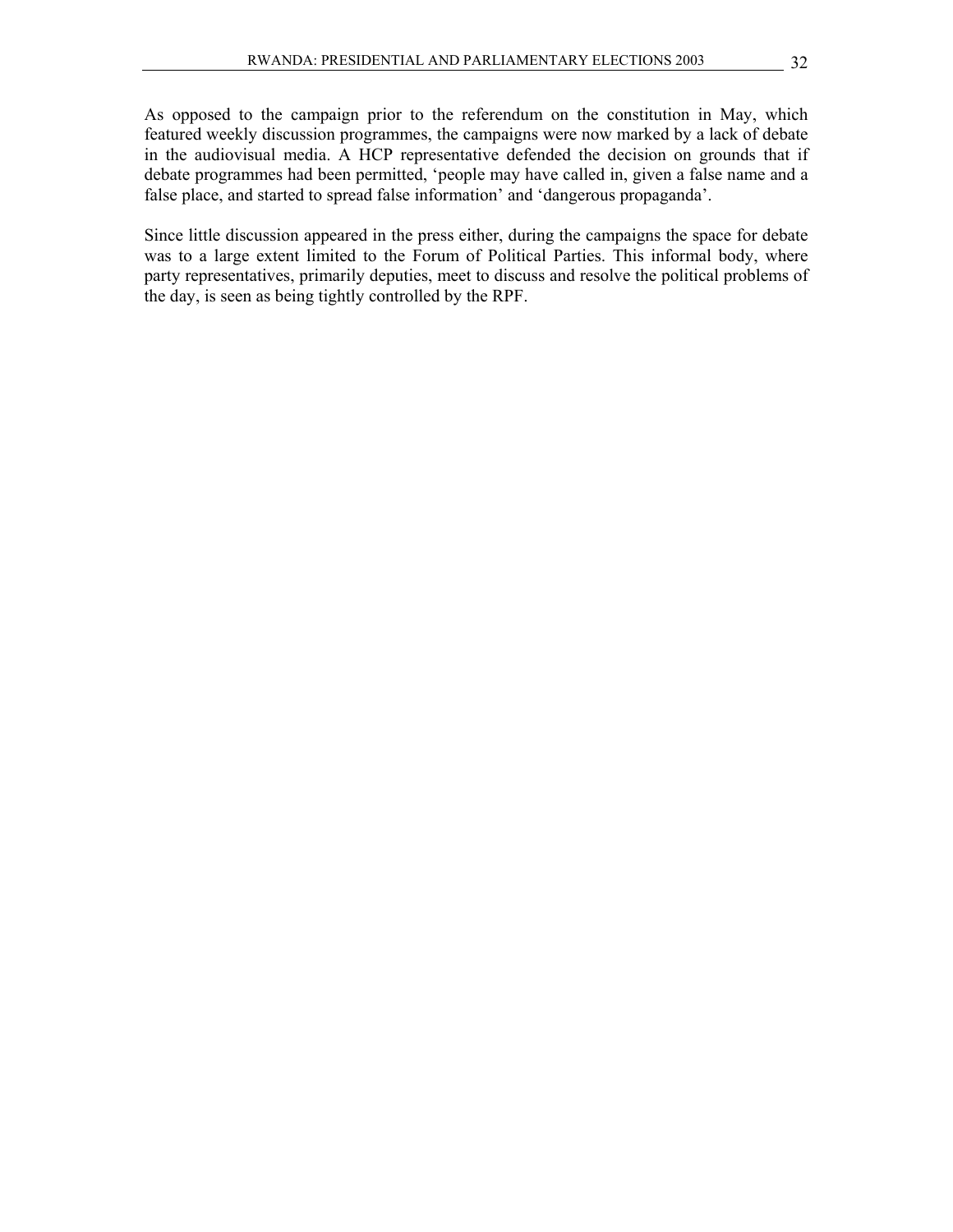# **8. Civil Society: The Case of POER**

Few civil society organisations in Rwanda are independent. Virtually all are part of umbrella organisations, whose leaders often are close to the ruling party. There are variations, however, as to the degree of organisational independence.

To exemplify, this chapter will elaborate on the experience of the most relevant civil society body related to the electoral process, namely POER. The NORDEM team was introduced to POER by talking with its leaders and consultants, to representatives of sponsors, as well as to its observers on the ground.

# *8.1 Introducing POER*

POER (*Programme d'observatoire des élections au Rwanda*, or Programme for Observing the Elections in Rwanda) was established in October 2000, and makes up the local Rwandan body for electoral observation. It represents a collective of most Rwandan civil society organisations, involving 8-10 umbrellas; including for women (*Profemmes*), genocide survivors (*Ibuka*), workers, journalists, and human rights activists. Nearly 150 organisations are covered by the umbrellas.

POER deployed observers during both the presidential and parliamentary elections, and had previously observed four other electoral processes:

- (1) March 2001: The local elections at district level,
- (2) March 2002: The local elections at sector level,
- (3) December 2002: The election of judges for the *gacaca* courts, and
- (4) May 2003: The referendum on Rwanda's new constitution.

The number of observers deployed by POER has steadily increased; from between 70 and 100 during the three first electoral processes to 449 during the 2003 referendum. During the 2003 elections, this number was doubled to more than one thousand.

# *8.2 Training and Deployment of Observers*

#### *Presidential elections*

To prepare the 1130 observers for the presidential elections, POER trained 106 district level observers who in turn were to train sector level observers. There was hardly any monitoring, however, of whether the training process continued and trickled down. It is thus uncertain what role POER observers played during the presidential polls. The NORDEM team did not come across any of them on Election Day. A reason why POER's performance during the presidential polls may be questioned is that it received fewer funds than budgeted for. One result of the financial shortages was the lack of quality assurance of the training; another was the lack of compensation to observers. With no pay many of the observers are likely to have lost some of the motivation, or even the opportunity, to do the job.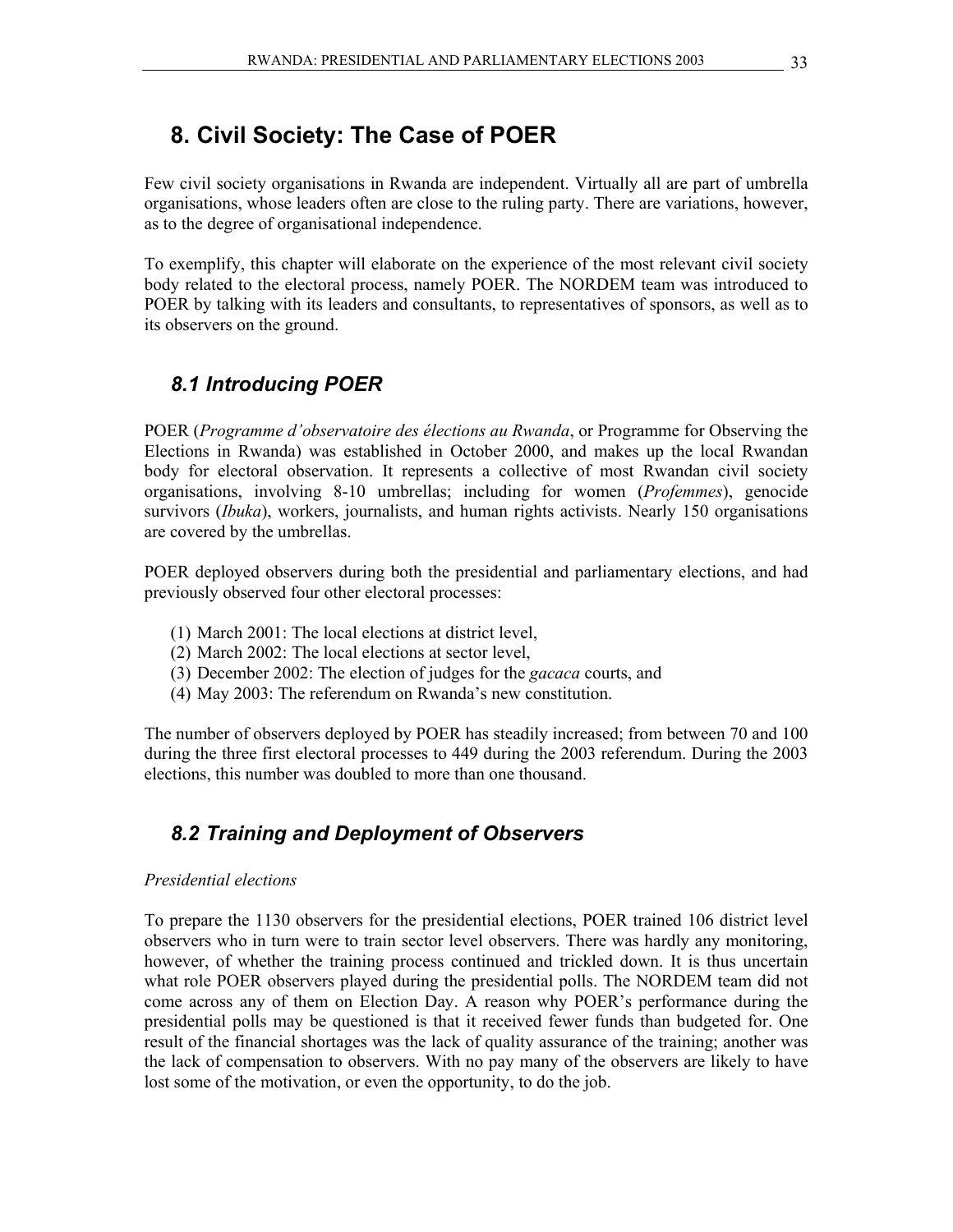Still, POER's preliminary statement after the polls said that some irregularities had been observed which would be elaborated on in a final report. This is the first time ever that POER came out with an official statement indicating that the observed electoral process what not entirely free and fair. This suggests that some of the training to observe and report on all aspects of the process had had an effect.

#### *Parliamentary elections*

As POER finally was funded ahead of the legislative ballot, a more comprehensive training programme was undertaken. The number of observers deployed was also scaled down from between 1100 and 1200 to perhaps a more realistic level, that is, roughly one thousand. While the monitoring of the training down to sector level still lacked, the experience of the NORDEM team suggests that the observers this time around were both more present and more independent. The team met several of them at the days of election; some of whom informed about grave incidents of irregularities and fraud. But even though the observers on the ground now seemed more inclined to report on not only the positive but also the negative aspects of the elections, the conduct and methodology of some of those that the team encountered still suggest that POER would benefit from scaling up the training programme.

## *8.3 Domestic Observers' Access to the Electoral Process*

The political context within which the POER observers and other Rwandans operate is marked by a limited acceptance for dissent. Whoever challenges the views of the ruling party appears to, in some way or another, confront adverse consequences.

Before 2003 POER did not seem to pose any such challenge to the authorities. As POER's reports from the first four electoral processes it had observed had been overwhelmingly positive, there was, on the referendum, a clear discrepancy between the more critical report of the EU election observation mission, for instance, and POER's – which had more of a rubberstamping character.

Yet according to various sources, on the occasion of the referendum a split materialised within POER. Apparently, those who sought to include some more critical remarks in the report were refused from doing so, and therefore wanted to publish a separate account. They still remained within the POER collective since it would have been difficult for them to get accreditation and since they risked being dangerously exposed of going it alone.

#### *Access during the presidential elections*

At one stage during the presidential campaign, the fraction that dissented on the referendum report decided to do its own observation, seemingly, as was the case earlier as well, in order to be freer to forward its own statements afterwards. However, the National Electoral Commission prevented this group from doing so by denying it accreditation. The group thus remained within the POER collective.

On Election Day, it seems that POER observers did get access to the process – although they faced the same problem as most observers: often they were not allowed to get the exact results and to follow the process of consolidation of results from the polling station to higher levels.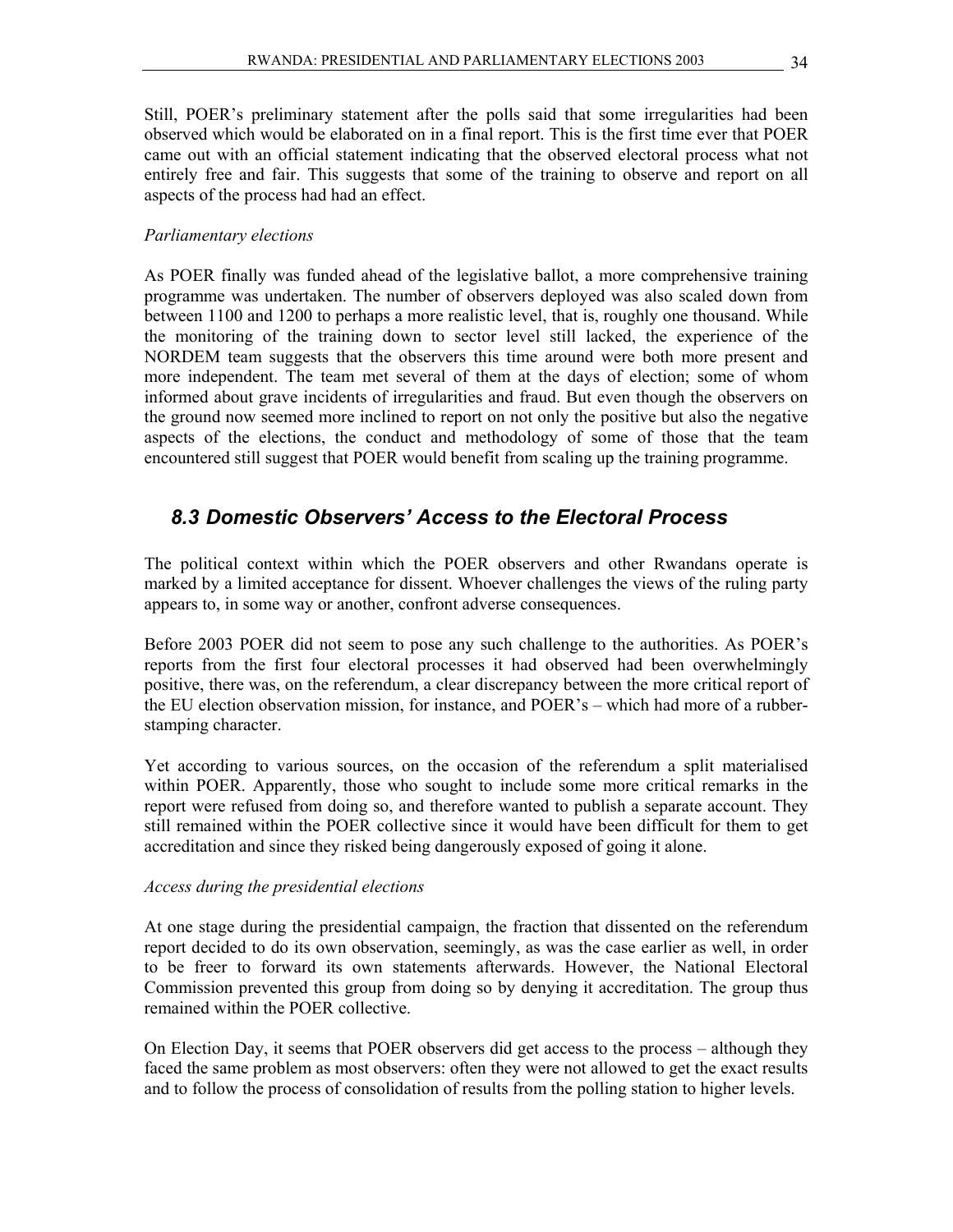#### *Access during the parliamentary elections*

During the second round of polling, POER faced some greater difficulties in accessing the electoral process. This may be due to the facts that POER's preliminary declaration after the presidential elections had not been entirely positive, and that administrative and financial bottlenecks resulted in POER applying for accreditation at quite a late stage before the polls. Hence in one province a POER observer was denied accreditation by the NEC altogether; in another an accredited observer was told not to be welcome at the polling site. Moreover, some POER observers expressed discontent directly to the NORDEM team with the fact that they had to stay at only one electoral centre on Election Day, which narrowed the scope of the observation exercise. Finally, the problem of lacking transparency recurred as many observers were prevented from getting the numerical and percentage results, and from following the consolidation processes.

Even though the electoral law regulates the activities of party and candidate representatives, it is silent on the rights and duties of electoral observers. Instead, regulations of observers' activities are given in NEC instructions.

#### *8.4 Towards a More Independent Civil Society?*

Under the current conditions in Rwanda, it is unrealistic to expect that the civil society have a high degree of independence. Rwandan people have, for a variety of reasons, been more exposed than many other nations to a pressure from above to say and do what they are told. As the system works today, Rwandans seem to acknowledge that if they do not stay in line with the ruling party's views, they will personally have to face the consequences. Given the potency of Rwanda's coercive apparatus, combined with the smooth administrative structure through which it works, people are aware that such consequences may be harsh.

The following anecdote may exemplify this point. A POER observer encountered by the NORDEM team had witnessed serious fraud and irregularities on Election Day. Even though this person shared his observations, he insisted that he could not forward them to POER – since he was afraid of personally having to suffer as a result. POER itself, he said, would also be reluctant to include such statements in its report, since the collective then might fall out of grace with the authorities.

An official aim of POER remains to give the process credibility, rather than to act as a watchdog. In fact, the NORDEM team's observations give reason to assume that rather than POER being a watchdog of the authorities, the authorities, in particular the NEC, seems to function as a watchdog of POER.

Still, it is important to keep in mind that a range of difficulties face civil society in Rwanda today. Given these difficulties, it is the NORDEM team's impression that civic education campaigns make up a viable way forward. For on a more positive note, the POER experience signals that even limited efforts to change attitudes bear fruits. As personnel and observers were trained, they did gain greater confidence about their role and their rights. And the fact that the local observers did, at all, come up with some critical remarks on the electoral process is in itself historical. It means that POER's previous rubber-stamping function now may belong to the past. It also bears witness of courage and determination from people who, unlike international observers, will not have the possibility to leave the country should difficulties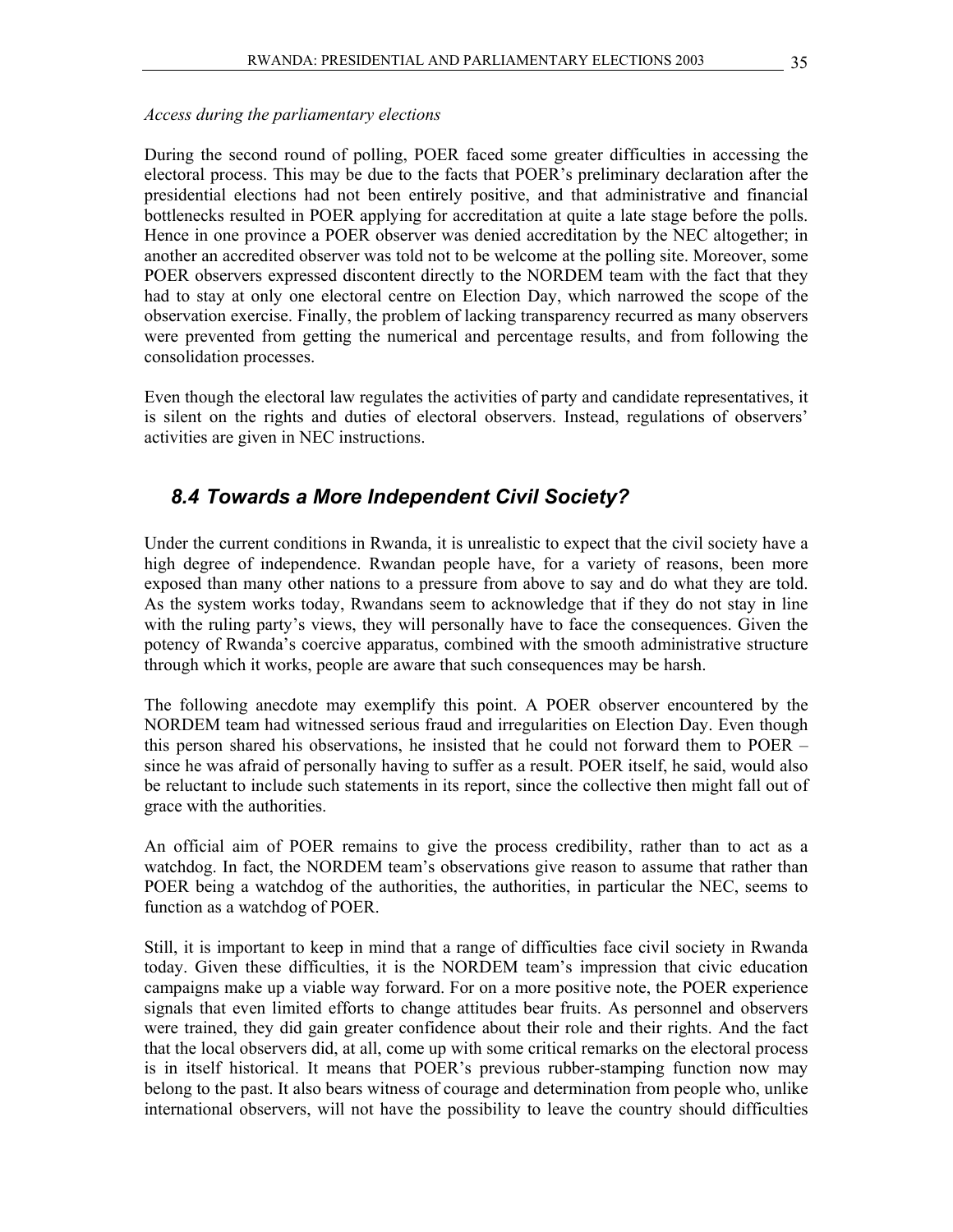arise at a later stage. Finally, the critique arising from the texture of Rwanda's own grassroots is much more difficult to reject than comments from outside. Civil society efforts to play a meaningful role during Rwanda's 2003 elections should, therefore – circumstances taken into account – be commended as a relative success.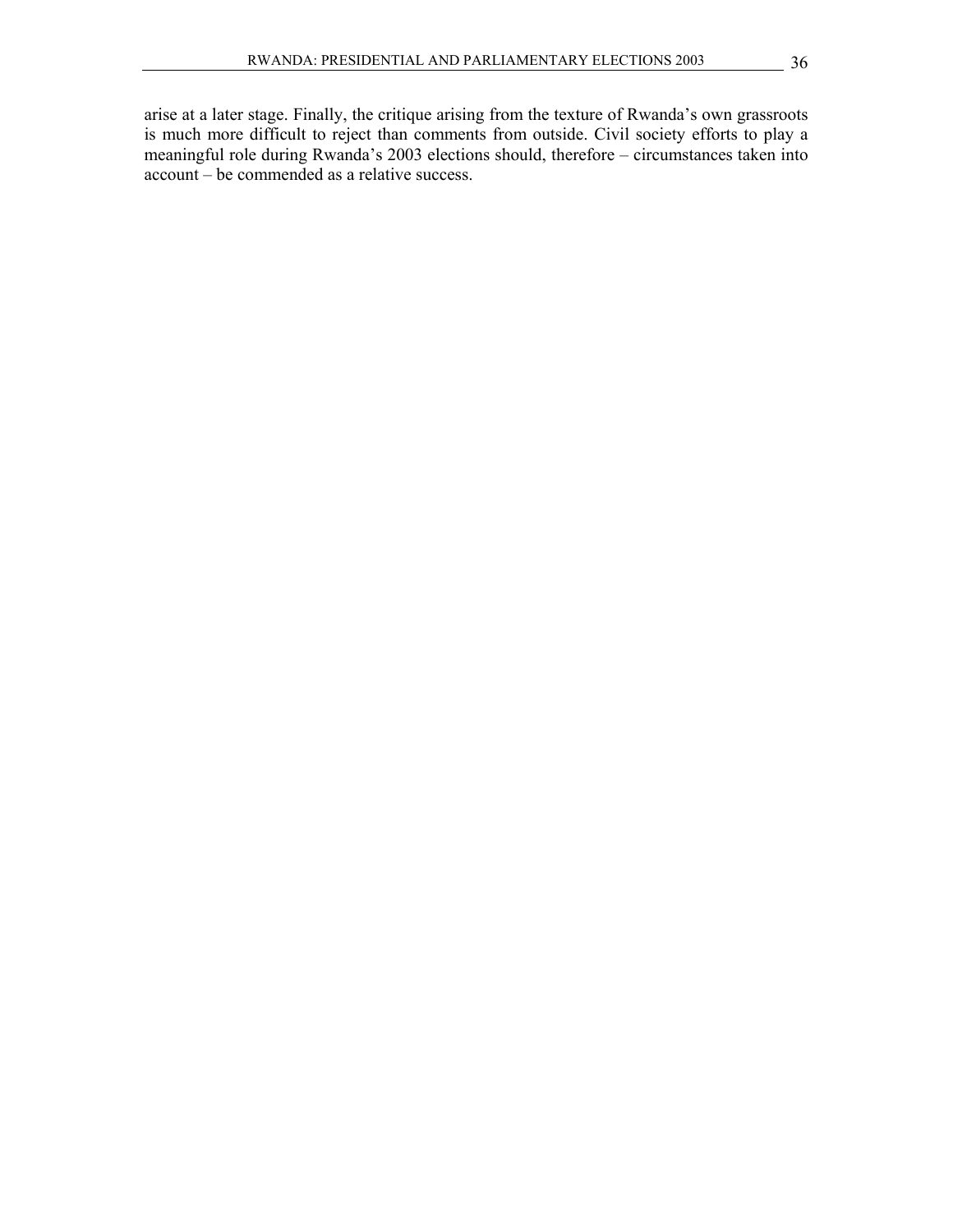# **9. The Days of Election**

This chapter will account for the observations made by the NORDEM team on the days of election. First the events during the presidential ballot on 25 August will be outlined, secondly an account will be given of observations from the legislative polls, which took place on 29 and 30 September and 2 October.

### *9.1 The Presidential Elections*

After a meeting on 19 August with the core team of the European Union Mission of Electoral Observation in Rwanda (*Mission d'observation électorale de l'Union européenne*, MOE UE), the NORDEM team agreed to coordinate its observation efforts on Election Day with the EU mission. The team was deployed in the province of Kibuye in the western part of Rwanda. Kibuye town is located along the shore of Lake Kivu, which makes up a part of the border between Rwanda and the Democratic Republic of Congo.

On Election Day the team visited five electoral centres; two in Kibuye town district and three in the neighbouring district of Rusenyi. The centres were located in a school or another public building, and hosted two or more polling stations. The team thus observed the process in a total of ten polling stations. Each polling station would primarily serve the population of one single cell. The number of voters ascribed to each station varied between approximately 300 and 600 people.

#### **9.1.1 Opening**

According to the law, voting starts at 6 am and ends at 3 pm. Before the launch of the voting process, the electoral staff must declare an oath and demonstrate that the ballot box is empty.

The first electoral centre visited by the team opened about half an hour too late. The other opening procedures were, nonetheless, conducted according to the law. There was a great turnout in the early morning, with long queues outside the polling stations when the voting eventually started.

The ballot boxes, however, were of dubious quality. They were made of wood and were locked with screws, but lacked seals. The design of the boxes could facilitate irregularities and even fraud.

#### **9.1.2 Voting**

The vote was conducted as follows.

- First, the voter presented his or her voter's card and ID card. If the name was found on the electoral list and the cards were accepted, she or he was ticked off on the list.
- Second, the voter was given the ballot paper and was then to enter the polling booth.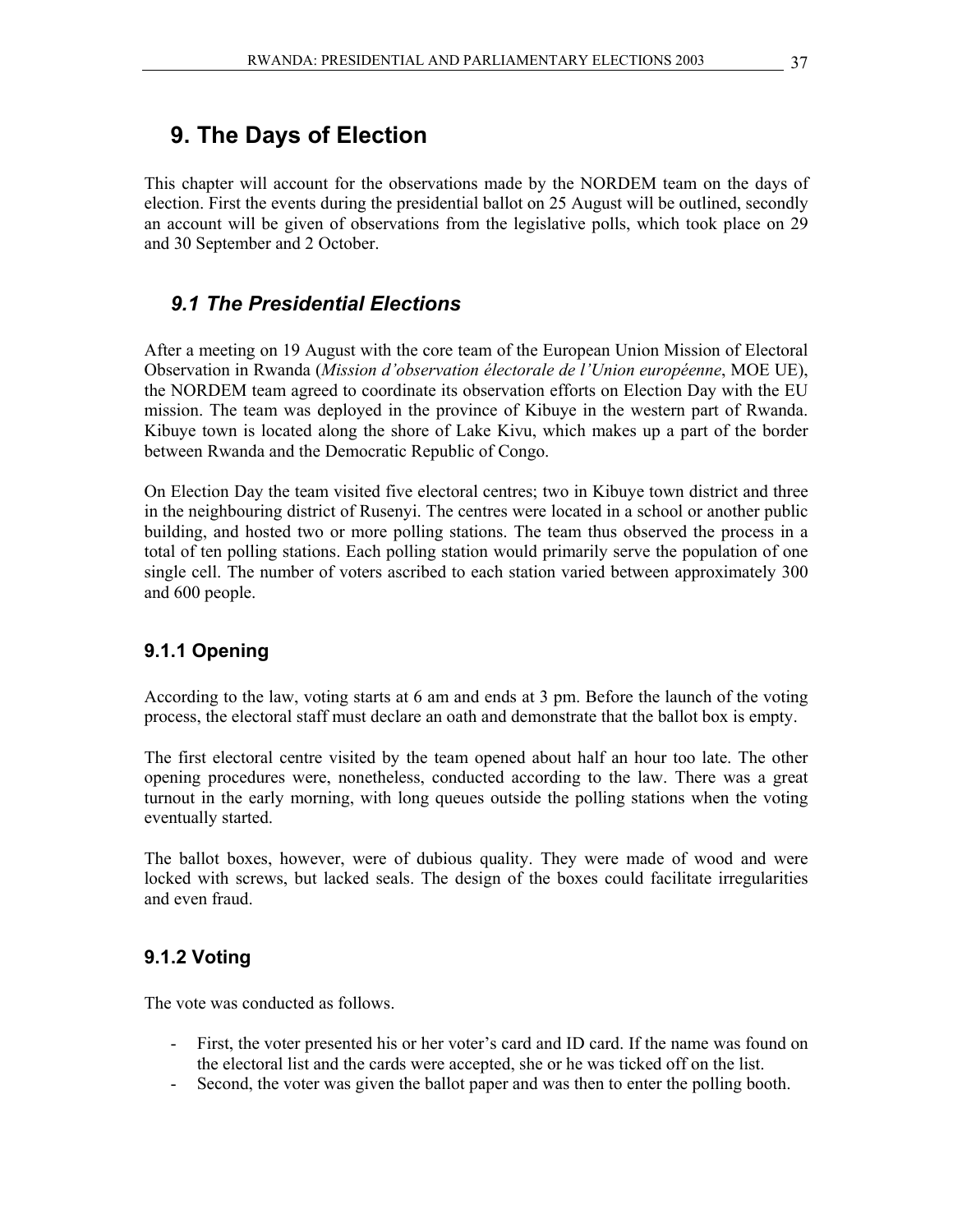- Third, he or she voted by pressing the thumb dipped in ink on the spot on the ballot paper next to the preferred candidate. The fact that candidates were identified not only by name but also with a photo facilitated the voting for the many illiterates.
- Fourth, the voter folded the ballot paper and put it into the ballot box.
- Finally, the voter's card was stamped to avoid double voting.

During the presidential vote the NORDEM team observed only minor irregularities. In some polling stations the booths were not properly designed to secure a secret vote. In others, the electoral staff informed the voters that one candidate on the ballot paper, Mrs. Mukabaramba, had left the contest. It was hard for the team to judge if this information was neutral or contained directions as to whom to vote for in her place. In general, it was observed that many voters were not familiar with the voting procedures, and therefore depended on advice from the electoral staff.

While the atmosphere in most electoral centres and polling stations was calm and relaxed, in one centre it was more tense. The tension related to hectic activity by the representative of the candidate Kagame, who approached many of the people who were queuing up to vote.

#### **9.1.3 Additional Lists**

According to the electoral law, one had to be registered on the electoral list and possess a voter's card to be able to vote (see Chapter 4). But according to NEC instructions, one would also be able to vote if presenting the voter's card and ID card even if one's name did not appear on the list. In such cases, the voter's name would be noted on an additional list.

The number of voters on additional lists varied a lot from one polling station to another, but in general the electoral staff was reluctant to provide the team with the exact figures. The lack of transparency on this step of the process eventually turned out to be just a part of a pattern.

#### **9.1.4 Candidate Representatives and Domestic Observers**

In most polling stations only one candidate representative was present, namely that of the incumbent. One agent who represented candidate Mr. Nayinzira was observed in one polling station. The candidate Twagiramungu had withdrawn all his agents just before Election Day, due to the arrest of 12 of his provincial coordinators.

The team only met one domestic observer during the presidential election, representing the National Unity and Reconciliation Commission.

### **9.1.5 Closing and Counting**

The election law stipulates that the counting of votes must be done by the electoral staff in front of the public, observers, candidate agents or the candidates themselves, and that it must start immediately after the closure of the polls. However, shortly before Election Day the NEC instructed, in a clear contravention with the electoral law, that the counting only should start one hour after the closing of the polls. Even though observers were allowed to stay in the polling stations during this hour, international and domestic observers only covered a small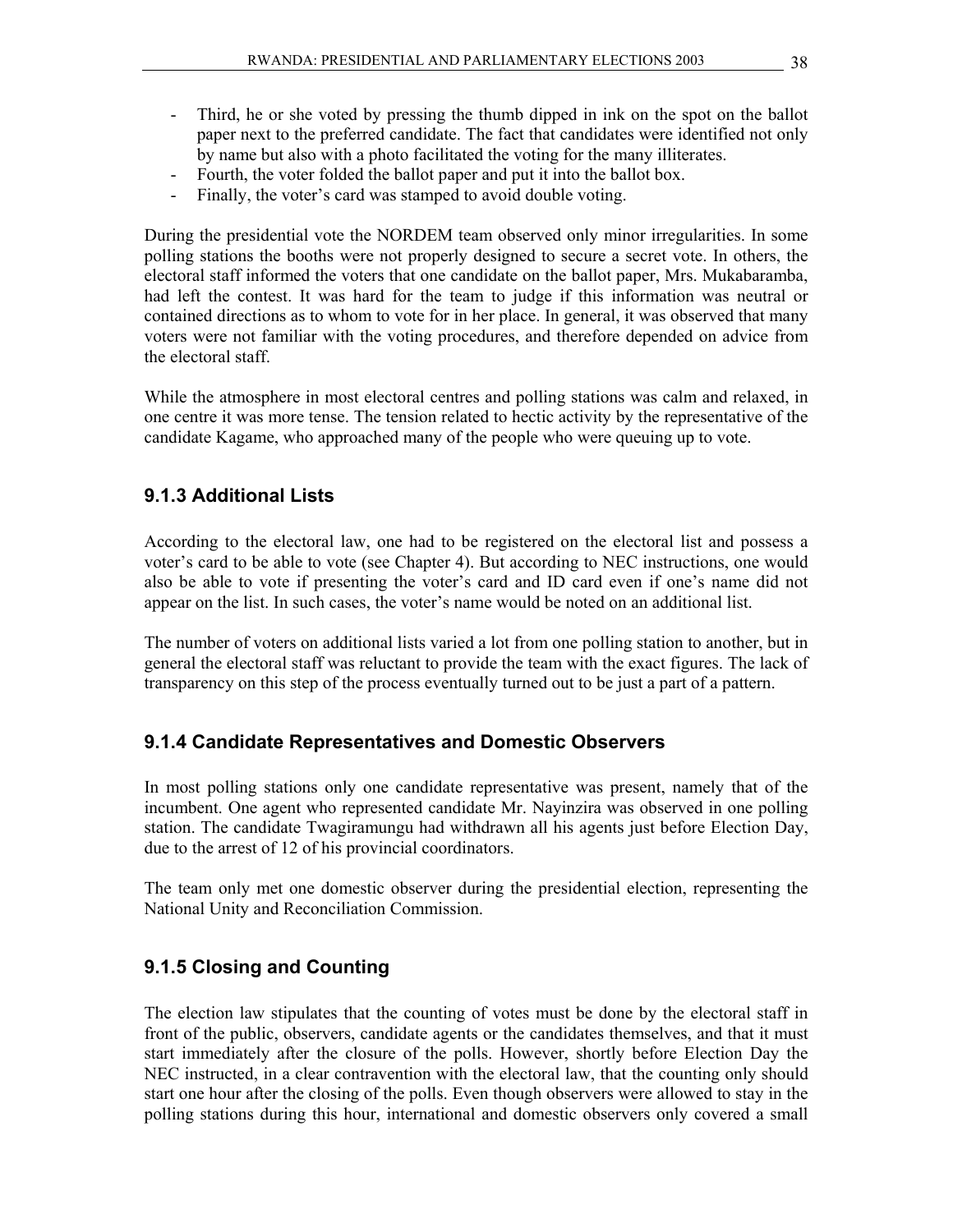fraction of Rwanda's thousands of polling sites. As noted by the preliminary statements of the MOE UE, this extra hour hence broadened the opportunities for fraud.

The NORDEM team observed the closing and counting processes in an electoral centre in Kibuye town consisting of two polling stations. The centre was located in a college, and one of the polling stations was set up for the students there.

The centre closed on time. Doors were locked, yet the observers and the candidate agents could stay inside. The electoral staff spent the hour between the end of voting and the beginning of the counting to fill in protocols and to count the number of voters on the electoral list. Hence nothing suspicious occurred during this hour.

The counting itself started out in a somewhat chaotic manner, but came into order after a while. The number of voters who had voted was not publicly announced, but it had been given to the team upon request before the counting started. Each polling station was counted separately, in the following manner: the ballot boxes were emptied, each ballot paper was shown and the name of the candidate voted for was announced, at the same time as the results were ticked off on big tabulation sheets, one sheet for each candidate.

For the one polling station in the centre, the number of votes cast exactly corresponded to the number of voters on the list. For the other the numbers did not correspond, yet the difference was small. While this is only a minor irregularity, the coordinator still ordered a recount but ended up with the same discrepancy. After some discussion he gave a quite incredible explanation of the difference, and then declared the final results without a written protocol.

Moreover, the coordinator mixed up the results for the two opposition candidates so that the candidate Twagiramungu 'lost' 11 votes. As a result of this swapping, Twagiramungu came out as number three and not as number two in that polling station. None of those who were present reacted against this twisting of results, even though the lack of correspondence between the orally declared number and the number on the tabulations was visible to all.

In the NORDEM team's view, this small episode suggests a certain partiality on the part of the electoral staff. For instance, the team observed that the personnel were biased in favour of the incumbent candidate in the way they judged whether votes were valid or not. The team's impression of partiality is in line with that of the EU's observer mission (MOE UE 2003a).

The process moved ahead as the staff of the other electoral centre of the sector turned up, and the results for the two centres were put together and declared as the result of the sector. The results showed that in this sector, the candidate Paul Kagame got more than 94% of the votes.

#### **9.1.6 Tabulation**

According to article 81 of the electoral law, within 24 hours after the end of voting the district level shall transmit the results to the province level, from where results are consolidated and in turn transmitted to the central NEC administration. The NEC must declare the preliminary results at the national and province levels no later than five days after the end of the polls.

The NORDEM team, as well as other observers, was denied access to the process of consolidating the results on district level. This lack of transparency in the tabulation process is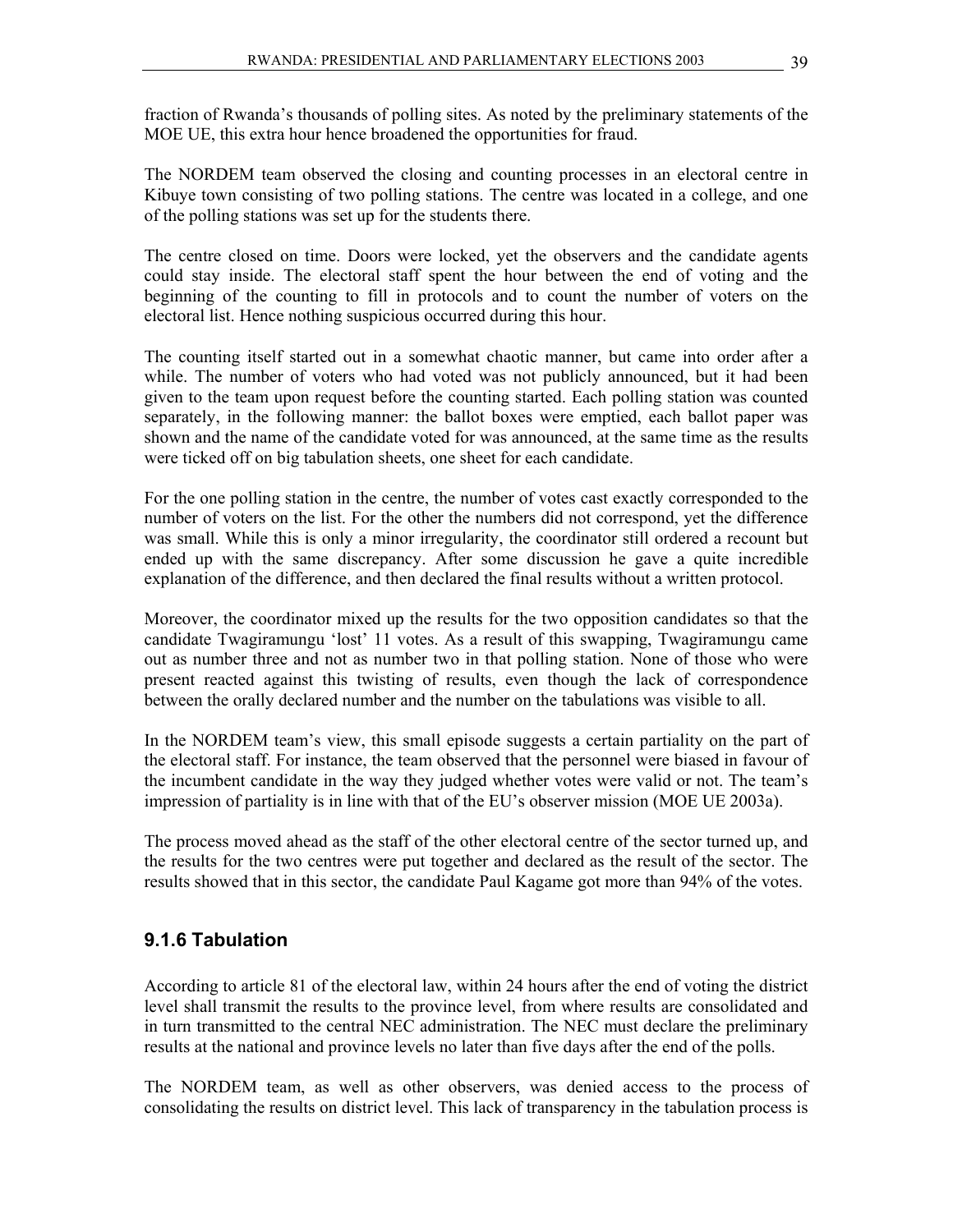worrying. To improve the prospects for transparency in the future, it is the team's view that law should be substantiated on several points with regard to the consolidation process. One, it should be more explicit with regard to the right of access of observers to the consolidation process at district and province level. Two, it should oblige Rwandan authorities to publish results on polling station level, district level as well on province and central levels. Both measures are likely to reduce the scope for irregularities in the consolidation process.

#### **9.1.7 National Results**

As a result of the presidential elections, the candidate Paul Kagame of the RPF won an overwhelming victory of 95, 05% of the votes. The independent candidates, Twagiramungu and Nayinzira, obtained 3, 62% and 1, 33% respectively. Kagame got least support in the city of Kigali (87, 86%), while in the Gisenyi, Ruhengeri and Cyangugu provinces he got more than 99% of the votes. 98, 98% of the Rwandan diaspora also supported Kagame. Appendix 1 gives the details on the results at national and provincial level.

It is the NORDEM team's view that even though the presidential elections were conducted in a technically good manner, the degree of pressure to vote for the incumbent candidate cannot be underestimated. As previous chapters have indicated, the RPF used its hold of the state's administrative and military power to exert various forms of influence on potential voters. This process started long before the electoral campaign. Indeed, it is only a ruling party with an institutional ability to make people follow order which is able to achieve percentages of between 95 and 100 percent in most provinces. The lack of transparency in the consolidation process served to nurture the team's impression that single cases of irregularities and fraud did constitute a part of a pattern, or a system, geared to make sure that the ruling party emerge victorious of the electoral battle. The legislative ballot reinforced this impression.

### *9.2 The Parliamentary Elections*

The parliamentary polls were to take place over three days, but were extended into a fourth. They were spread since altogether six different polls were to be carried out, four for the Chamber of Deputies and two for the Senate. In only one out of these processes, namely the election of the 53 deputy seats that were not reserved to special groups, Rwandans at large could exercise their right to vote. In the others the polling was indirect, with the right to vote given to people only in certain positions.

The NORDEM team chose to focus on the direct ballot, which in its format was most similar to the presidential polls observed one month earlier. To give an idea of the whole picture, however, in the following for the other elections are also introduced.

#### **9.2.1 The Elections of the Youth and Disabled Deputies**

On 29 September, the representatives to fill the three Chamber of Deputy seats reserved for the youth and disabled were elected. 98 members of the Federation of Associations of the Disabled elected one out of the six candidates to fill the seat reserved for their group, while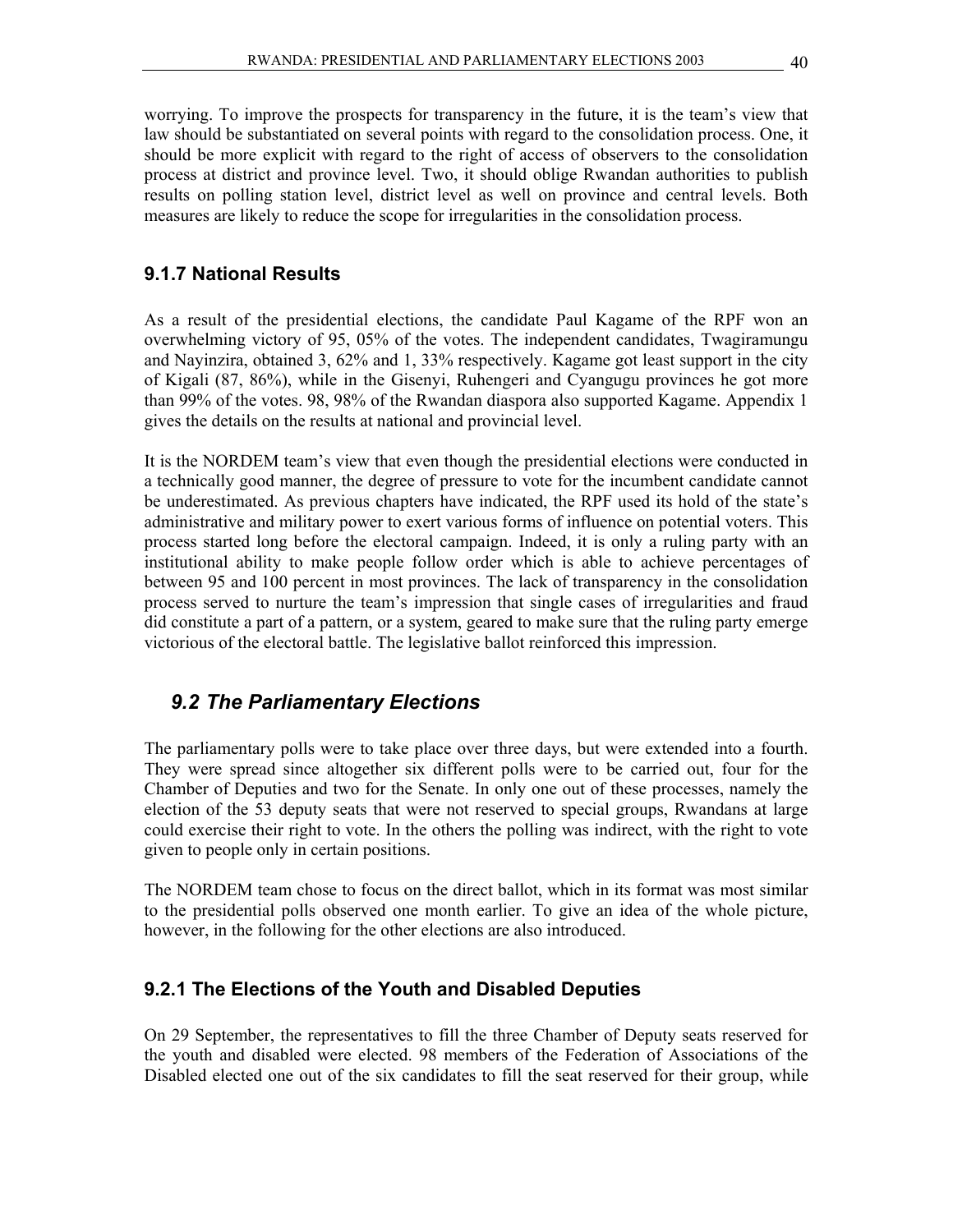the two youth representatives were elected by 161 members of the National Youth Council.<sup>15</sup> 21 youth had originally been nominated (see Chapter 5), but NYC elections at district and provincial level had reduced the number of candidates to 7. The results of these rounds of polling are given in Appendices 2 and 3.

The NORDEM team did not observe any of these polls.

## **9.2.2 The Elections of the Party and Independent Deputies**

On 30 September, the election of the 53 Chamber of Deputy seats reserved for candidates running as independents or on a party list took place. 190 candidates from 8 political parties and 16 independent candidates contested in the race (see Chapter 5). This election was the only one out of the six legislative polls which was based on universal suffrage.

The NORDEM team decided to coordinate the observation with the EU mission during the parliamentary elections as well, and followed up on the process in Kibuye province. Although the team this time observed other districts and sectors than during the presidential elections, findings in most polling stations were relatively similar to those made during the first round.

In the electoral centre the opening was observed, however, serious cases of irregularities and fraud became clear once the voting started. Every voter was told directly by the electoral staff whom to vote for, namely the RPF coalition. In one polling station the voters were physically denied access to the polling booth, and instead had to put the ballot paper on a table in the middle of the room, where everyone present could see who they would vote for. There, the RPF representative 'helped' each voter to put her or his finger in the RPF box on the paper.

Because of these irregularities, the team decided to observe the counting at the same electoral centre. In fact, in the polling station described above, the same RPF agent headed the counting process as well. Not surprisingly, the proportion of RPF coalition votes in this electoral centre, which hosted five polling stations in total, was 99, 7% of the votes. The irregularities and fraud observed during the voting process were, indeed, confirmed by this result.

The access of the team to exact figures was, during the parliamentary polls, even more limited than during the presidential election. At the electoral centre, the team was only given the one percentage noted above, and not the absolute numbers. In general, the same lack of transparency was experienced in the consolidation process as was the case in the presidential ballot.

As a result of this election, at the national level the RPF coalition got 73, 78% of the votes, which translated into 40 out of the 53 seats, 33 of which were taken by RPF candidates. Only two other parties, the PSD and the PL, made it above the five percent threshold and got 7 and 6 seats respectively. All of the independent candidates got less than one percent of the votes. Appendix 4 lists the details on the results. Given the lack of transparency in the counting and consolidation process, however, it cannot be independently verified how these results were established.

<sup>&</sup>lt;sup>15</sup> Before the elections it was announced that the quorum for the disabled would total 101 members and that for the youth 165. Some 3-4 members of each quorum hence failed to attend the ballots.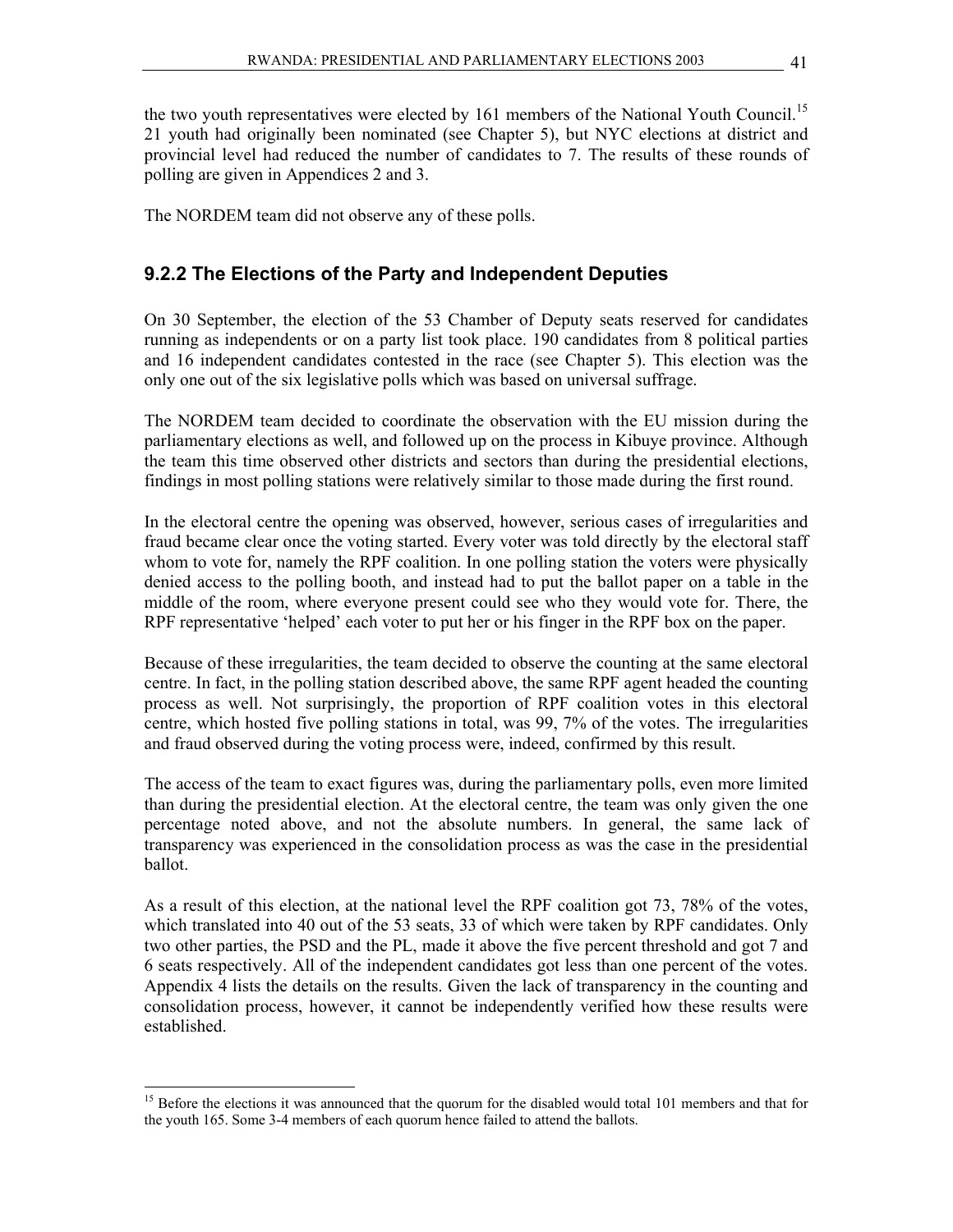#### **9.2.3 The Elections of the Women Deputies and the Senators**

On 2 October, the elections for the seats reserved for women in the Chamber of Deputies as well as the senatorial ballot were held. Two women and one senator were to be elected from each province (see Chapter 2).

As indicated in Chapter 5, the number of female and of senatorial candidates was often quite limited. In Kibuye province, where the NORDEM team observed these elections, only three candidates contested for the two seats for women, and only two candidates for the one senatorial seat. Notwithstanding, as had been the case with the previous polls observed, the elections were conducted in an orderly fashion. They were also characterised by the presence of a high number of domestic and international observers. Appendices 5 and 6 display the results of these elections.

The sixth and final ballot, to fill the two Senate seats given to representatives of higher learning institutions, was not observed by the NORDEM team. But according to reports, one of these elections, the one for the representative of public educational institutions, could not be conducted as scheduled due to a failure to get the quorum of the electoral college of at least three quarters of its members. Yet even though the situation did not change the day after (3 October), as the quorum still not reached the three quarters' threshold, the election was carried out. In a rush to finish up the elections, the NEC thus appears to have ended on a note of violating the regulations. Appendix 7 gives the results of the elections of the two senators.

#### *9.3 Overall Assessment of the Election Days*

In the view of the NORDEM team, the level of competence among the election officials was sufficient on most practical matters. There were no serious problems relating to administrative or logistic issues for any of the elections observed. Nevertheless, the respect for the voters' right to secrecy and freedom of choice was not always there. Further, the routines related to documentation of decisions, and not to mention the transparency into these routines, did not meet international standards.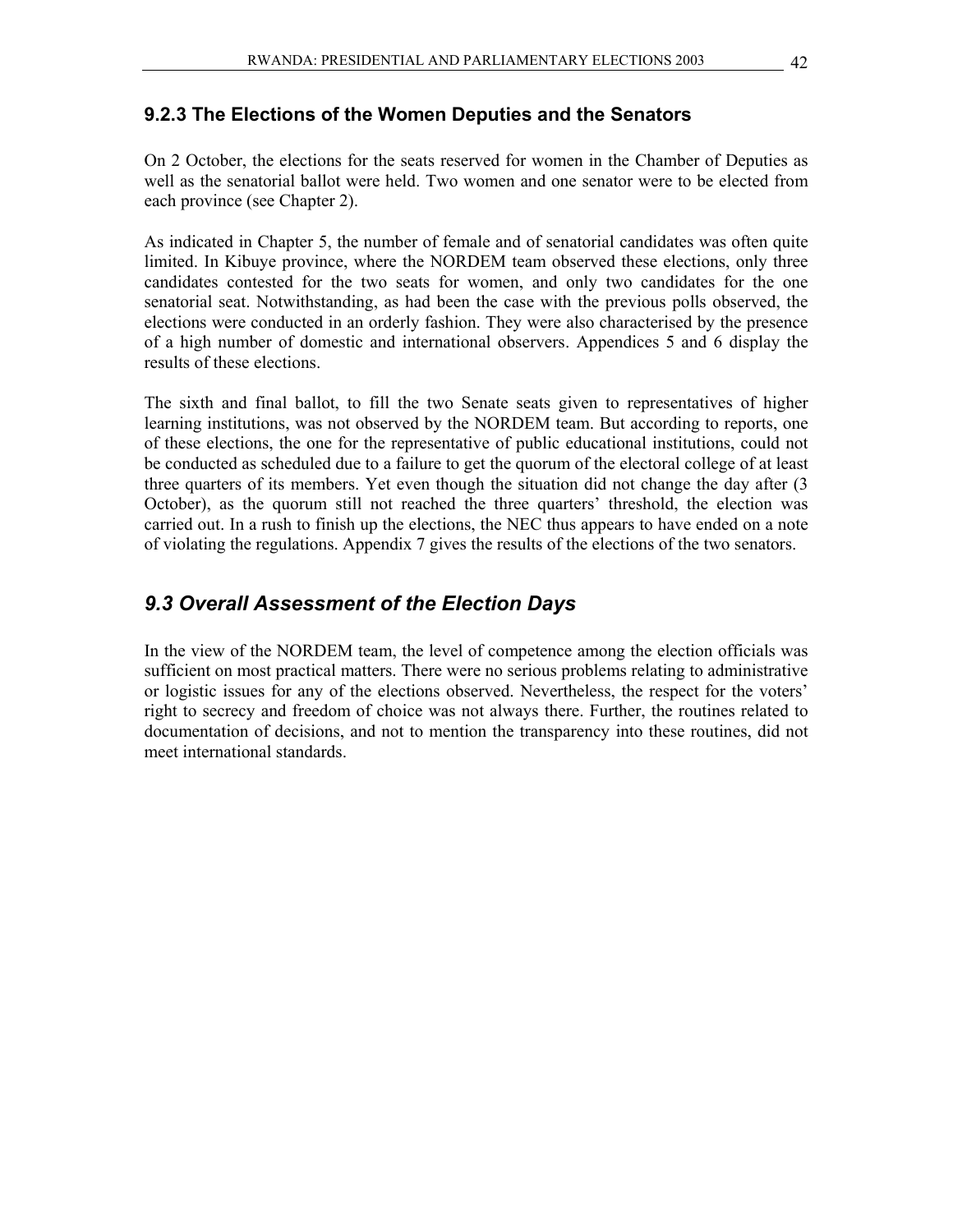# **10. Complaints**

Disputes relating to presidential and parliamentary elections are part of the jurisdiction of the Supreme Court. A petition must be addressed to the President of the Court at the latest 48 hours after the proclamation of preliminary results. It must indicate the identity of the complainant and the nature of the complaint. The Supreme Court rules on the complaint no later than 5 days after having received it.

On the 2003 elections the Supreme Court received a number of complaints and, as shown in the following, ended up dismissing them all.

On the presidential polls, an early complainant accused the candidate Nayinzira of not meeting the requirements to run as a candidate, accusing him of not having 'good morals and high integrity'. The Court rejected the complaint on grounds of lack of evidence.

Another complaint was submitted by the candidate Twagiramungu himself. When the NORDEM team met this candidate just before Election Day, he declared that he would not file a complaint to the Supreme Court even if he would be dissatisfied with the polls, since he saw this Court as biased in favour of the ruling party. Nevertheless Twagiramungu did file a complaint after the race, in which he alleged, *inter alia*, that government resources had been abused and that irregularities had been observed in the counting process. Upon the Court's request for evidence, however, Twagiramungu did not provide that. Instead he announced that his submission should not be regarded as a formal complaint but only as a note of information about irregularities to be considered by the Court. Upon this response, the Court dismissed the case.

In the parliamentary elections, one complaint was filed by two disabled candidates who demanded that the election that had been held of the disabled candidate be cancelled. They accused the victor of having diverted money from the Federation of Associations of the Disabled and of having distributed this to certain voters. The Court rejected the petition as unfounded.

Finally Célestin Kabanda and Jean-Baptiste Sindikubwabo, two of the independent candidates who were disqualified on the eve of the elections, also filed complaints to the Court. They claimed and presented evidence that the signatures collected to support their candidacies were not false or forged. Sindikubwabo also demanded compensation for harassment and for the squandered costs of his campaign. Like the other complaints, both were dismissed.

In the NORDEM team's view, the latter complaint points to the need for a deadline for NEC revision of submitted nominations. To make the contest more predictable, the law should provide a buffer in cases where grounds for rejection are discovered belatedly. In such cases, the law should entitle the nominee to a certain period of time to seek to rectify any mistakes made, or provide evidence that allegations are unfounded. In short, the law should be clearer on the rights of the nominees and the duties of those who accept or reject their nominations in cases of disputes.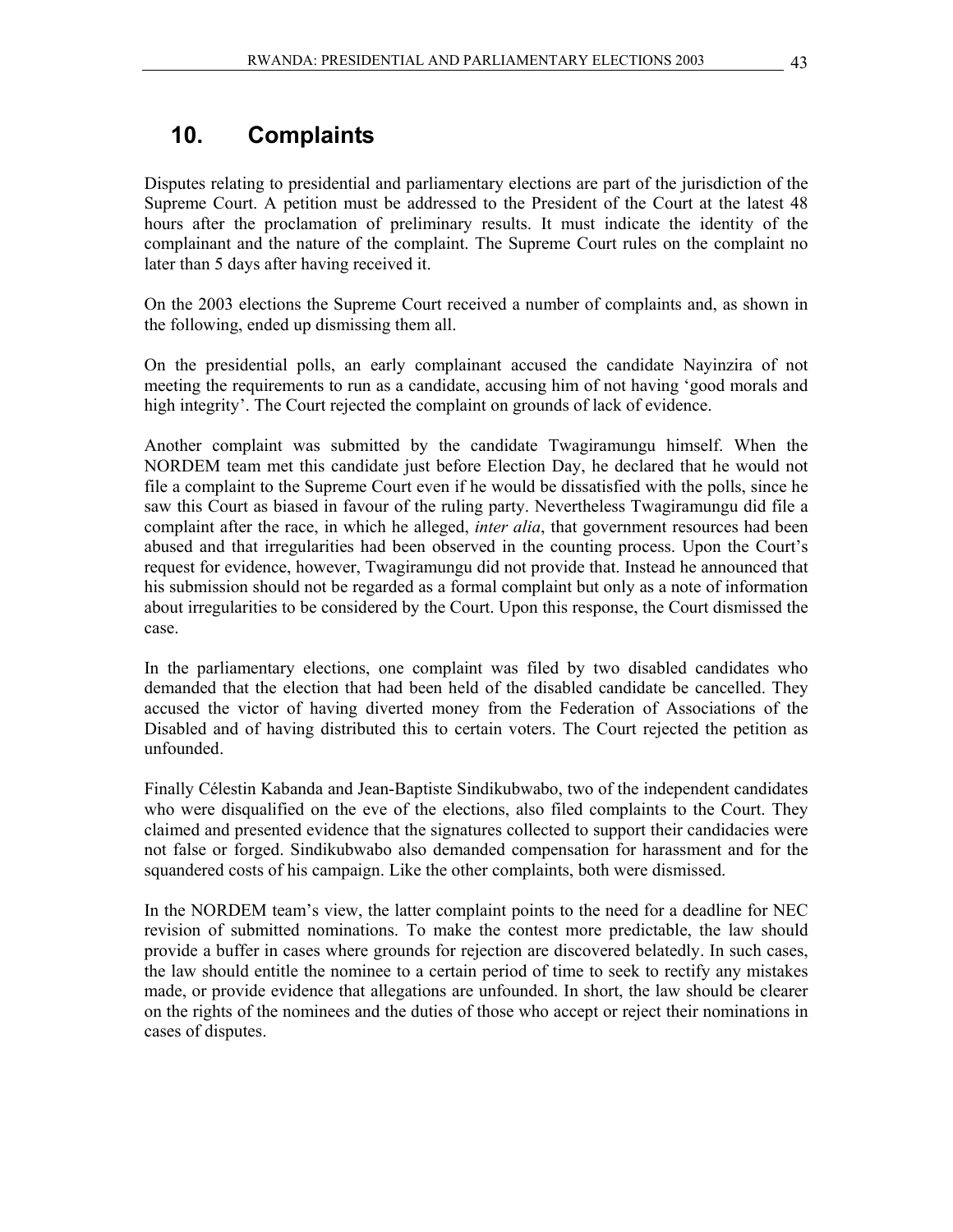# **11. Conclusions**

Only nine years before the 2003 elections, Rwanda went through a living nightmare. Those who have not personally felt the consequences of the genocide will also have difficulties in fully grasping the depth and the significance of it. Yet what even those who were not there in 1994 can see is how the allusion to the genocide are still being used today to win and reinforce positions of power.

Within this context, the team observes that Rwanda's constitution does meet international standards, also when it comes to the rights and liberties of the individual. Still, it is problematic that some of the laws passed through parliament in some ways have contradicted this constitution, and that the government's interpretation and practice of the laws have contributed to narrow the scope for political activity. Given the virtual lack of independence of the judiciary, it is also unlikely that the higher courts will take up cases to check if the laws are constitutional or not. In reality, therefore, the constitution is losing its primacy. This development is worrying in view of protecting Rwandan people's human rights.

When it comes to the legislation regulating the electoral process in particular, the team observes that in some cases, this legislation was in fact not respected by the authorities. One example was the contravention of article 36, as ruling party representatives donated cattle and goats to communities who were appealed to render electoral favours in return.

More serious than violations of the electoral laws, however, were some of the flaws of the laws themselves. The following points recapitulate the main flaws observed, and make some recommendations on that basis.

- (1) The legislation was introduced so late before the elections that contestants were left with little time to prepare. Prior to future ballots, possible changes of and amendments to the law should therefore be promulgated at least three months before the polls.
- (2) The law deprives important parts of the electorate, such as all prisoners and hospitalised persons the right to vote. In the NORDEM team's view, prisoners sentenced on less serious charges and the sick should also be enfranchised.
- (3) The electoral legislation leaves no scope for party organisation below the provincial level. To broaden people's access to the political process, future laws should allow the multiparty system to trickle down to the local level.
- (4) As for the National Electoral Commission,
	- (a) To reduce the level of confusion in electoral regulations, the scope of the NEC for issuing instructions should be restricted, and more of the matters regulated by instructions in the 2003 ballots should rather be regulated by law; and
	- (b) The Commission should seek to expand its professionalism in the logistical sphere to the sphere of relations with the various electoral contestants.
- (5) The law should equip candidates whose nomination or conduct come into question during the campaign with enough time to prepare their case. It should further set a deadline before the polls after which the candidates cannot be excluded, short of reasons of a most serious nature.
- (6) In the team's view, current regulation of campaign activities is so tight that it ends up restricting the contestants' freedom of association and assembly, which is guaranteed in the constitution. The law should therefore make it easier for contestants to organise meetings and rallies and to spread their political programme.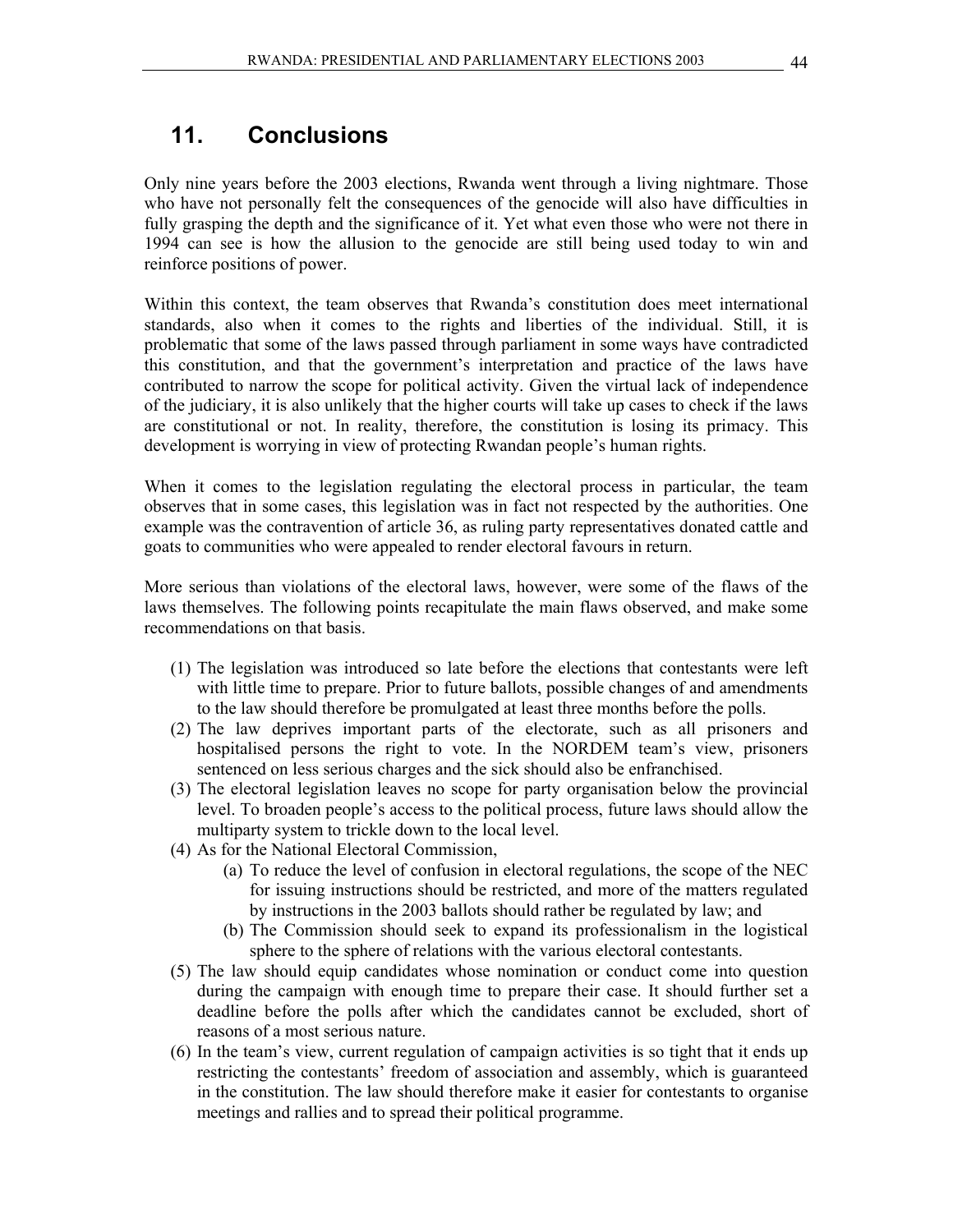- (7) To give Rwandans access to key information about the electoral process, or to enhance the transparency of the process, the law should be strengthened on three accounts.
	- (a) To remove doubts that state resources may be detracted for the ruling party's campaign, it should oblige all parties to be open about their sources of finance.
	- (b) The law should also clarify the rights and duties of electoral observers, and among those rights, include the right to access to and information about the consolidation process.
	- (c) The law should also oblige the authorities to publish the electoral results at all levels, from the polling stations up to the national level.
- (8) Finally, the requirement that parties must 'reflect the unity of all Rwandans' stimulates political conformism rather than pluralism. Arguably, national unity would be promoted on a more sustainable basis if each individual would be allowed to express her or his views more freely and still be recognised. It is therefore recommendable that the tight restriction on political organisation be loosened up.

While Rwanda set an example to follow when it comes to the technical conduct of the polls, the NORDEM team remains concerned about the forceful signs, conveyed from a host of sources, that the electorate was strongly influenced to vote for the ruling party. The influences they were subject to, both prior to the campaigns, throughout them and on the days of election, combined to form a heavy pressure. Given the weight on this pressure on the individual voter, it can be questioned if Rwandans at large actually felt that they had a choice.

The ruling RPF party has been able to keep the peace inside of Rwanda after the genocide. This is undoubtedly an impressive achievement. But if the peace is to last, the NORDEM team doubts that the most viable route ahead is the one followed during the elections. For if opposition remains repressed and dissent keeps being criminalised, Rwandans who would normally express their views peacefully may start to consider other means as a last resort. Empowered with electoral victory, the regime therefore has everything to win on opening up more space for the expression of the variety of views that exist in any society.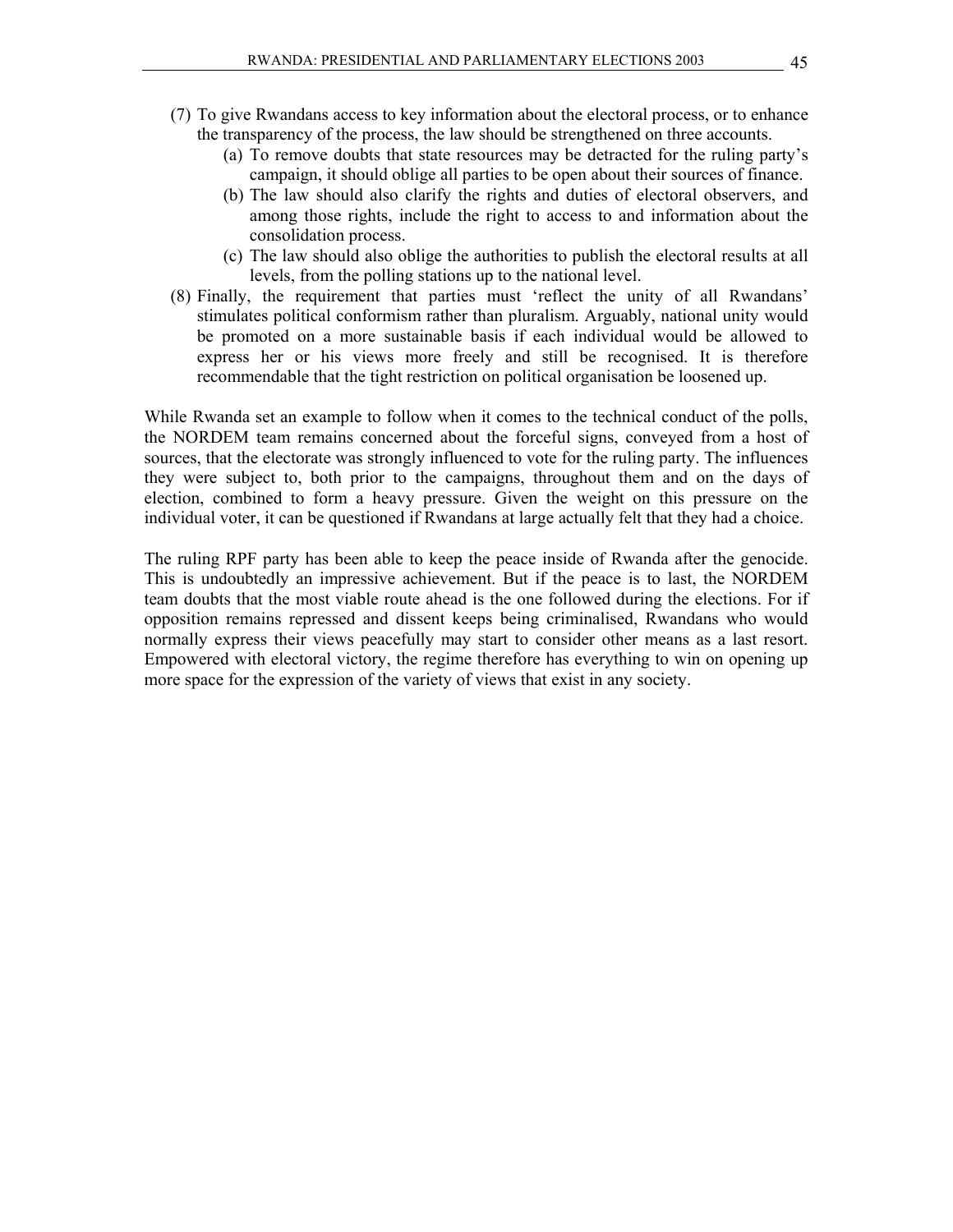# **12. References**

#### Analyses, in alphabetical order

HRW 2003. *Preparing for Elections: Tightening Control in the Name of Unity*. New York: Human Rights Watch.

ICG 2002. *Rwanda at the End of the Transition: A Necessary Political Liberalisation.* Nairobi/Brussels: International Crisis Group.

Interayamahanga, Révérien 2003. Le parti MDR : Une fin programmée ? In *Amani : Mensuel d'information et d'analyse de la LDGL*, no. 43-44, April-May.

Jones, Bruce 2001. *Peacemaking in Rwanda: The Dynamics of Failure*. Boulder, Colorado: Lynne Rienner.

MOE UE 2003a. *Déclaration préliminaire. Kigali, le 27 août 2003.* Kigali : Mission d'observation électorale de l'Union européenne.

MOE UE 2003b. *Déclaration préliminaire. Kigali, le 3 octobre 2003.* Kigali : Mission d'observation électorale de l'Union européenne.

#### Rwandan laws, in chronological order

Loi no. 39/2000 du 28/11/2000 portant création, organisation et fonctionnement de la Commission électorale nationale.

Loi no. 47/2001 du 18/12/2001 portant répression des crimes de discrimination et pratique du sectarisme.

Loi no. 18/2002 du 11/05/2002 régissant la presse.

Constitution de la République rwandaise.

Loi organique no. 16/2003 du 27/06/2003 régissant les formations politiques et les politiciens.

Loi organique no. 17/2003 du 07/7/2003 relative aux élections présidentielles et législatives.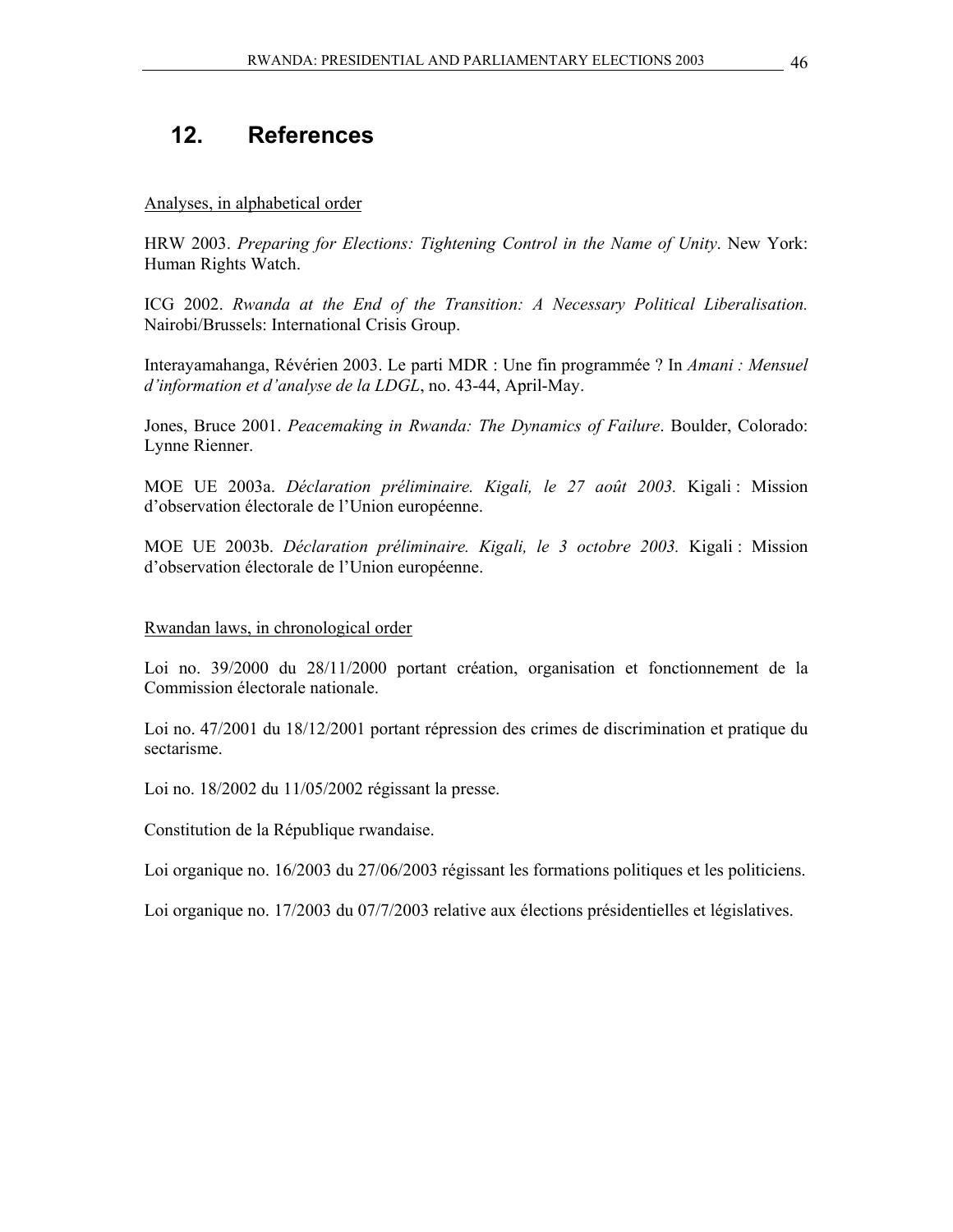# **13. Appendices**

Appendix 1: Results of the Presidential Elections in Rwanda, 25 August 2003

Appendix 2: Results of the Elections of the Youth for Rwanda's Chamber of Deputies, 29 September 2003

Appendix 3: Results of the Elections of the Disabled for Rwanda's Chamber of Deputies, 29 September 2003

Appendix 4: Results of the Elections of Party and Independent Candidates for Rwanda's Chamber of Deputies, 30 September 2003

Appendix 5: Results of the Elections of the Women Candidates for Rwanda's Chamber of Deputies, 2 October 2003

Appendix 6: Results of the Elections of the 12 Senators from Rwanda's Provinces, 2 October 2003

Appendix 7: Results of the Elections of the 2 Senators from Rwanda's Educational Institutions, 2-3 October 2003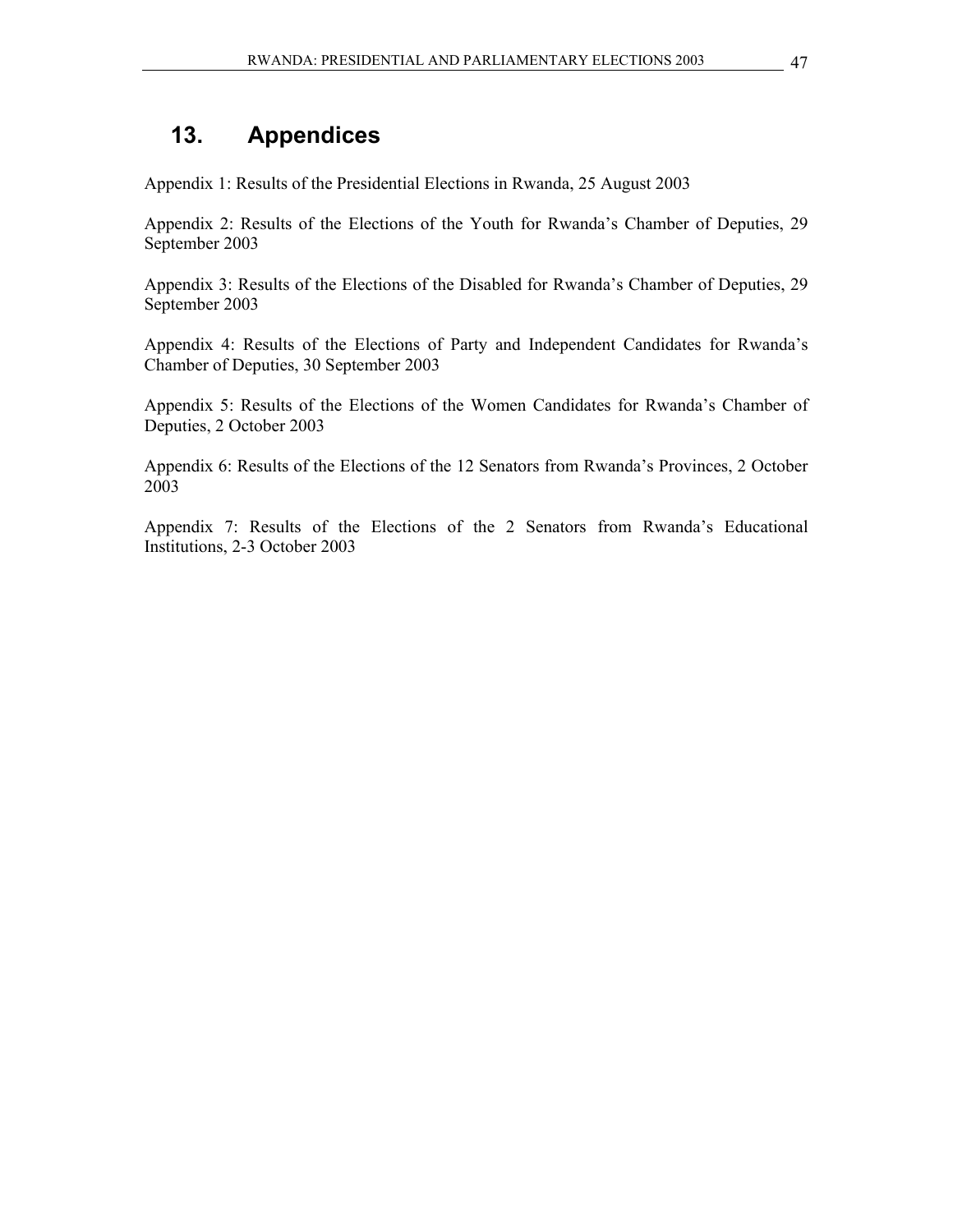# *Appendix 1: Results of the Presidential Elections in Rwanda, 25 August 2003*

# **FINAL RESULTS OF THE PRESIDENTIAL ELECTIONS OF 25 AUGUST 2003**

|                                                         |                                   |                                      |                          |                             |                                  | <b>Election results per candidate</b> |               |                             |               |                    |                         |
|---------------------------------------------------------|-----------------------------------|--------------------------------------|--------------------------|-----------------------------|----------------------------------|---------------------------------------|---------------|-----------------------------|---------------|--------------------|-------------------------|
| Province/<br>Kigali city/<br>Diaspora                   | Number<br>on<br>electoral<br>list | Number of<br>participating<br>voters | Rate of<br>participation | Total<br>number of<br>votes | Number<br>of<br>invalid<br>votes | <b>KAGAME Paul</b>                    |               | NAYINZIRA J.<br>Népomuscène |               |                    | TWAGIRAMUNGU<br>Faustin |
|                                                         |                                   |                                      |                          |                             |                                  | Number of<br>votes                    | $\frac{0}{0}$ | Number<br>of votes          | $\frac{0}{0}$ | Number<br>of votes | $\frac{0}{0}$           |
| <b>BUTARE</b>                                           | 344 445                           | 332 035                              | 96,40                    | 317867                      | 14 168                           | 286 158                               | 90,02         | 8 7 4 4                     | 2,75          | 22 967             | 7,23                    |
| <b>BYUMBA</b>                                           | 324 883                           | 311 047                              | 95,74                    | 294 801                     | 16 24 6                          | 277 050                               | 93,98         | 5 0 1 9                     | 1,70          | 12 732             | 4,32                    |
| <b>CYANGUGU</b>                                         | 281 050                           | 279 582                              | 99,48                    | 275 632                     | 3 9 5 0                          | 273 011                               | 99.05         | 695                         | 0.25          | 1926               | 0,70                    |
| <b>GIKONGORO</b>                                        | 223 592                           | 213 652                              | 95,55                    | 203 722                     | 11 557                           | 198 460                               | 97,42         | 1856                        | 0,91          | 3 4 0 6            | 1,67                    |
| <b>GISENYI</b>                                          | 397 641                           | 402 007                              | 101,10                   | 401 079                     | 928                              | 397 725                               | 99,16         | 975                         | 0,24          | 2 3 7 9            | 0,59                    |
| <b>GITARAMA</b>                                         | 417340                            | 399 006                              | 95,61                    | 390 882                     | 8 1 2 4                          | 348 595                               | 89,18         | 11 350                      | 2,90          | 30 937             | 7,91                    |
| <b>KIBUNGO</b>                                          | 338 185                           | 325 142                              | 96,14                    | 321 023                     | 4 1 1 9                          | 308 916                               | 96,23         | 4883                        | 1,52          | 7 2 2 4            | 2,25                    |
| <b>KIBUYE</b>                                           | 213 045                           | 209 814                              | 98,48                    | 202 150                     | 7664                             | 195 836                               | 96,88         | 1968                        | 0.97          | 4 3 4 6            | 2,15                    |
| <b>KIGALI</b><br><b>RURAL</b>                           | 387 376                           | 381416                               | 98,46                    | 372 369                     | 9 0 4 7                          | 354 804                               | 95,28         | 4512                        | 1,21          | 13 053             | 3,51                    |
| <b>RUHENGERI</b>                                        | 416 373                           | 411 767                              | 98,89                    | 410 326                     | 1 4 4 1                          | 408 291                               | 99,50         | 1 0 0 3                     | 0,24          | 1 0 3 2            | 0,25                    |
| <b>MAIRIE DE</b><br><b>LA VILLE DE</b><br><b>KIGALI</b> | 382 351                           | 335 501                              | 87,75                    | 328 795                     | 6 70 6                           | 288 886                               | 87,86         | 7876                        | 2,40          | 32 033             | 9,74                    |
| <b>UMUTARA</b>                                          | 210 408                           | 200 224                              | 95,16                    | 199 359                     | 865                              | 195 891                               | 98,26         | 743                         | 0,37          | 2 7 2 5            | 1,37                    |
| <b>DIASPORA</b>                                         | 12 060                            | 11 374                               | 94,31                    | 11 269                      | 105                              | 11 154                                | 98,98         | 10                          | 0,09          | 105                | 0,93                    |
| <b>TOTAL</b>                                            | 3 9 4 8<br>749                    | 3 812 567                            | 96,55                    | 3 729 274                   | 84 920                           | 3 544 777                             | 95,05         | 49 634                      | 1,33          | 134 865            | 3,62                    |

Source: National Electoral Commission of Rwanda, www.comelena.gov.rw/francais/resultatspreisidentielles.html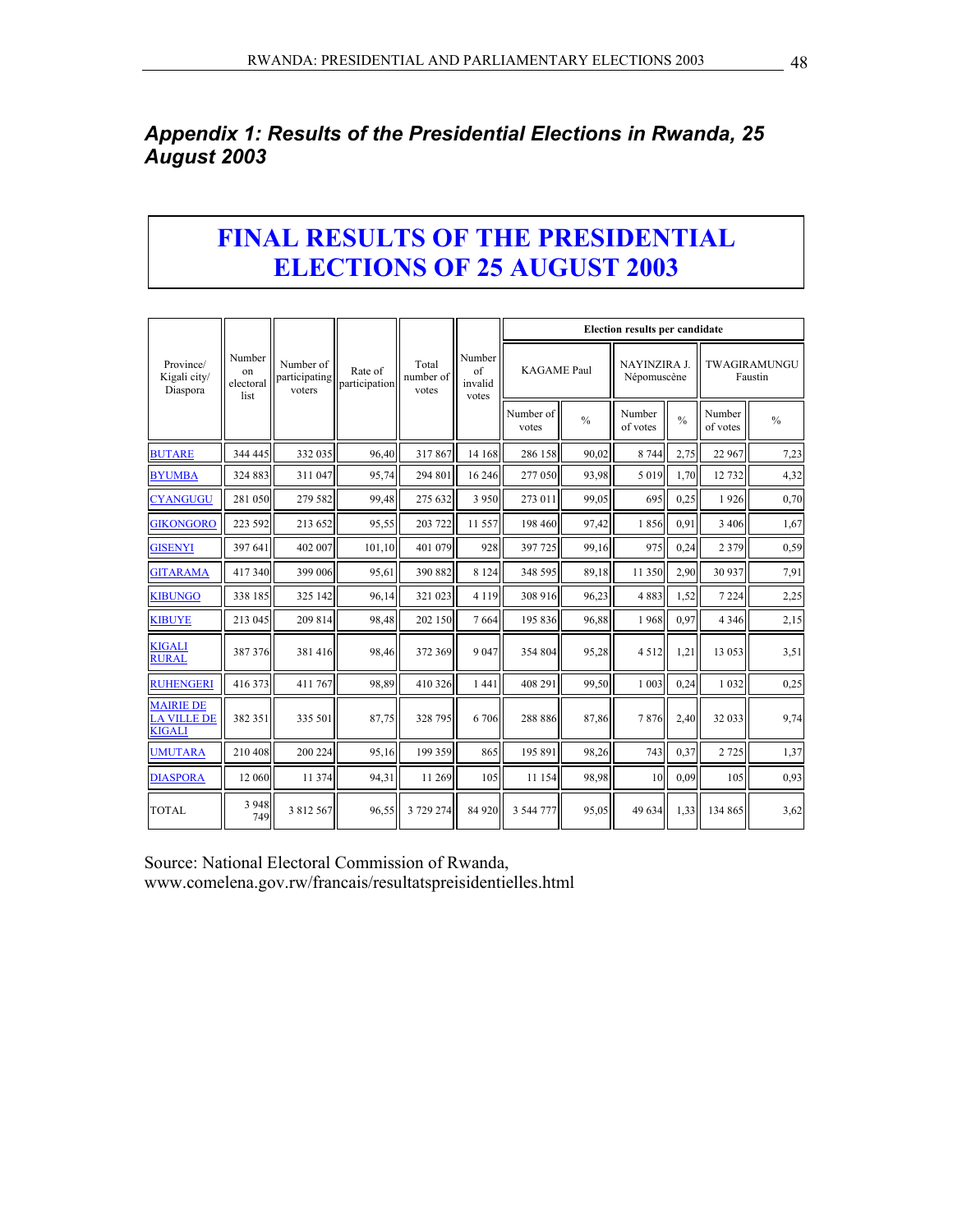# *Appendix 2: Results of the Elections of the Youth for Rwanda's Chamber of Deputies, 29 September 2003*

#### **RESULTS OF THE LEGISLATIVE ELECTIONS OF 29 SEPTEMBER 2003 FOR TWO REPRESENTANTIVES OF THE YOUTH IN PARLIAMENT**

| Number of<br>voters | <b>Total number</b><br>of votes | Number of<br>invalid votes | <b>Candidates</b>                       | Number of<br>votes per<br>candidate | <b>Elected</b><br><b>Deputies</b> |
|---------------------|---------------------------------|----------------------------|-----------------------------------------|-------------------------------------|-----------------------------------|
| 161                 | 161                             | $\mathbf{0}$               | KABONEKA<br>Francis                     | 154                                 | <b>KABONEKA</b><br><b>Francis</b> |
|                     |                                 |                            | <b>MUKAMA TANZI</b><br>Frank            | 5                                   |                                   |
|                     |                                 |                            | MUNYANKINDI<br>Bernard                  | $\overline{c}$                      |                                   |
|                     |                                 |                            | NGENDAHAYO<br>Aimable                   | $\theta$                            |                                   |
|                     |                                 |                            | <b>NZABONIMANA</b><br>Guillaume Serge   | 19                                  |                                   |
|                     |                                 |                            | RENZAHO Giovani                         | 139                                 | <b>RENZAHO</b><br>Giovani         |
|                     |                                 |                            | <b>TWAGIRAYEZU J</b><br><b>Baptiste</b> |                                     |                                   |

Source: National Electoral Commission of Rwanda, www.comelena.gov.rw/francais/depiteurubyiruko1.html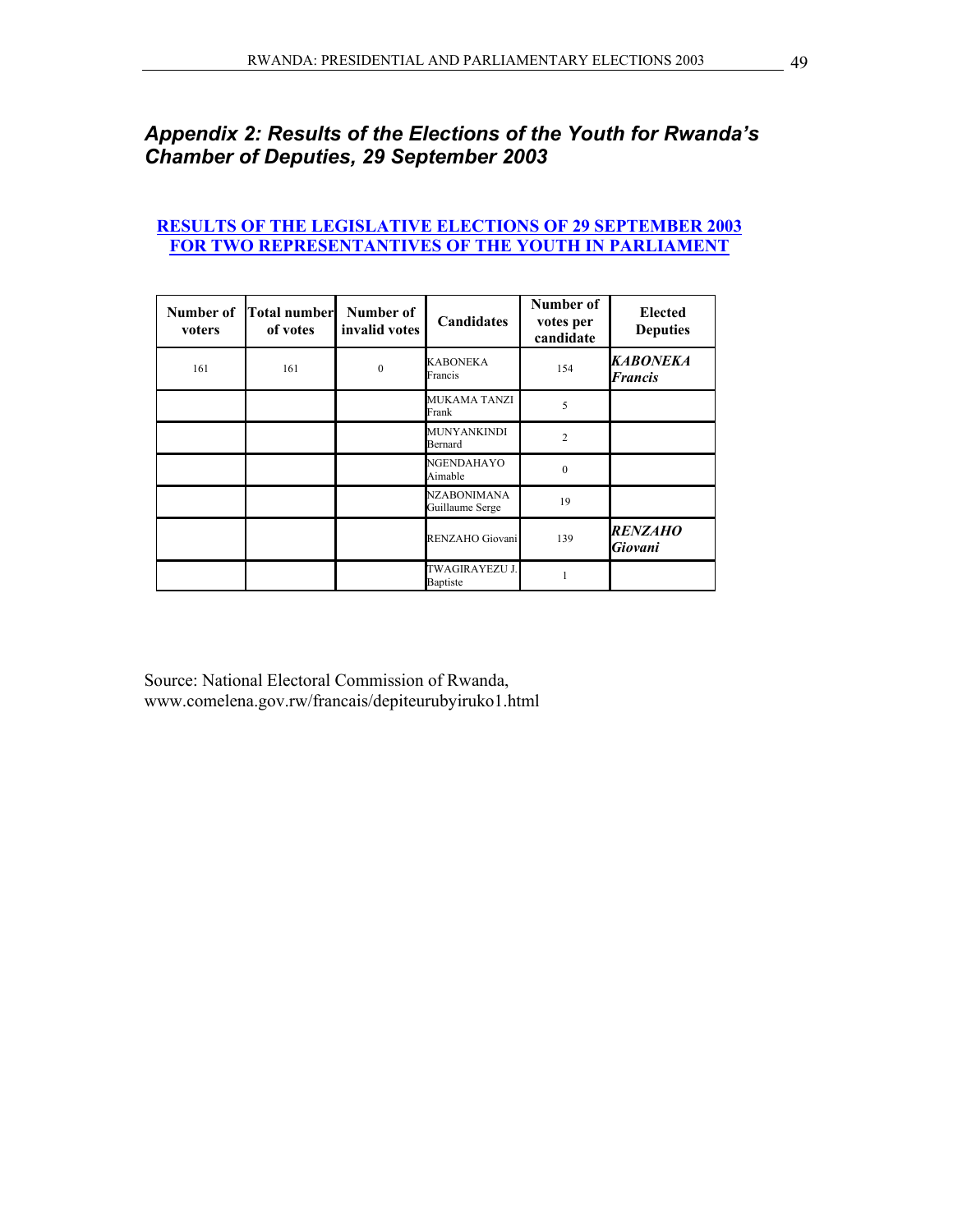# *Appendix 3: Results of the Elections of the Disabled for Rwanda's Chamber of Deputies, 29 September 2003*

#### **RESULTS OF THE LEGISLATIVE ELECTIONS OF 29 SEPTEMBER 2003 FOR A REPRESENTATIVE OF THE HANDICAPPED IN PARLIAMENT**

| Number of<br>voters | <b>Total</b><br>number<br>of votes | Number of<br>invalid votes | <b>Candidates</b>                       | Number of<br>votes per<br>candidate | <b>Elected Deputy</b>                 |
|---------------------|------------------------------------|----------------------------|-----------------------------------------|-------------------------------------|---------------------------------------|
| 98                  | 98                                 | $\Omega$                   | <b>GATERA</b><br>RUDASINGWA<br>Emmanuel | 31                                  |                                       |
|                     |                                    |                            | <b>KARASIRA</b><br>Vénuste              | $\theta$                            |                                       |
|                     |                                    |                            | <b>NTAZINDA</b><br><b>BADEGE Sam</b>    | 3                                   |                                       |
|                     |                                    |                            | <b>RUSIHA Gaston</b>                    | 29                                  |                                       |
|                     |                                    |                            | TWAGIRAYEZU<br>Innocent                 | 33                                  | <b>TWAGIRAYEZU</b><br><b>Innocent</b> |
|                     |                                    |                            | TWAJAMAHORO<br>Herna                    | $\mathfrak{D}$                      |                                       |

Source: National Electoral Commission of Rwanda, www.comelena.gov.rw/francais/depiteabamugaye1.html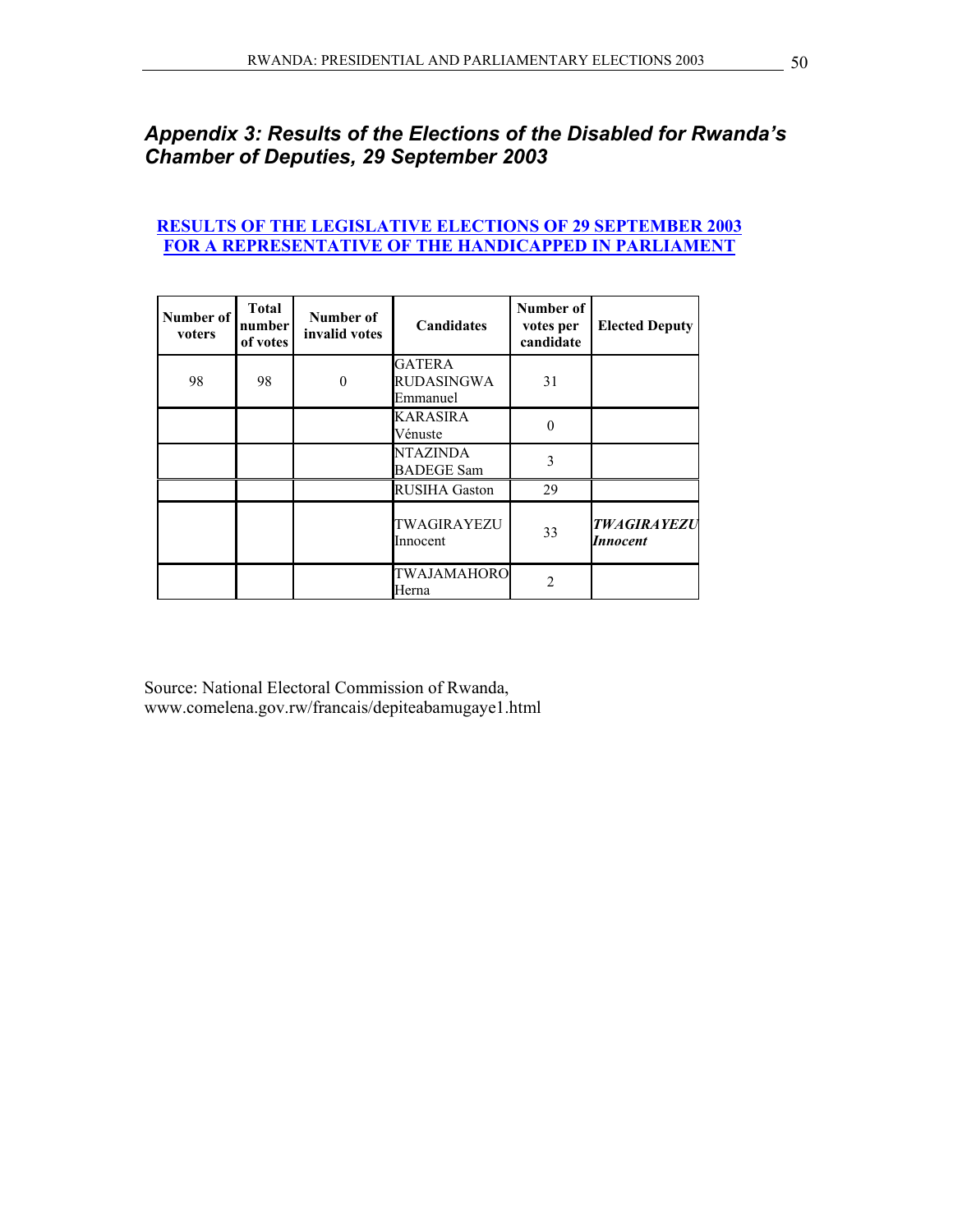### *Appendix 4: Results of the Elections of Party and Independent Candidates for Rwanda's Chamber of Deputies, 30 September 2003*

**LEGISLATIVE ELECTIONS OF 30 SEPTEMBER 2003**

**Coalition of Rwandan Patriotic Front and the 4 other parties: 73,78%** 

**LIST OF THE 40 DEPUTIES ELECTED FROM THIS COALITION:**

1. POLISI Denis 2. NYANDWI Joseph Désiré 3. SOMAYIRE Antoine 4. GASANA Alfred **5. MUKEZAMFURA Alfred (PDC)**  6. KANZAYIRE Bernadette 7. RUGEMA Mike 8. SEBUSHUMBA Edouard 9. BAJENI MPUMURO **10.MUKABARANGA Agnès (PDC)** 11.MITSINDO Fidèle 12.MWIZA Espérance 13.MUGENZI Nathanaël 14.Sheikh Abdul Kharim HARERIMANA 15.MUKANDUTIYE Spéciose **16.MUKAMA Abbas (PDI)** 17.KANYEMERA Kaka Sam 18.MUNYURANGABO François 19.KAYIRANGA Rwasa Alfred 20.MUKAZIBERA Agnès **21.RUTIJANWA Médard (PSR)** 22.RWABUHIHI Ezéchias 23.MUKAYUHI Constance 24.NSHIZIRUNGU Anselme 25.KANTENGWA Julienne **26.RANGIRA Adrien (UDPR)** 27.BUTARE Jean Baptiste 28.BIZIMANA Evariste 29.TUYISHIME Brigitte **30.HAMIDOU Omar (PDI)** 31.BISENGIMANA Elysée 32.KANTENGWA Anne Marie 33.BWIZA Connie 34.MUKAMUSONI Berthe **35.GATERA Emmanuel (PDC)** 36.NTARE Simon 37.MUGARURA Alexis 38.GATABAZI Jean Marie Vianney 39.MUKARUTABANA Bernadette 40.MWUMVANEZA Emmanuel

**Parti Libéral: 10,56%** 

**LIST OF THE 6 DEPUTIES ELECTED FROM THE PL:**

1. NSENGIMANA Joseph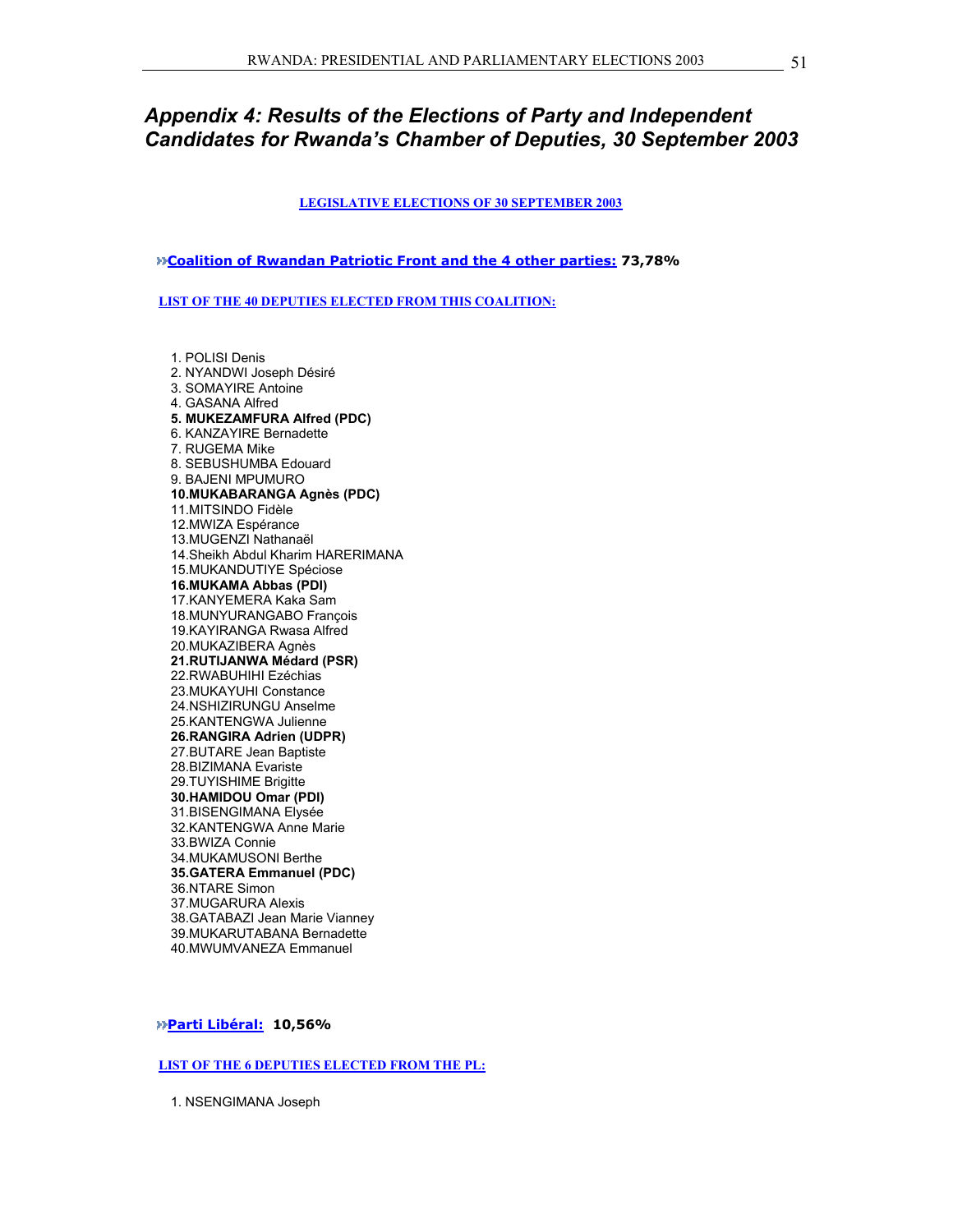2. NDAHIMANA Emmanuel 3. GATETE Polycarpe 4. NGIRABAKUNZI Elie 5. KALISA Evariste 6. MAGALI Etienne

**Parti pour le Progrès et la Concorde: 2,22%** 

**The number of votes cast did not suffice to enter Parliament.** 

**Parti Social Démocrate: 12,31%** 

**LIST OF THE 7 DEPUTIES ELECTED FROM THE PSD:**

1. Dr. BIRUTA Vincent 2. Dr. NTAWUKURIRYAYO J.Damascène 3. NKUSI Juvénal 4. SEMUHUNGU Athanase 5. NYIRABENDA Astérie 6. Dr. DUSHIMIMANA Abel 7. MAKUBA Aaron

#### **Independent candidates, for whom the number of votes cast did not suffice to enter parliament :**

**BAMURANGE Jeanne: 0,19%** 

**BUCYABUNGURUBWENGE Gaspard: 0,06%** 

**HAKIZIMANA Maurice: 0,08%** 

**KAMALI Aimé Fabien: 0,10%** 

**KAYIRANGA SEBAKARA Gaspard: 0,05%** 

**KAYITARE Gaëtan: 0,05%** 

**KAYUMBA Casmiry: 0,06%** 

**MUKAMAJORO Marguerite: 0,06%** 

**MUKARAGE CYIZA Anastase: 0,04%** 

**MUTABAZI Fidele: 0,08%** 

**NDUWAYESU Elie: 0,08%**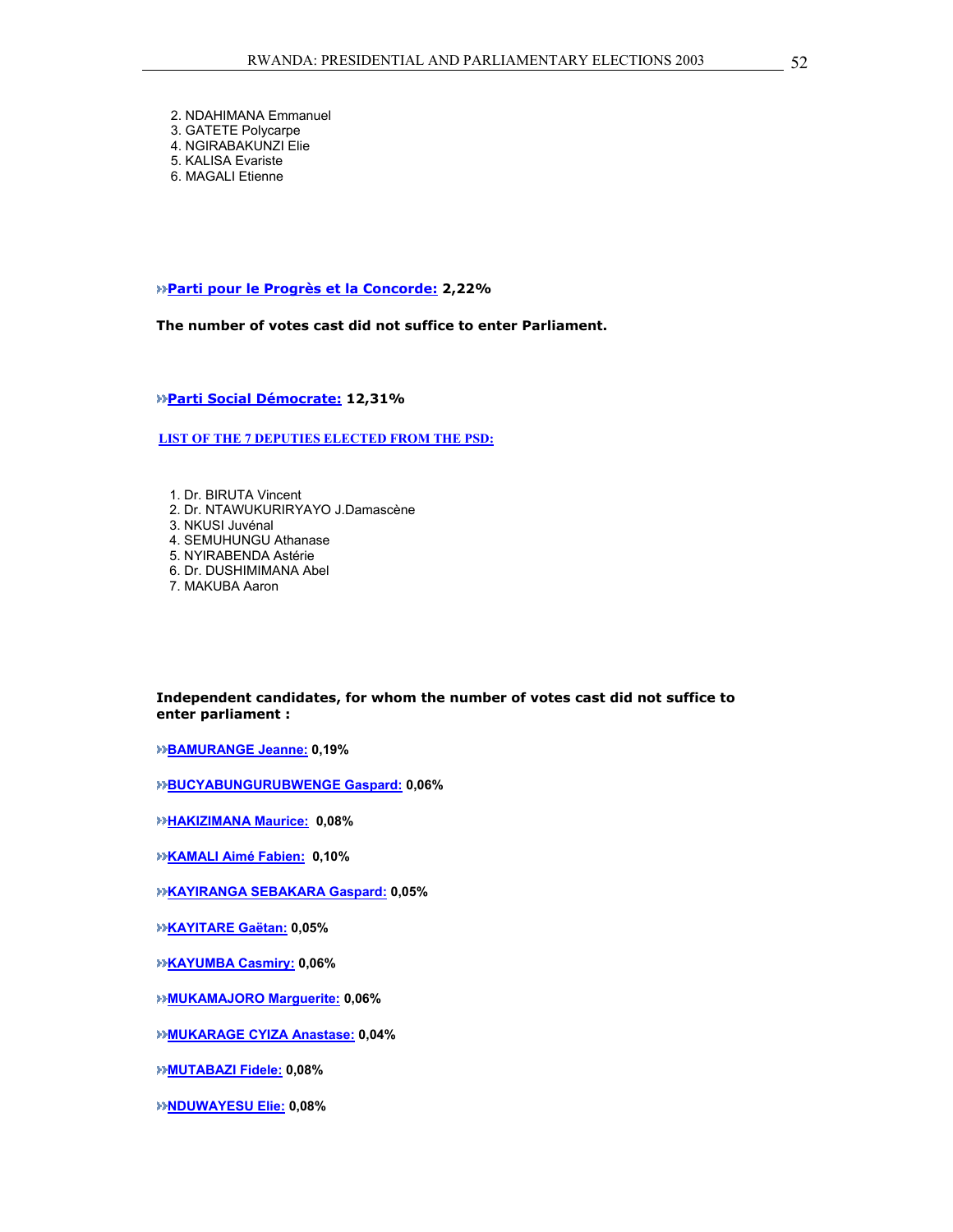**NSABIMANA Faustin: 0,07%** 

**NTAGARA Jean Paul: 0,08%** 

**NTAMUKUNZI Martin: 0,05%** 

**RUKAMBO Elise: 0,04%** 

**SIBOMANA Innocent: 0,04%** 

Source: National Electoral Commission of Rwanda, www.comelena.gov.rw/francais/3009031.html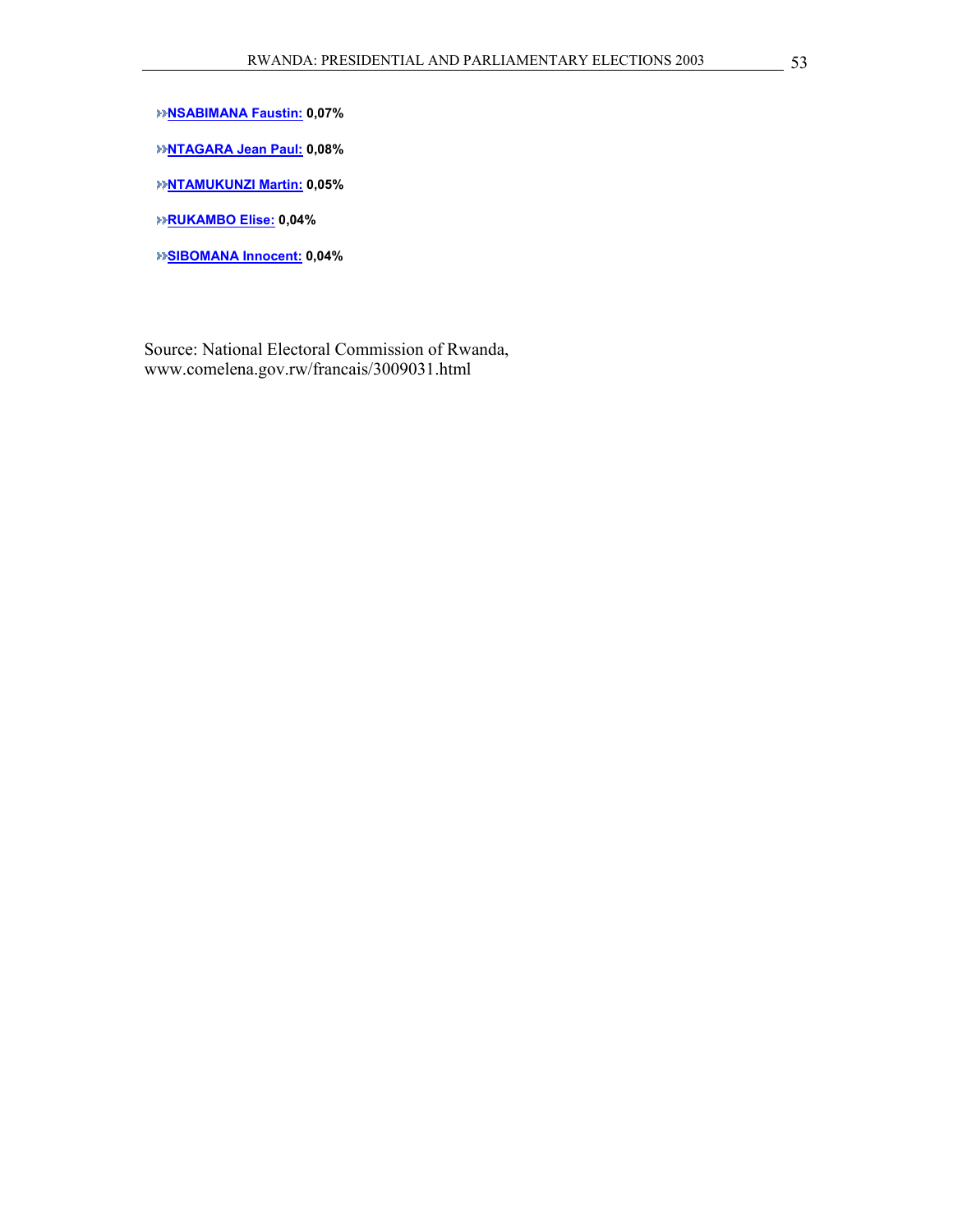# *Appendix 5: Results of the Elections of Women Candidates for Rwanda's Chamber of Deputies, 2 October 2003*

#### **RESULTS OF THE LEGISLATIVE ELECTIONS OF 2 OCTOBER 2003 FOR 2 REPRESENTATIVES OF WOMEN FROM EACH PROVINCE AND FROM KIGALI CITY FOR PARLIAMENT**

| Province/<br>Kigali city | <b>Numbers</b><br><b>on</b><br>electoral<br>list | Number of<br>participating<br>voters | Total<br>number<br>of votes | <b>Number</b><br>of invalid<br>votes | <b>Candidates</b>                        | Number of<br>votes per<br>candidate | <b>Elected Deputies</b>         |
|--------------------------|--------------------------------------------------|--------------------------------------|-----------------------------|--------------------------------------|------------------------------------------|-------------------------------------|---------------------------------|
|                          |                                                  |                                      |                             |                                      | DUSABEYEZU<br>Thacienne                  | 1797                                | <b>DUSABEYEZU</b><br>Thacienne  |
| <b>BUTARE</b>            | 2575                                             | 2309                                 | 2303                        | 6                                    | <b>GAHONDOGO</b><br>Athanasie            | 1902                                | GAHONDOGO<br>Athanasie          |
|                          |                                                  |                                      |                             |                                      | MPONGERA Sylvie                          | 244                                 |                                 |
|                          |                                                  |                                      |                             |                                      | NYAGASAZA Paula<br>Mignone               | 71                                  |                                 |
|                          |                                                  |                                      |                             |                                      | <b>UWIZERA Goretti</b>                   | 257                                 |                                 |
|                          |                                                  |                                      |                             |                                      | MUHONGAYIRE<br>Agnès                     | 215                                 |                                 |
| <b>GITARAMA</b>          | 2026                                             | 1901                                 | 1898                        | 3                                    | <b>MUKANKUSI Pierrine</b>                | 31                                  |                                 |
|                          |                                                  |                                      |                             |                                      | MUKARUGEMA<br>Alphonsine                 | 1615                                | <i>MUKARUGEMA</i><br>Alphonsine |
|                          |                                                  |                                      |                             |                                      | NYIRABAGENZI<br>Agnès                    | 1414                                | NYIRABAGENZI<br>Agnès           |
|                          |                                                  |                                      |                             |                                      | NZABAKURIKIZA<br><b>URUSARO</b> Francine | 19                                  |                                 |
|                          |                                                  |                                      |                             |                                      | UWANYIRIGIRA<br>Gloriose                 | 49                                  |                                 |
| <b>BYUMBA</b>            | 1683                                             | 1580                                 | 1574                        | 6                                    | MUKANTAGANZWA<br>Pélagie                 | 1311                                | <i>MUKANTAGANZWA</i><br>Pélagie |
|                          |                                                  |                                      |                             |                                      | YANKURIJE Marie<br>Goretti               | 1125                                | YANKURIJE M.<br>Goretti         |
|                          |                                                  |                                      |                             |                                      | MUSENGIMANA<br>Pascasie                  | 126                                 |                                 |
|                          |                                                  |                                      |                             |                                      | NYAMUHUNGU<br>NATUKUNDA Jeanne           | 18                                  |                                 |
|                          |                                                  |                                      |                             |                                      | UMUGWANEZA<br>Antoinette                 | 121                                 |                                 |
| <b>CYANGUGU</b>          | 1393                                             | 1286                                 | 1282                        | $\overline{4}$                       | <b>KANAKUZE Judith</b>                   | 1081                                | KANAKUZE Judith                 |
|                          |                                                  |                                      |                             |                                      | <b>KANKERA</b> Marie<br>Josée            | 1201                                | KANKERA M. Josée                |
|                          |                                                  |                                      |                             |                                      | NYIRINKWAYA<br>Marie Louise              | 67                                  |                                 |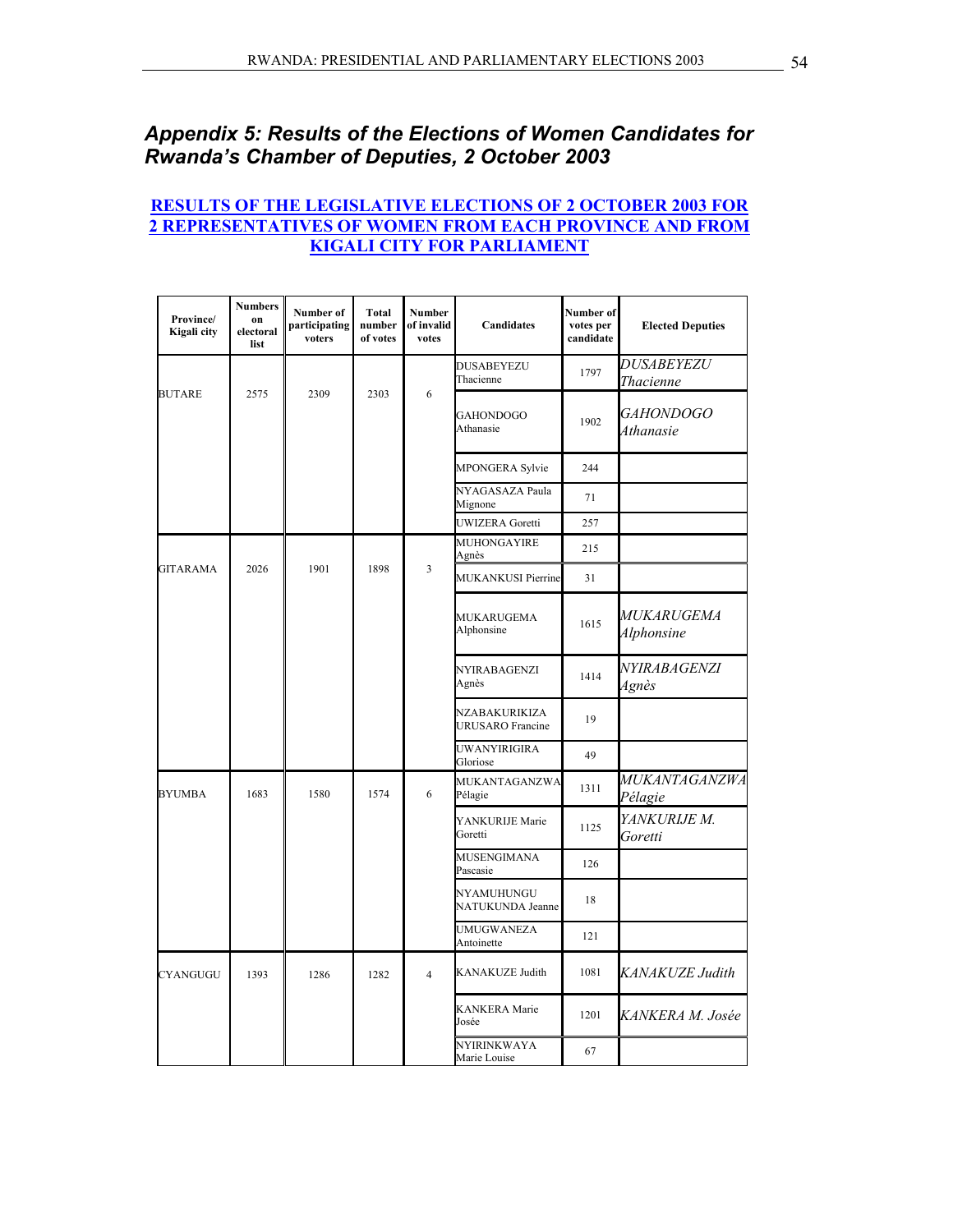| <b>GIKONGORO</b> | 1529 | 1526 | 1515 | 11               | MUKAMURANGWA<br><b>SEBERA Henriette</b> | 1243 | <b>MUKAMURANGWA</b><br><b>SEBERA Henriette</b> |
|------------------|------|------|------|------------------|-----------------------------------------|------|------------------------------------------------|
|                  |      |      |      |                  | MUKANDORA<br>Anastasie                  | 718  | <i>MUKANDORA</i><br>Anastasie                  |
|                  |      |      |      |                  | <b>MUNEZERO</b><br>Françoise            | 188  |                                                |
| GISENYI          | 1689 | 1613 | 1575 | 38               | MUKAYISENGA<br>Françoise                | 1430 | <i>MUKAYISENGA</i><br>Françoise                |
|                  |      |      |      |                  | NYIRANEZA<br>Espérance                  | 82   | <i>UWITEGUYE</i><br>Médiatrice                 |
|                  |      |      |      |                  | NYIRANZEYE Saada                        | 64   |                                                |
|                  |      |      |      |                  | <b>UWITEGUYE</b><br>Médiatrice          | 1323 |                                                |
|                  |      |      |      |                  | <b>IZERE Vénéranda</b>                  | 19   |                                                |
| <b>KIBUNGO</b>   | 1467 | 1390 | 1383 | 7                | <b>KANTARAMA</b><br>Pénélope            | 614  | KANTARAMA<br>Pénélope                          |
|                  |      |      |      |                  | KAYITESI Libérata                       | 1251 | KAYITESI Libérata                              |
|                  |      |      |      |                  | KILIBAZAYIRE<br>Valentine               | 62   |                                                |
|                  |      |      |      |                  | MUHIMPUNDU<br>Claudette                 | 206  |                                                |
|                  |      |      |      |                  | MUHONGAYIRE<br>Frida                    | 33   |                                                |
|                  |      |      |      |                  | <b>MUTETERI</b><br>Généviève            | 6    |                                                |
|                  |      |      |      |                  | <b>UWIMANA Rose</b>                     | 218  |                                                |
|                  |      |      |      |                  | HABYARIMANA M.<br>Régine                | 237  |                                                |
| <b>RUHENGERI</b> | 2185 | 1980 | 1969 | 11               | <b>NYIRAMADIRIDA</b><br>Fortunée        | 1730 | NYIRAMADIRIDA<br>Fortunée                      |
|                  |      |      |      |                  | UWIMANA Lusiya                          | 1649 | UWIMANA Lusiya                                 |
| KIBUYE           | 1256 | 1159 | 1130 | 29               | KABANYANA<br>Julienne                   | 1015 | KABANYANA<br>Julienne                          |
|                  |      |      |      |                  | NIYIRERA Mathilde                       | 103  |                                                |
|                  |      |      |      |                  | <b>TUYISENGE Solange</b>                | 731  | <b>TUYISENGE</b><br>Solange                    |
| <b>VILLE DE</b>  | 646  | 611  | 611  | $\boldsymbol{0}$ | <b>KANTAMAGE</b><br>Patricie            | 18   |                                                |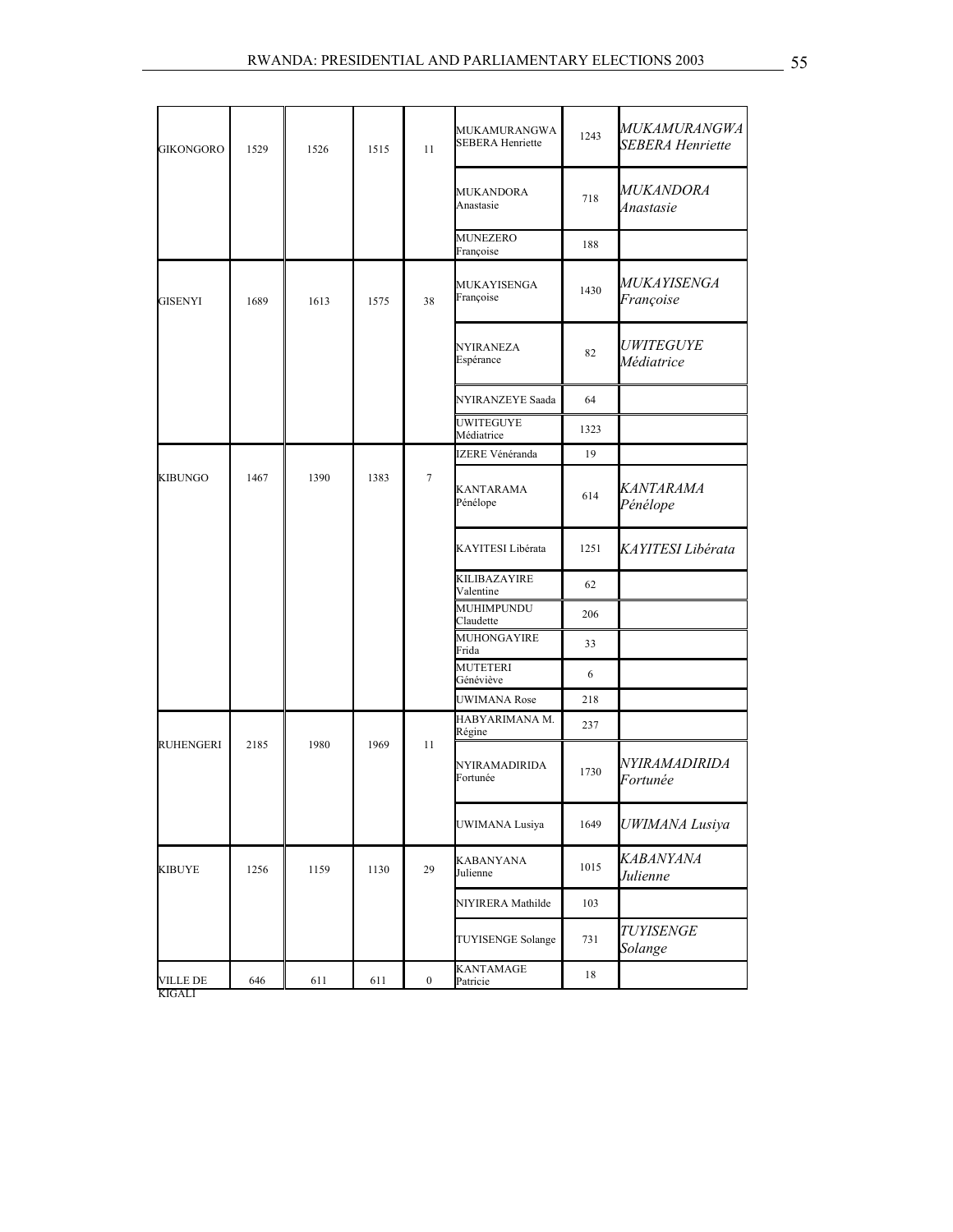|                        |      |      |      |                | <b>SHUMBUSHO</b><br><b>MUKABAYIRE</b><br>Valérie | 62              |                           |
|------------------------|------|------|------|----------------|--------------------------------------------------|-----------------|---------------------------|
|                        |      |      |      |                | UWAYISENGA<br>Yvonne                             | 452             | UWAYISENGA<br>Yvonne      |
|                        |      |      |      |                | <b>VUMILIYA</b><br>Clémentine                    | $\overline{c}$  |                           |
| KIGALI<br><b>NGALI</b> | 1728 | 1620 | 1585 | 35             | KABAGENI Eugénie                                 | 1397            | KABAGENI Eugénie          |
|                        |      |      |      |                | <b>INGABIRE M. Claire</b>                        | 1346            | <b>INGABIRE M. Claire</b> |
|                        |      |      |      |                | KABOYI Assumpta                                  | 134             |                           |
|                        |      |      |      |                | <b>AZAGARUKA</b><br>Daphrose                     | 86              |                           |
|                        |      |      |      |                | NSABIMANA Oda                                    | $7\phantom{.0}$ |                           |
|                        |      |      |      |                | <b>MANIRAGUHA</b><br>Aimée                       | 6               |                           |
|                        |      |      |      |                | UTUZA Aimée<br>Josephine                         | $\overline{4}$  |                           |
| <b>UMUTARA</b>         | 1029 | 966  | 964  | $\overline{2}$ | MUKAKALISA Faith                                 | 886             | MUKAKALISA Faith          |
|                        |      |      |      |                | <b>KIRABO KAKIRA</b><br>Aisa                     | 881             | KIRABO KAKIRA<br>Aisa     |
|                        |      |      |      |                | <b>BASINGA Joy</b>                               | 51              |                           |
|                        |      |      |      |                | MUTANGAMPUNDU<br>Médiatrice                      | 42              |                           |

Source: National Electoral Commission of Rwanda, www.comelena.gov.rw/francais/depiteabagore1.html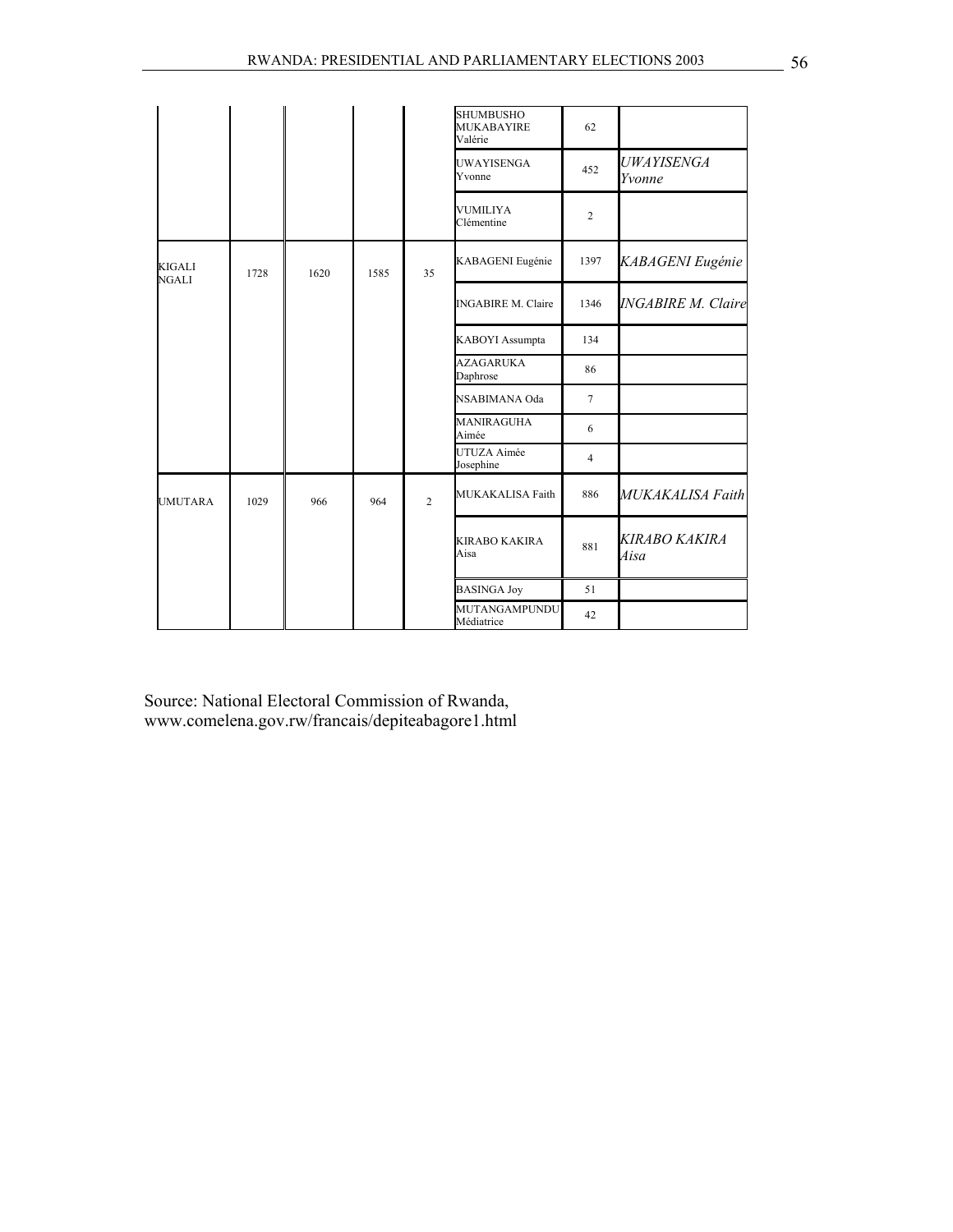# *Appendix 6: Results of the Elections of the 12 Senators from Rwanda's Provinces, 2 October 2003*

#### **RESULTS OF THE LEGISLATIVE ELECTIONS OF 2 OCTOBRE 2003 FOR A SENATOR PER PROVINCE AND KIGALI CITY**

| Province/<br>Kigali city | <b>Numbers</b><br>on<br>electoral<br>list | Number of<br>participating<br>voters | Total<br>of votes | <b>Number</b><br>number of invalid<br>votes | <b>Candidates</b>                       | <b>Number</b><br>of votes<br>per<br>candidate | <b>Elected Senators</b>               |
|--------------------------|-------------------------------------------|--------------------------------------|-------------------|---------------------------------------------|-----------------------------------------|-----------------------------------------------|---------------------------------------|
| <b>BUTARE</b>            | 2481                                      | 2212                                 | 2196              | 16                                          | <b>KAYUMBA</b><br>GAHIMA Immaculée      | 2119                                          | KAYUMBA<br><b>GAHIMA</b><br>Immaculée |
| <b>GITARAMA</b>          | 1952                                      | 1808                                 | 1804              | $\overline{4}$                              | MUNYABAGISHA<br>Valens                  | 1537                                          | <i>MUNYABAGISHA</i><br>Valens         |
|                          |                                           |                                      |                   |                                             | BYANAFASHE Déo                          | 150                                           |                                       |
|                          |                                           |                                      |                   |                                             | <b>MINANI Faustin</b>                   | 54                                            |                                       |
|                          |                                           |                                      |                   |                                             | TWAGIRUMUKIZA<br>Emmanuel               | 47                                            |                                       |
|                          |                                           |                                      |                   |                                             | <b>GASHUMBA Pierre</b><br>Claver        | 16                                            |                                       |
| <b>BYUMBA</b>            | 1583                                      | 1517                                 | 1509              | 8                                           | <b>BIZIMANA</b> Jean<br><b>Baptiste</b> | 1461                                          | BIZIMANA Jean<br><b>Baptiste</b>      |
| CYANGUGU                 | 1347                                      | 1278                                 | 1275              | 3                                           | MUNYAKABERA<br>Faustin                  | 1200                                          | MUNYAKABERA<br>Faustin                |
|                          |                                           |                                      |                   |                                             | NSENGUMUREMYI<br>Senglo Louis           | 75                                            |                                       |
| <b>GIKONGORO</b>         | 1451                                      | 1413                                 | 1405              | 8                                           | AYINKAMIYE<br>Spéciose                  | 1175                                          | <i>AYINKAMIYE</i><br>Spéciose         |
|                          |                                           |                                      |                   |                                             | <b>GAKWANDI Callixte</b>                | 230                                           |                                       |
| <b>GISENYI</b>           | 1580                                      | 1539                                 | 1527              | 12                                          | KUBWIMANA<br>Chrysologue                | 1453                                          | KUBWIMANA<br>Chrysologue              |
|                          |                                           |                                      |                   |                                             | UWANYILIJURU<br>Jean Baptiste           | 74                                            |                                       |
| <b>KIBUNGO</b>           | 1353                                      | 1273                                 | 1272              | $\mathbf{1}$                                | <b>HIGIRO</b> Prosper                   | 1218                                          | <b>HIGIRO</b> Prosper                 |
| <b>RUHENGERI</b>         | 2112                                      | 1974                                 | 1970              | $\overline{4}$                              | NZIRASANAHO<br>Anastase                 | 1902                                          | <i>NZIRASANAHO</i><br>Anastase        |
| <b>KIBUYE</b>            | 1186                                      | 1123                                 | 1115              | 8                                           | KAYIJIRE Agnès                          | 907                                           | KAYIJIRE Agnès                        |
|                          |                                           |                                      |                   |                                             | MURINDABABISHA<br>Gaspard               | 208                                           |                                       |
| UMUJYI WA<br>KIGALI      | 548                                       | 515                                  | 515               | $\mathbf{0}$                                | Dr KARAMBIZI<br>Vénuste                 | 13                                            |                                       |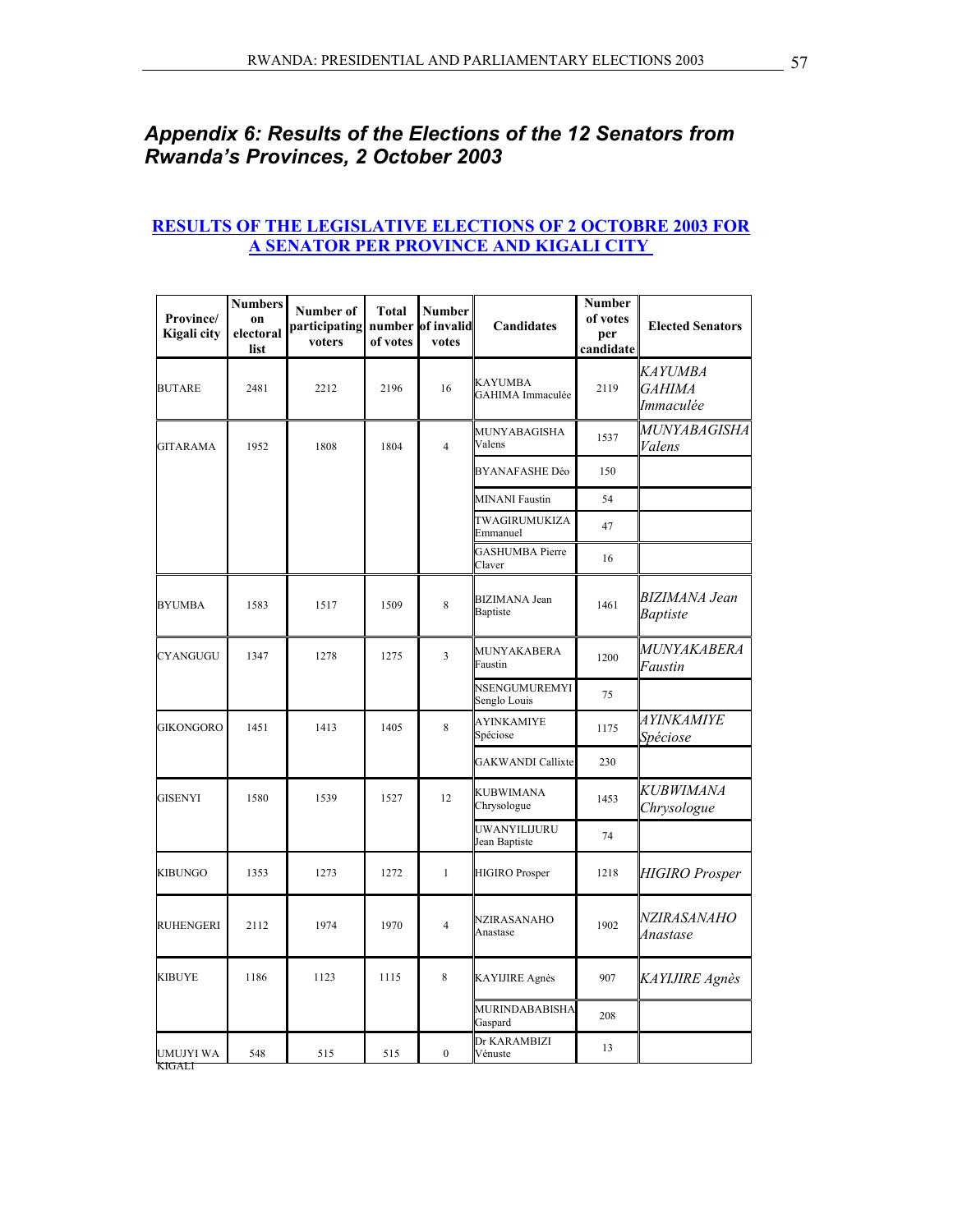|                        |      |      |      |                | <b>MUGESERA</b> Antoine                 | 484          | <i>MUGESERA</i><br>Antoine      |
|------------------------|------|------|------|----------------|-----------------------------------------|--------------|---------------------------------|
|                        |      |      |      |                | <b>RUSHEMA</b><br><b>GASHEMA Justin</b> | 7            |                                 |
| KIGALI<br><b>NGALI</b> | 1612 | 1568 | 1565 | 3              | GASAMAGERA<br>Wellars                   | 1540         | <i>GASAMAGERA</i><br>Wellars    |
|                        |      |      |      |                | <b>MUKANDERA</b><br>Donatilla           | $\mathbf{0}$ |                                 |
|                        |      |      |      |                | <b>MUTEMBEREZI</b><br>Pierre Claver     | 13           |                                 |
|                        |      |      |      |                | NTWALI Gérard                           | 12           |                                 |
| UMUTARA                | 929  | 874  | 871  | $\overline{2}$ | NSHUNGUYINKA<br>François                | 866          | <i>NSHUNGUYINKA</i><br>François |

Source: National Electoral Commission of Rwanda, www.comelena.gov.rw/francais/abasenateri1.html